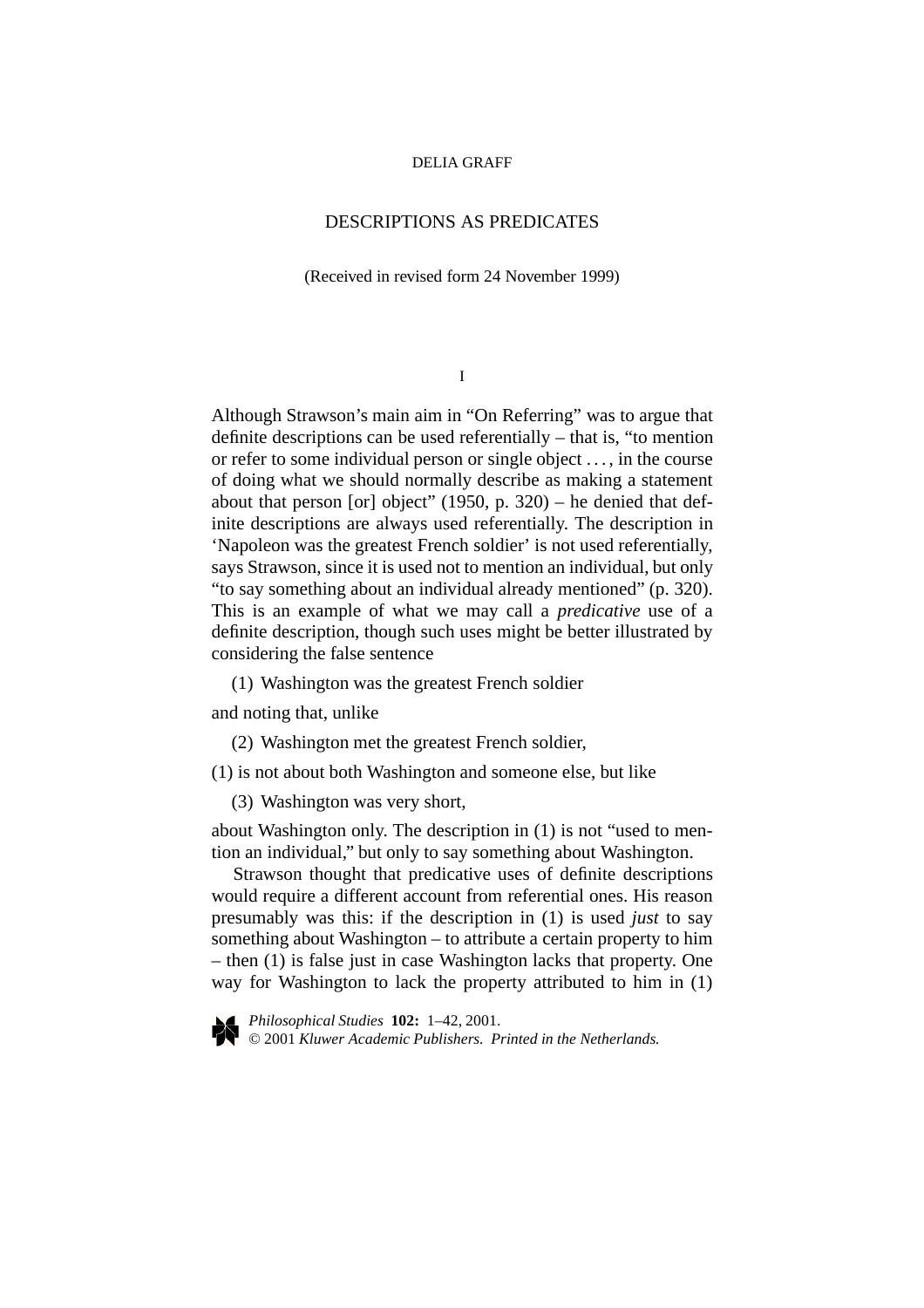is for there to have been no greatest French soldier at all. If noone was the greatest French soldier, then *a fortiori*, Washington was not the greatest French soldier, in which case (1) is false. But on Strawson's view, when a description is used *referentially*, an utterance of a sentence containing it has *no* truth-value if nothing satisfies the description. Since Strawson regarded the description in (1) as predicative, but would have regarded the description in (2) as referential, he would have regarded (1) as false, but (2) as valueless if there were no greatest French soldier.

A proponent of Russell's theory of descriptions, in contrast, will naturally want to extend application of his theory to sentences like (1). Russell explicitly did this – 'Scott is the author of *Waverley*' is his example – and took his theory when applied to such sentences to solve certain puzzles about identity statements. According to Russellians, an un-negated sentence containing a definite description will be false if nothing satisfies the description. Since even Strawson seemed prepared to acknowledge that (1) will be false if there is no greatest French soldier, a Russellian might think not only that socalled "predicative" uses of descriptions require from him no special treatment, but even that they are *paradigms* of the sort of examples to which his theory applies.

One goal of this paper is to show that the preceding thought is wrong, that predicative uses of both definite and indefinite descriptions do present a problem for the Russellian. In particular, I argue that predicative definite and indefinite descriptions – as in 'Washington was the first president of the U.S.' and 'Washington was an honest man' – should not be treated as quantified noun phrases, but rather as complex predicate expressions. The descriptions in such sentences are to be given predicate-type semantic values. In the second half of the paper I propose a theory of descriptions which treats them *uniformly* as having predicate-type semantic values, that is, even when they don't occur as the complement of a 'to be' verb, and I show how the proposed theory enables us to give an attractive account of examples that tend to embarrass a Russellian – examples containing descriptions used to make generalizations: when they are used "generically," as in 'A tiger has stripes' or when they interact with adverbs of quantification, as in 'The owner of a Porsche usually owns more than one car'. The analysis is extended also to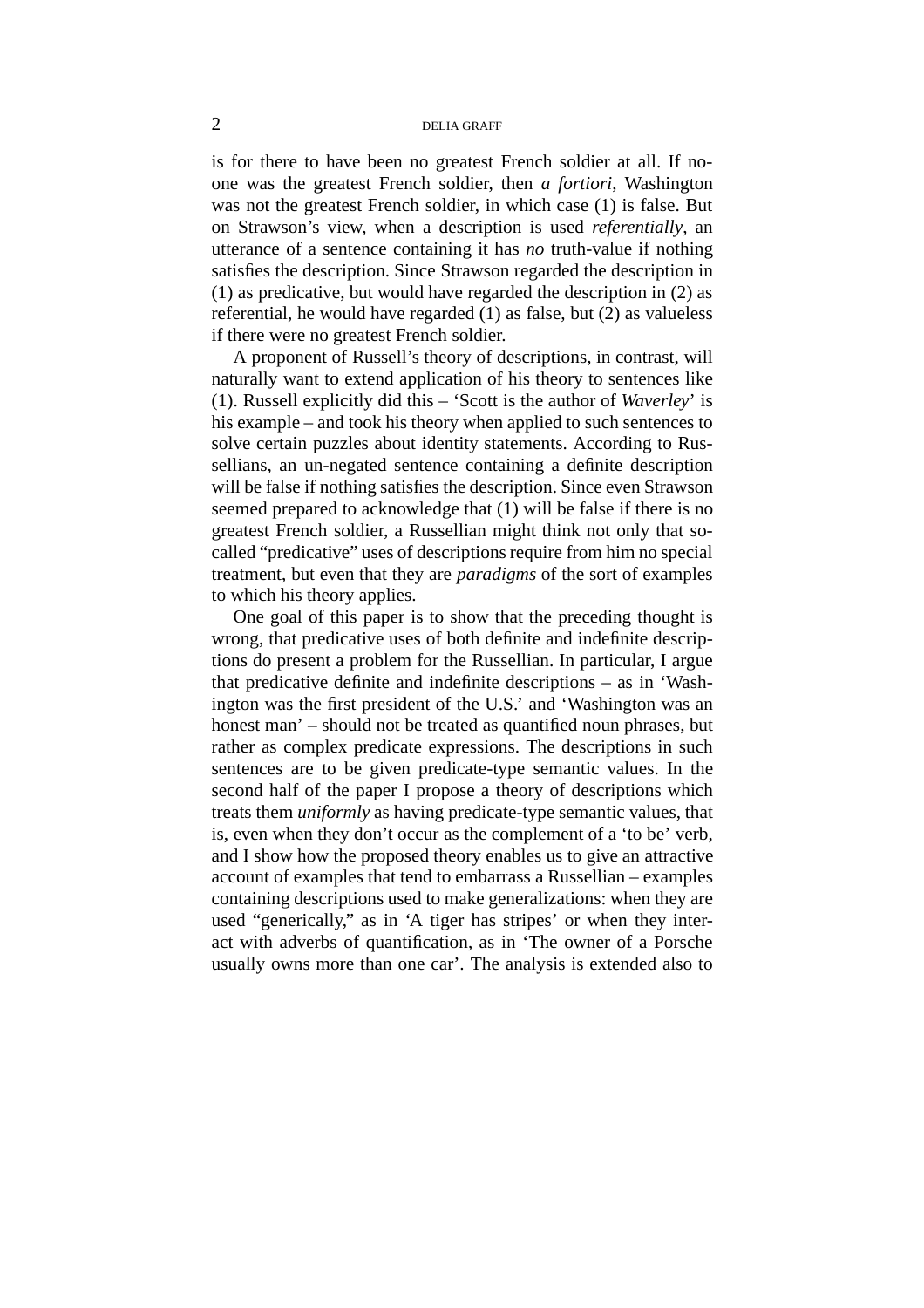plural definite descriptions ('the singers'), bare plurals ('singers'), and mass descriptions ('the gold'). Throughout, 'the' is treated as having an invariant semantic-value – a certain function from sets to sets.

II

At this point we should try to get a bit clearer about what it means to say that a description is used predicatively in a sentence. While Strawson was correct to say that the description in 'Napoleon was the greatest French soldier' is being used not to mention an individual but to say something about an individual already mentioned, he could also have put his point by saying that the description is not an argument of a predicate, but, like the verb in 'John smokes', a predicate itself: the description *occurs* as a predicate *in the sentence*. What really underlies predicative uses of descriptions is not what they are used by speakers to do, but rather what the *argument structure* is of sentences containing them. By 'argument structure' I'll just mean this: to say what the argument structure of a sentence is, is to say which of its expressions are predicates, how many arguments the predicates take (or equivalently, how many argument positions they have), and which expressions are arguments (or equivalently, occupy the argument positions) of which predicates, where 'argument' is used here as a neutral term to include both subjects and objects of predicates. To say that the description in (1) is predicative, is to make a claim about the argument structure of the sentence.

I will not give necessary and sufficient conditions for being a predicate or an argument, in the sense indicated, but will instead leave these notions at an intuitive level. To say that the description in (1) is a predicate does, however, have an immediate consequence. If the description here is a predicate, then 'Washington' is in its argument position, from which it follows that the 'to be' verb here, like that in 'Napoleon was short', is not a relation expression; it is "the 'is' of predication" and not "the 'is' of identity." This permits the following explication of the sense in which 'Washington met the greatest French soldier' is "about" two people, while 'Washington was the greatest French soldier' is about only one: the former contains a relation expression while the latter does not.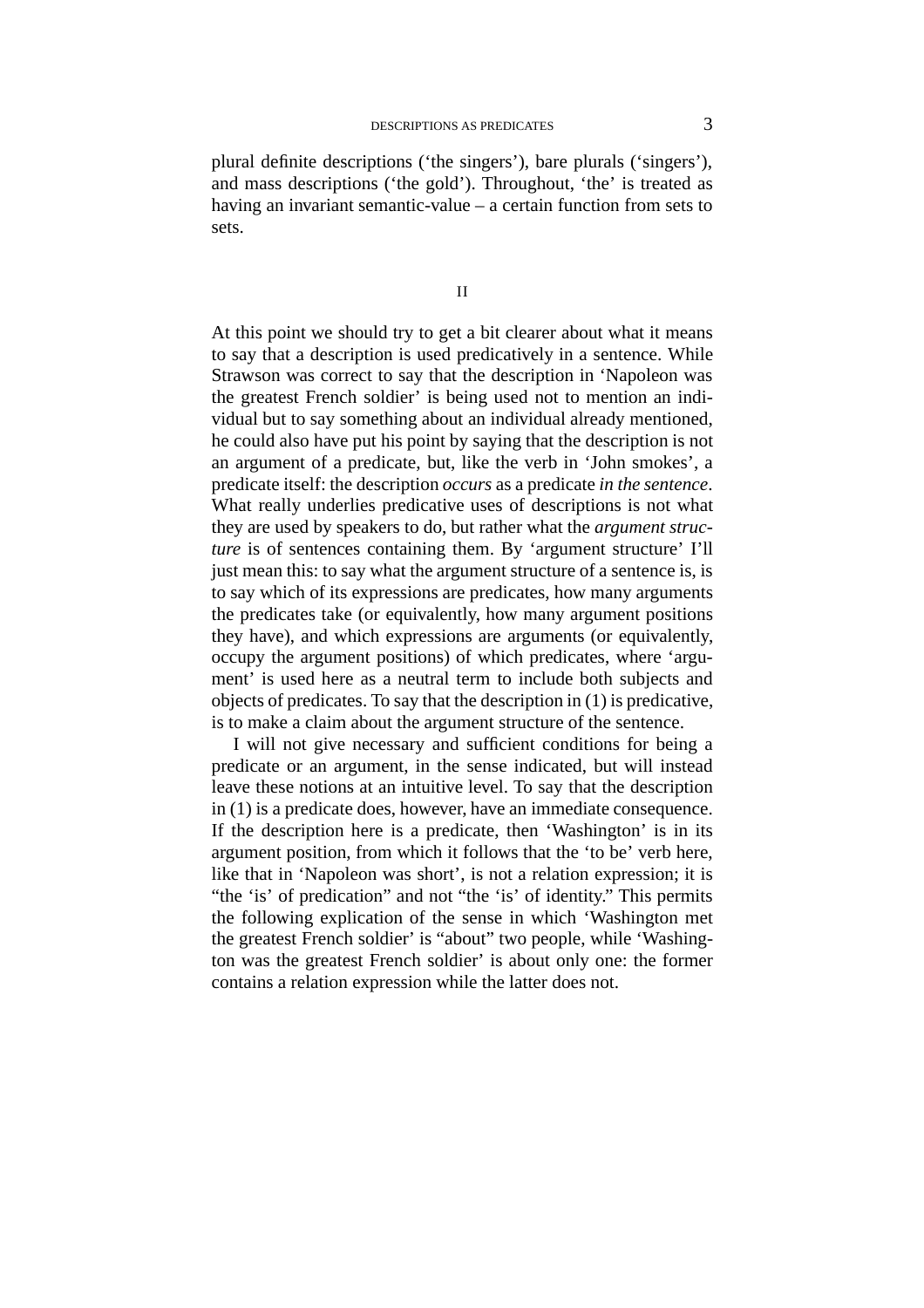Another point is that when a description occurs predicatively in a sentence, it need not be used to say something about an individual *already* mentioned. Although in English one-place predicates are usually preceded by their subjects, this needn't be the case, since English permits extraposition of predicates, as in 'Tall, she is indeed', or, in my view, as in 'The love of my life, he is not'. Finally, I will add that it is not really *sentences*, but their syntactic representations that I am thinking of as having argument structures. Thus one could say that at the level of grammatical, or surface form of the sentence 'Every man smokes', the argument of the predicate 'smokes' is the quantified noun phrase 'every man', while at the level of logical form, the argument of the predicate 'smokes' is a bound variable. We will see that on my view as well as the Russellian's (and also the referentialist's), the same is to be said of the description in 'The greatest French soldier smokes'.

### III

I said that I would argue that predicative descriptions pose a problem for Russell's theory. The goal of this section is to develop an explicit statement of that theory for reference in the arguments to come. Two salient features of my presentation should be mentioned. First, I focus on an aspect of the theory that is rarely made explicit – namely, that one who holds the theory to be generally applicable makes a commitment concerning not just the logical form of sentences containing descriptions, but also their surface form. In particular, Russellians are committed to saying that at the level of surface form, descriptions always occur in the argument position of predicates, and are never themselves predicates. Second, I offer an explicit proposal about the scope of descriptions. Russellians will typically be prepared to tell you what the truth-conditions of an English sentence are *if* the descriptions in it take such and such a scope; and given a particular sentence containing a description, they will typically be prepared to tell you what the scope possibilities are for the description in that sentence. But often they do not give general principles that yield predictions about what the scope possibilities of a description will be in a given sentence. Although no contemporary Russellian should accept the provisional statement of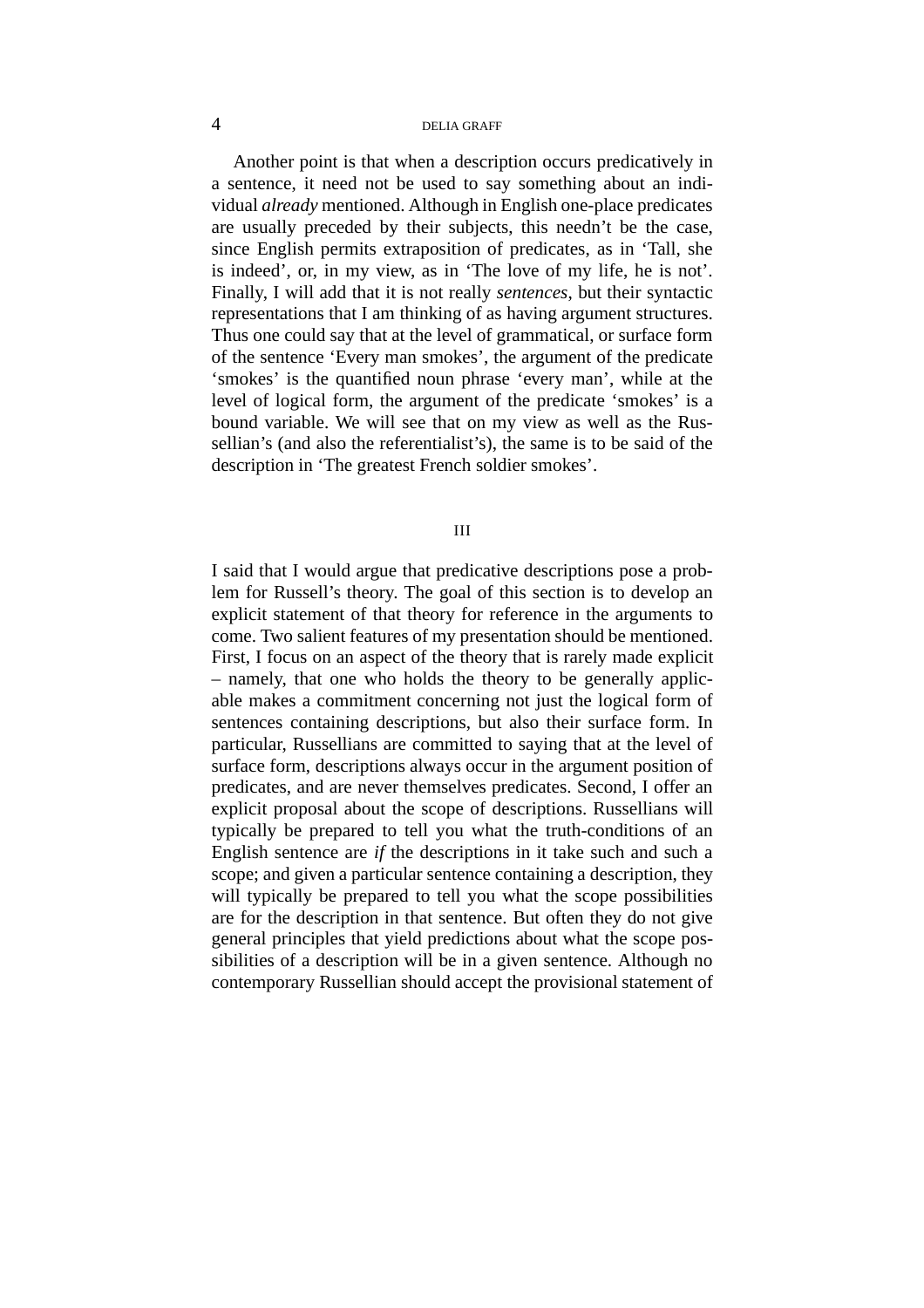the theory I offer here, since it allows for too many scope possibilities for descriptions, my statement of the theory has the virtue of making it clear what form modifications of it should take.

In presenting his theory of "denoting phrases," Russell systematically treats such phrases, which include 'every man', 'some man', 'a man' and 'the man', as occupying *argument positions* at the level of surface form. His account of the indefinite description 'a man', for example, is the following:

 ${^{\circ}C}$ (a man)' means 'It is false that  ${^{\circ}C}(x)$  and x is human'' is always false'. (Russell, 1905, p. 44)

In standard logical notation, the right-hand side would be written as  $\lq\neg(\forall x)\neg(C(x) \& x \text{ is human})$ . The symbol '*C*' here is used schematically to stand for what Russell called a *propositional function*, which for our purposes may just be thought of as a predicate expression, perhaps a complex one. The expression 'a man' placed in parentheses on the left-hand side occupies the *argument position* of that propositional function (or predicate), to yield what Russell called a *proposition*, which for our purposes may just be thought of as a sentence. The sentence on the right-hand side of the analysis is said to give the *meaning* of that proposition; for our purposes it may be thought of as giving the *logical form* of the sentence on the left-hand side.

The switch from the expression 'man' on the left to 'human' on the right should strike one as odd. What Russell needs for his analysis is some way of predicating the common noun 'man', contained in the indefinite description on the left-hand side, of the bound variable '*x*' on the right-hand side. If this is possible to do at all in English, there is only one way: *x* is *a* man.<sup>1</sup> But this sentence itself contains the very indefinite description Russell is analyzing. Thus to include this sentence on the right-hand side would leave him with two options. He could treat '*x* is a man' as itself a sentence with the surface form  $C$ (a man), where  $C$  in this case would be the predicate ' $x = \hat{y}$ '. (The 'y' with a hat over it represents the argument place of the predicate.) But this would be to treat indefinite descriptions after all as ineliminable constituents of propositions expressed by sentences containing them, which was something Russell was vehemently opposed to doing. Alternatively, he could treat '*x* is a man' as a sentence containing the simple predicate  $\hat{x}$  is a man', in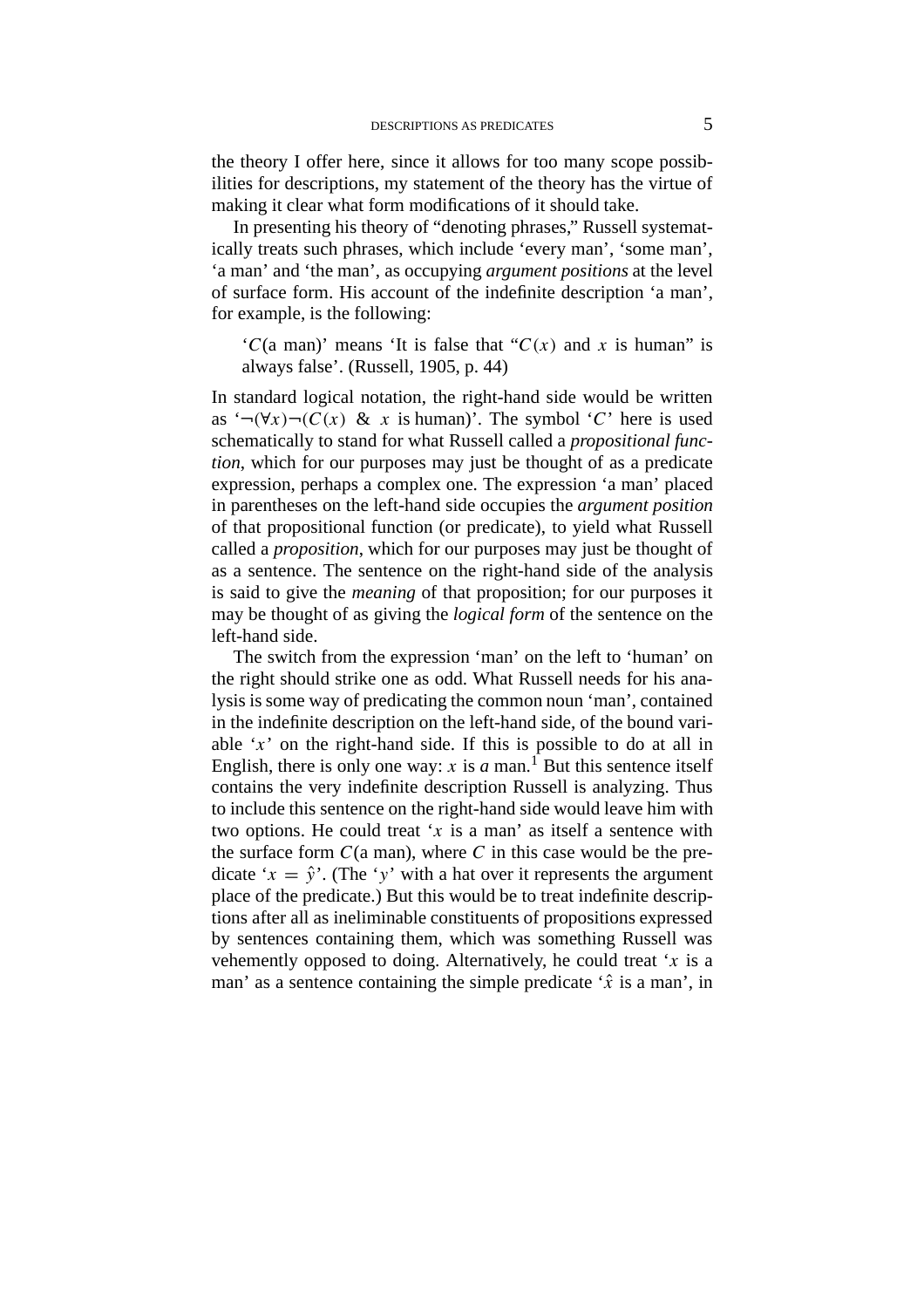which the *to be* verb occurs as the 'is' of predication rather than identity. But to allow this would be to allow that Russell's analysis of indefinite descriptions would not be applicable to all sentences containing them, since his analysis applies only to denoting phrases occuring in argument position at the level of surface form. Since neither of these ways of including '*x* is a man' on the right-hand side could suit Russell, he needed to find some adjectival or verbial means of predicating 'man' of *x* on the right-hand side, that is, a means of predicating 'man' of *x* without using the indefinite article. But since no adjectival or verbial English expression synonymous with 'man' comes ready to mind, Russell *stipulates* that he is going to identify the class of men with "the class of objects having the predicate *human*" (1905, p. 43).

Why *does* Russell's analysis apply only to sentences containing denoting phrases in argument position at the level of surface form? While it is true that he always represents descriptions as occurring in the argument positions of (individual-level) propositional functions – by schematizing the sentences he is analyzing as  $\mathcal{C}(a \text{ man})$ , '*C*(the man)' and so on – might this not just be a superficial and dispensible feature of his analysis? Couldn't he have instead written:

 $\therefore$  a man  $\ldots$  ' means  $\land$   $(\exists x)(\ldots x \ldots \& x$  is human)'

The idea here would be that the ellipsis dots are just stand-ins for strings, and would provide a way of schematizing sentences containing indefinite descriptions that is neutral with respect to their argument structure.

Such a change does not make the account any more neutral, however. Since the variable '*x*' on the right-hand side can occur only in argument position, the position represented by the blank in  $\ldots$ . . . ' must be an argument position. It is Russell's *analysis*, not just his representation of the analysandum, that renders that analysis applicable only to denoting phrases occurring in argument position. Accordingly, in the sentence

(4) Socrates is a man

there must be a predicate for the description here to be an argument of, if Russell's analysis is to be applicable. So the Russellian takes the 'to be' verb in (4) to be the 'is' of identity. Russell acknowledged that 'is' does not always express identity – that it does not,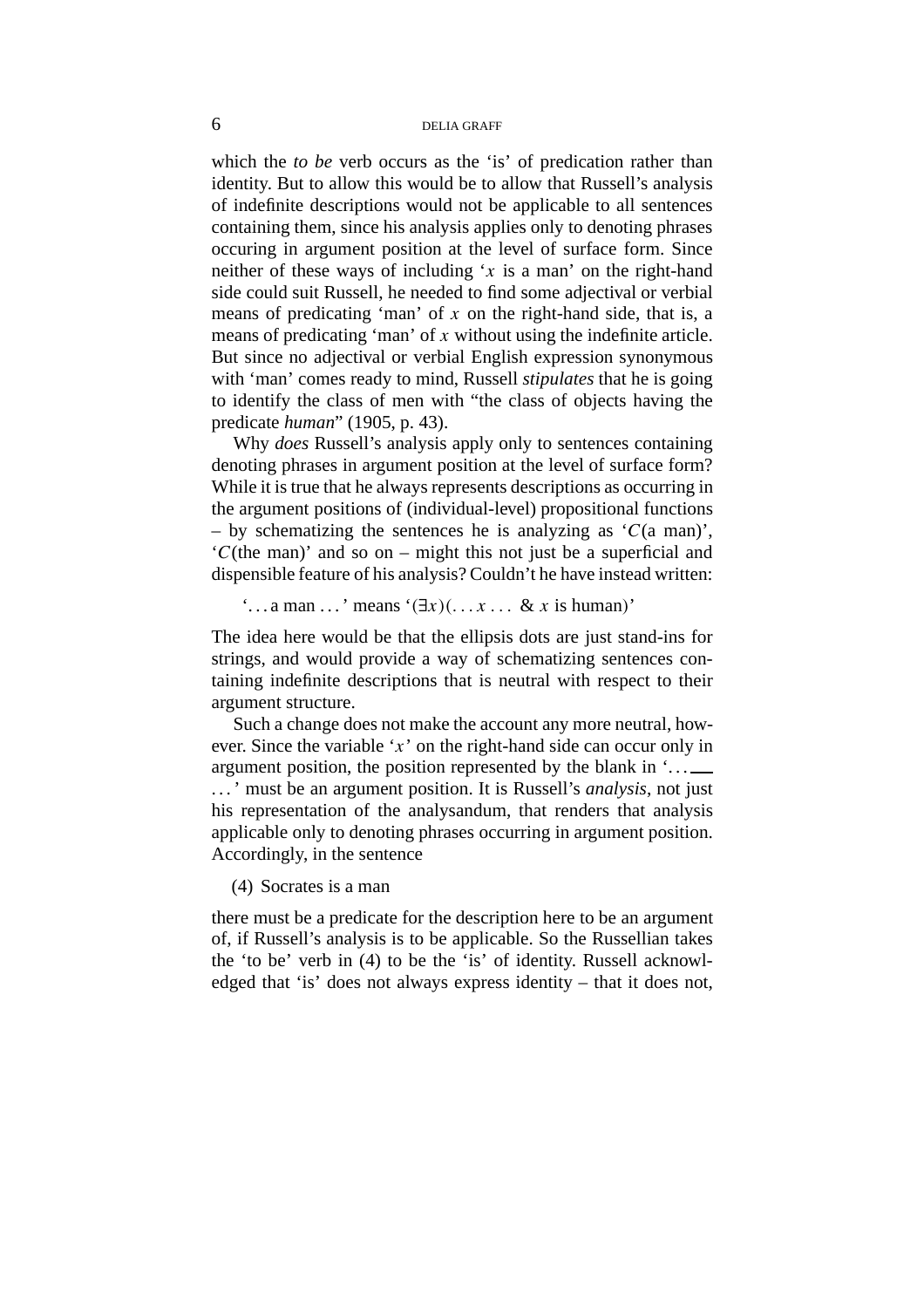for example, in 'Socrates is human' – and declared it "a disgrace to the human race that it has chosen to employ the same word for these two entirely different ideas" (Russell, 1919, p. 172).

In "On Denoting" and chapter 16 of *Introduction to Mathematical Philosophy*, Russell presents his theory of descriptions as providing a systematic means of associating surface forms of English sentences with their logical forms. I say *surface forms* of English sentences to emphasize that application of the theory to a given sentence of English requires that the sentence be assigned an argument structure – it must be determined, before the theory can be applied, which expressions are propositional functions, how many arguments each propositional function takes, and which expressions are occuring in the argument positions of which propositional functions. Scope ambiguities arise when a sentence can be assigned more than one argument structure. $<sup>2</sup>$ </sup>

The situation is quite different with Russell's theory of singular definite descriptions as presented in *Principia Mathematica*, where definite descriptions are introduced as a defined symbol – of the form  $'(x)(\Phi x)'$  – of a formal language.

 $*14.01$  [(*x*)(Φ*x*)] $Ψ(*xx*)(Φ*x*) =<sub>df</sub> (∃*x*)[(∀*y*)(Φ*y* ↔ *y* = *x*)$  $\& \Psi x$ ] (Whitehead and Russell, 1925, p. 173)

The definition displays for us what the formation rules for the iota operator are to be. The sentence  $\hat{\sigma}$  =  $(x)(\Phi x)$  does not strictly count as well-formed; instead, we have ' $[(\lambda x)(\Phi x)]\neg a$  =  $(\iota x)(\Phi x)$ ' and ' $\neg$ [ $(\iota x)(\Phi x)$ ]*a* =  $(\iota x)(\Phi x)$ ' as formulas of the extended language. The occurrence of ' $(x)(\Phi x)$ ' in square brackets is a "scope indicator" that marks off the formula the description is to be eliminated from.

There is no straightforward sense in which the account of singular definite descriptions presented in *Principia* can be understood as providing an analysis of sentences of natural language. Since sentences of the extended formal language that contain iota operators have a strange form, unlike that of any natural language sentence, we cannot use the theory as a systematic means of associating logical forms with natural language sentences since we have no systematic means of associating a natural language sentence with formal language sentences containing the iota operator. It's perhaps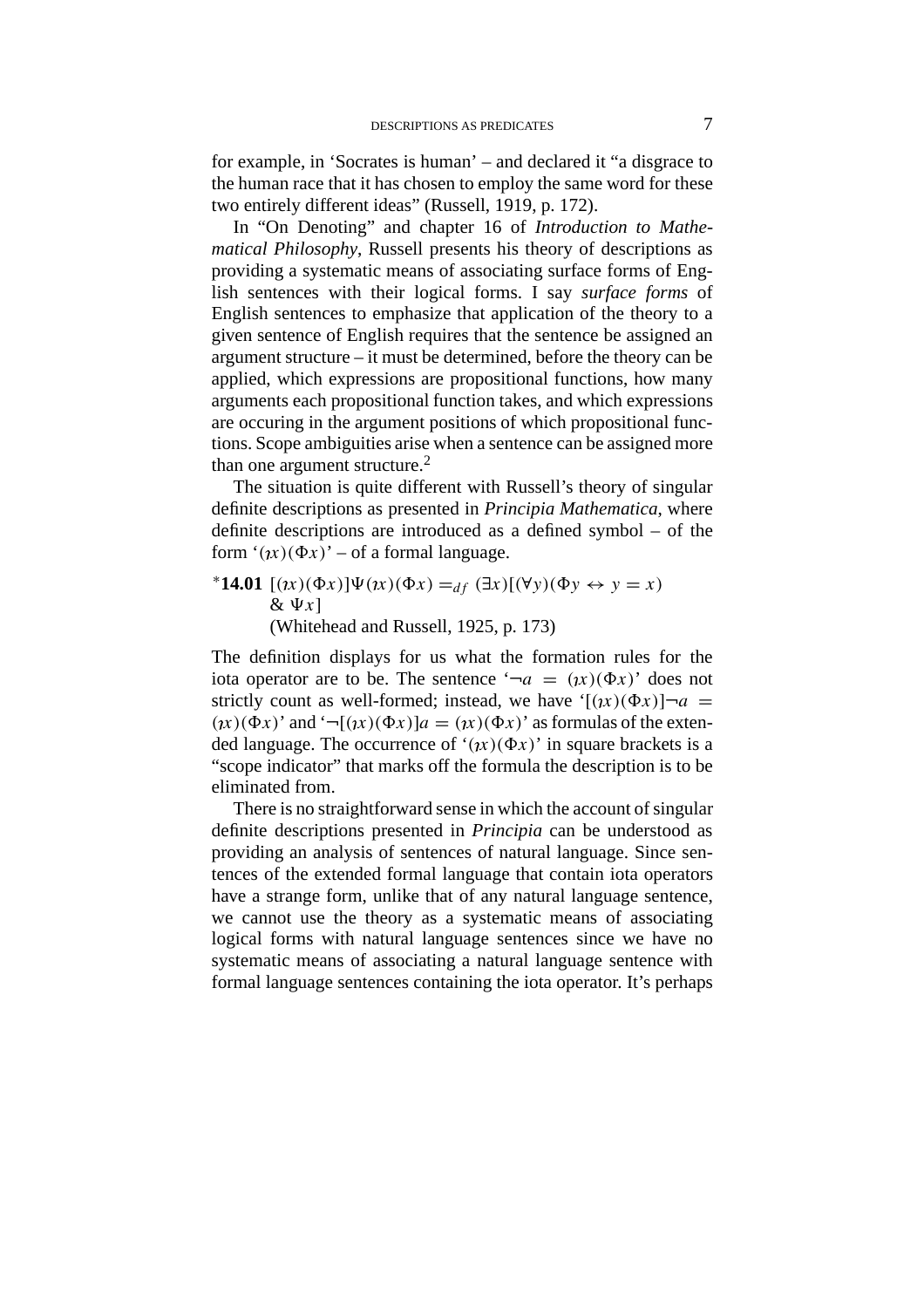easy enough to see how this would be done. My point is merely that it would have to be done if we are to cull from the theory of descriptions in *Principia* any account of natural language.<sup>3</sup>

Whitehead and Russell in fact seem to have been bothered by the strange form forced upon formulas containing the description operator. Despite the appearance of descriptions in square brackets as *sentential* operators, they clearly still wanted to think of descriptions in their formulas as singular terms – that is, as occupying argument positions – and of descriptions as they occurred in square brackets as *mere* devices for grouping, as dispensible as parentheses. Not only did they propose to drop the "scope indicators" when no ambiguity could arise, they also adopted various conventions to enable them to "omit explicit mention of the scope"  $(p. 173).<sup>4</sup>$ 

In contrast with Whitehead and Russell's attitude toward iota expressions occurring in square brackets, many commentators have adopted the reverse attitude, and taken the occurrence of iota expressions in argument position as the dispensible one – replaceable by a variable viewed as bound by the iota expression in square brackets, which is thus understood as a restricted quantifier.<sup>5</sup> Whereas before we had  $\int (1/x)(\Phi x) \Psi(x)(\Phi x)$ , we would on the current suggestion have ' $[x \times (x)](\Psi x)$ '. These restricted quantifiers may take wide or narrow scope with respect to other operators, so that we may distinguish between  $\lceil \neg (x : \Phi x](\Psi x) \rceil$  and  $\lceil \neg (x : \Phi x] \neg (\Psi x) \rceil$ . This suggestion makes even more clear that, from a contemporary perspective at least, formulas of *Principia* containing iota expressions should *already* be understood as representing logical forms of English sentences. What we don't find in *Principia*, then, but did find in "On Denoting" and "Descriptions", is a systematic means of assigning logical forms to sentences of English.

In order to combine the advantages of the different presentations of the theory, the Russellian could adopt the following:

 $(LF \iota) \quad \Psi(\iota x : \Phi x) \Longrightarrow [\iota x : \Phi x](\Psi x)$  $(Def \iota)$   $[x : \Phi x](\Psi x) =_{df} \exists x (\Phi x \& \forall y (\Phi y \rightarrow y = x) \& \Psi x)$ 

(LF  $\eta$ ) is a rule of *quantifier-raising*<sup>6</sup> that enables us to assign one or more logical forms to surface forms of natural language sentences.<sup>7</sup> (Def ), which is just a revision of <sup>∗</sup>**14.01**, may be understood as assigning *truth-conditions* to logical forms since we may think of the formula on the right-hand side as representing the truth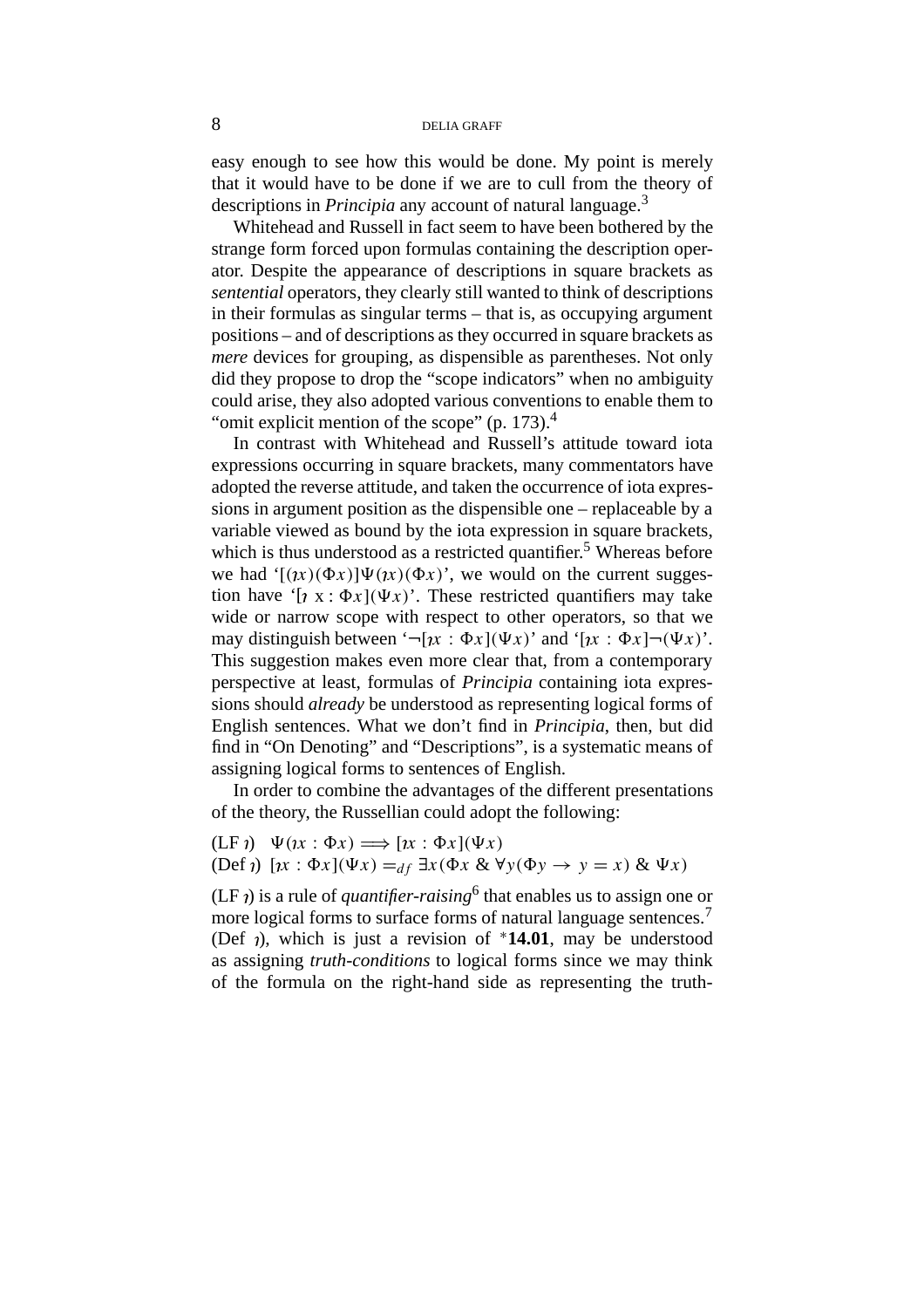conditions assigned to it by a classical semantics. In effect, we now have two languages containing the iota-operator – the first, in which the iota-operator combines with open sentences to form terms, is used to represent the surface argument structure, as well as to preserve the ambiguities, of sentences of natural language; the second, in which the iota-operator combines with open sentences to form restricted quantifiers, is used to represent the logical form(s) of those sentences, and contains no ambiguities.

The Russellian thesis can then be stated provisionally as follows: when representing the surface argument structure of a sentence containing a definite description  $\ulcorner$  the  $\Phi \urcorner$ , the description is always to be represented by the expression  $\lceil (x : \Phi x) \rceil$ , which occurs only in argument positions. The sentence has whatever logical form(s) can be obtained by application of the rule  $(LF_i)$ , and the truth-conditions of those logical forms are given by (Def  $\eta$ ).

Let's go back now to  $(1)$ :

(1) Washington was the greatest French soldier.

According to the Russellian, the sentence has the following (a) surface form, (b) logical form, and (c) truth-conditions. (For convenience, I suppress the structure within 'greatest French soldier'.)

- a. Washington  $= (\iota x : Gx)$
- b.  $[x : Gx]$ (Washington = *x*)
- c. ∃*x(Gx* & ∀*y(Gy* → *y* = *x)* & Washington = *x)*

In order to accommodate Strawson's suggestion that the description in (1) be treated as a predicate, we could, in the manner of Russell, introduce a new description operator  $\gamma$  (an upside-down lambda), which combines with open sentences to form *predicates*. Just as the iota description operator could be defined in a standard first-order language with identity, so can the lambda description operator:

 $(Def γ) (γx : Φx)(α) =<sub>df</sub> Φα & √x(Φx → x = α)<sup>8</sup>$ 

We adopt the following vacuous LF rule for the lambda description operator:

 $(LF \gamma) (\gamma x : \Phi x)(\alpha) \Longrightarrow (\gamma x : \Phi x)(\alpha)$ 

Now if the description in (1) is a predicate, its surface form, logical form, and truth-conditions are these: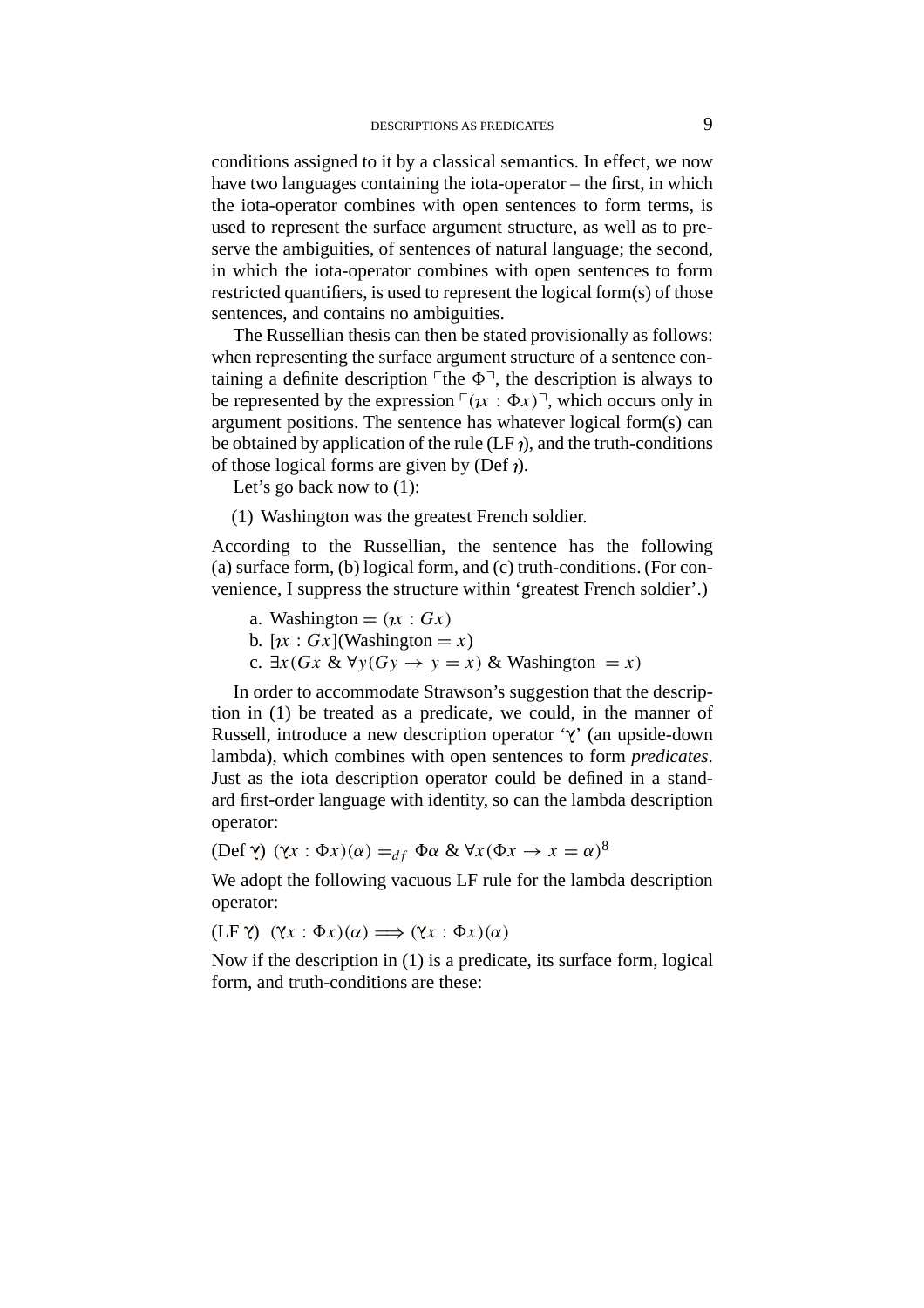a'.  $(\forall x : Gx)$ (Washington)

- b'.  $(\forall x : Gx)$ (Washington)
- $c'$ . *G*(Washington) &  $\forall x (Gx \rightarrow x =$  Washington)

It will be noted at this point that  $(c)$  and  $(c')$  are logically equivalent. In other words, whether we treat the description in (1) as a quantified noun phrase occupying an argument position at the level of surface form, or as a predicate, has no effect on the truth-conditions. There is a simple explanation for this, namely, the mutual implication between being identical to something that has a certain property and just having that property. The task of the remainder of this paper is to argue that, despite the lack of truth-conditional difference between a quantificational and predicative analysis of the description in (1), we nonetheless have good reason for treating the description here, and definite and indefinite descriptions more generally, as predicates.<sup>9</sup>

IV

One reason for taking descriptions in *predicative position* (as I will from now on call the position following the 'to be' verb) to be predicates rather than quantified noun phrases is that they can occur in the following sort of construction:

(5) He is tall, handsome, and the love of my life.

The 'to be' verb in this sentence presumably cannot be a relation expression, but rather must be the 'is' of predication, since it is complemented by adjectives. On the assumption that 'is' must be interpreted univocally, since it only occurs once, 'the love of my life' must be of a semantic type that can combine with the 'is' of predication to form a one-place predicate. Quantified noun phrases (at least not higher-order ones) are not such expressions.

Another reason, I will argue, for taking descriptions in predicative position to be predicates rather than quantified noun phrases is that they do not have the scope-taking properties we would expect them to have if they were quantifier phrases. The familiar scope variation of quantified noun phrases and descriptions in argument position is illustrated in the following sentences:

(6) Aristotle did not meet some politicians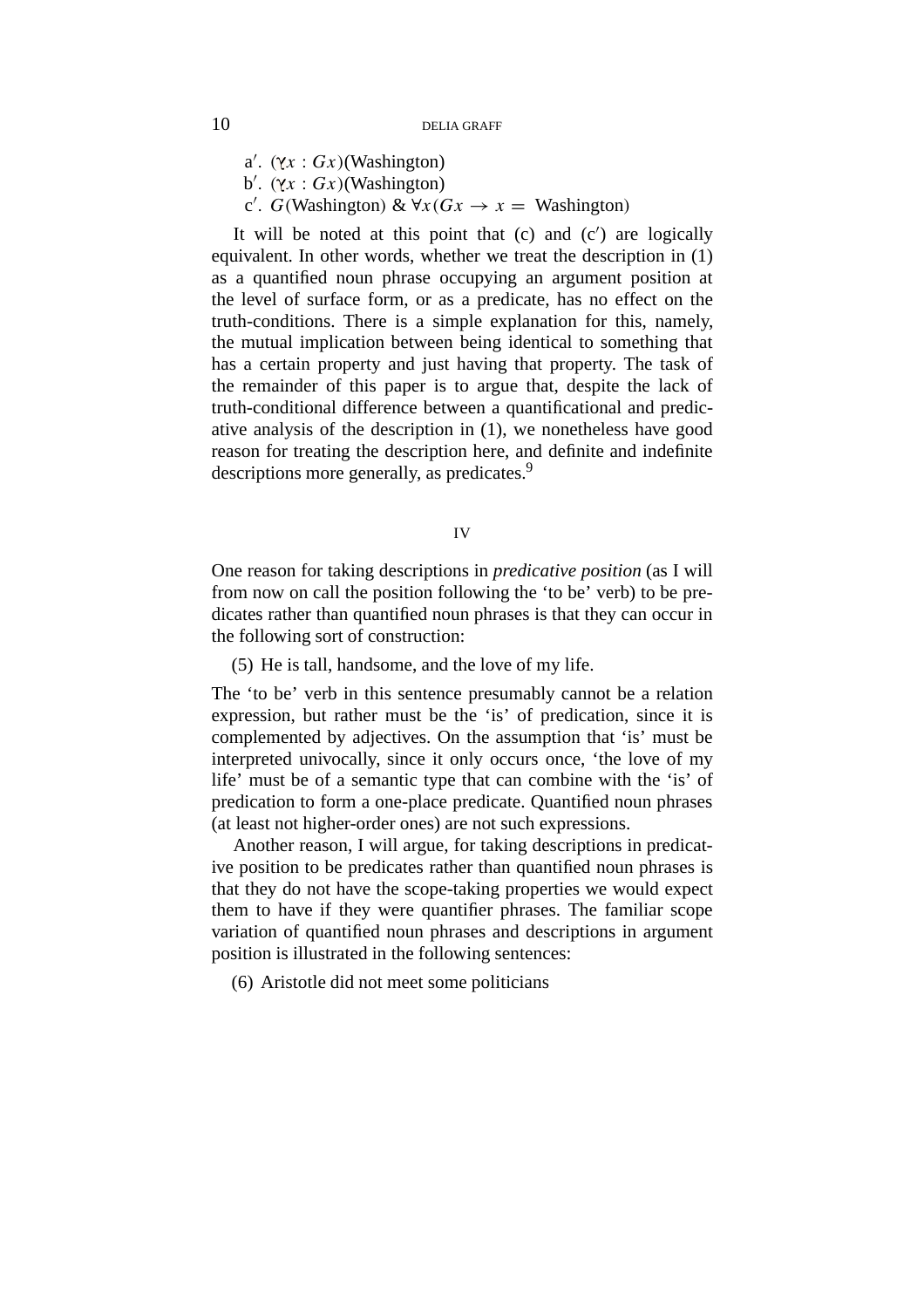(7) Aristotle did not meet a politician

Both (6) and (7) are ambiguous. On one reading, (6) means that Aristotle met no politicians; on the other just that there were some politicians he did not meet. The first reading is salient in the discourse, "Aristotle did not meet some politicians. In fact he was alone all day." The other is salient in the discourse, "Aristotle did not meet some politicians. The ones he did meet, though, were very nice." Similarly, there is a reading of (7) which means that Aristotle met no politicians; another which means just that there was at least one politician he did not meet.

We account for the two readings of (6) by representing its argument structure as follows:

(6a) ¬Aristotle met *(*some *x* : politician *x)*

and adopting an LF rule of quantifier-raising analogous to that adopted by the Russellian for definite descriptions:

 $(LF some) \Psi(some x : \Phi x) \Longrightarrow [some x : \Phi x](\Psi x),$ 

thereby associating the sentence with two logical forms:

(61) ¬[some *x* : politician *x*]*(*Aristotle met *x)*

(6<sub>2</sub>) [some *x* : politician *x*]( $\neg$ Aristotle met *x*)

The Russellian accounts for the ambiguity of (7) in just the same way. As with definite descriptions, the Russellian takes indefinite descriptions always to be quantifier phrases, occupying argument position at the level of surface form, and governed by the following rule:

 $(LF a) \Psi(ax : \Phi x) \Longrightarrow [ax : \Phi x](\Psi x)$ 

The Russellian then accounts for the ambiguity of (7) by representing its argument structure as (7a), which is in turn associated by the rule (LF a) with two logical forms, according as the indefinite description takes narrow or wide scope with respect to negation:

(7a) ¬Aristotle met *(*a *x* : politician *x)*

(71) ¬[a *x* : politician *x*]*(*Aristotle met *x)* (7<sub>2</sub>) [a *x* : politician *x*]( $\neg$ Aristotle met *x*)

The truth-conditions of these logical forms are given by (Def a).

(Def a)  $[a x : \Phi x](\Psi x) =_{df} \exists x (\Phi x \& \Psi x)$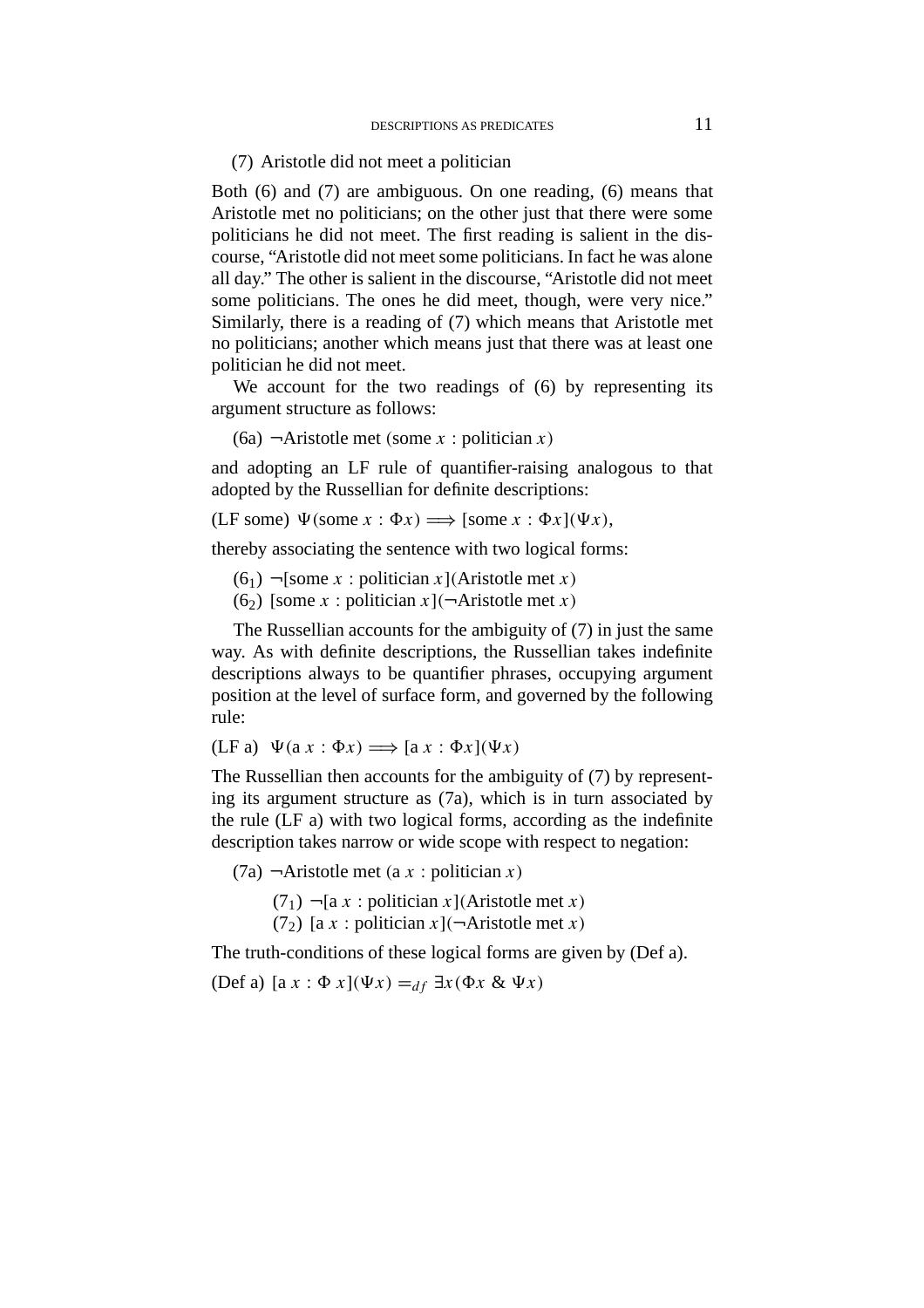The provisional Russellian thesis does not in general hold good, however.

(8) Aristotle was not a philosopher

According to the Russellian, (8) is structurally just like (6) and (7), and should have the following argument structure and logical forms:

$$
(8a)
$$
  $\neg$  Aristotle =  $(a x : philosopher x)$ 

 $(8<sub>1</sub>)$   $\neg$ [a *x* : philosopher *x*](Aristotle = *x*)

 $(8_2)$  [a *x* : philosopher *x*] $(\neg$  Aristotle = *x*)

But (8) is not ambiguous. It unambiguously has the truth conditions associated with  $(8<sub>1</sub>)$ . There is no reading of the sentence which entails the existence of a philosopher, or, for that matter, of any person other than Aristotle.10

Along the same lines, consider a sentence with a definite description in predicative position:

(9) Max is not the owner

According to the Russellian, (9) has the following argument structure and two logical forms:

$$
(9a) - Max = (ix : owner x)
$$

 $(9_1)$   $\neg [1]$ *x* : owner *x*](Max = *x*)

 $(9_2)$  [ $\chi$  : owner  $x$ ]( $\neg$  Max =  $x$ )

But again, (9) is not ambiguous, and only has the truth-conditions associated with  $(9<sub>1</sub>)$ . The facts here are not as straightforward as in the case of indefinite descriptions, but I will argue that any appearance of a wide-scope reading for the definite description is better explained on other grounds. A wide-scope reading for the description in (9) would mean that the sentence could be used to assert not only that Max does not (uniquely) own the thing in question, but also that someone else does. If there is such a felt entailment of ownership by someone other than Max, then it is already well accounted for as a Gricean conversational implicature. Suppose the thing in question is the sort of thing that would be presumed to be unowned, as a sparrow or a snowflake would be. Then it would be inappropriate to utter (9) unless one did not share this presumption. This follows from one of Grice's maxims of *quantity*, which says "Do not make your contribution more informative than is required."11 If in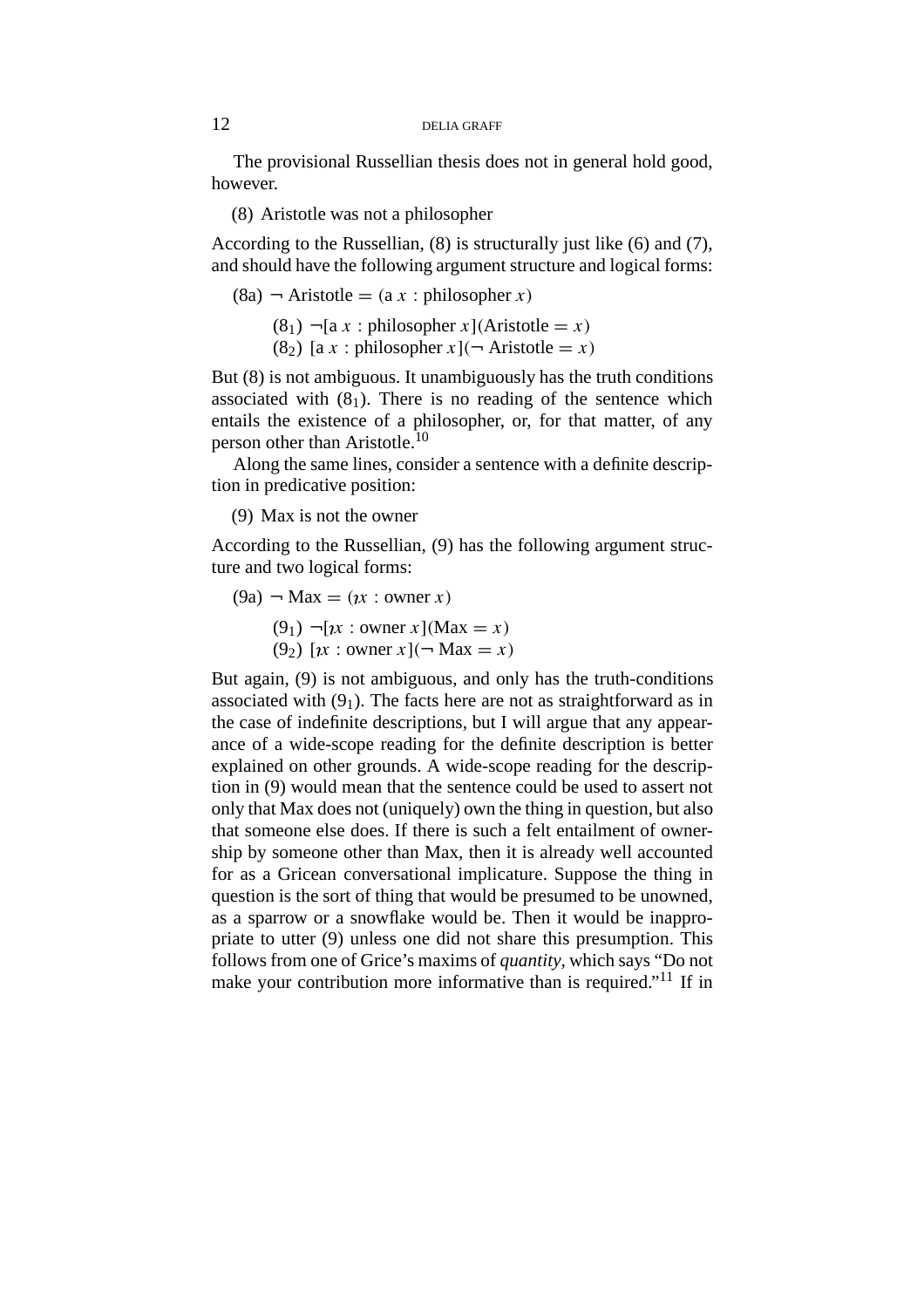this situation someone does utter (9), he then implicates that he does not share the presumption that the thing in question is unowned, and hence that he has reason to believe that it is owned. In denying ownership by Max in this situation, the speaker implicates ownership by someone else.

Suppose now that the thing in question is the sort of thing that would be presumed to be owned, like an obviously occupied house or a recent-model Buick. In this case, an utterer of (9) who does not share this presumption, and who thus must have reason for not sharing this presumption, must follow up his utterance with a statement to that effect by the other of Grice's maxims of quantity: "Make your contribution as informative as is required." (He could follow up by saying, "No one owns that thing.") Thus one who utters (9) without a follow-up implicates that he shares the presumption of ownership. Consequently, if we think about (9) in isolation, our judgment of its truth-conditions can get clouded by the fact that if *uttered* in isolation (that is, without follow-up) in a typical situation in which it would be uttered at all, ownership by someone is implicated. Note that we get just the same effect with the sentence 'Max doesn't own it'. I know of no plausible semantics that would assign to this sentence an entailment of ownership by someone other than Max. Yet still if I were to utter 'Max doesn't own it' (without follow-up) in the two sorts of situations described, my audience could rightly infer that I believed that someone else did.

A third possibility is that the thing in question is neither presumed to be owned nor presumed to be unowned. For example, you and I might be walking along a somewhat overgrown logging path when we come across an old Nova which clearly hasn't been driven in a good number of years. For all we know its owner is alive and well but just hasn't gotten around to taking the thing to the junk heap. For all we know its former owner is long gone, with no surviving heirs. (We have no idea whether in such a case a car would by law revert to state ownership.) The only reason I can see for uttering (9) in this third sort of situation is if it is actually under discussion whether the thing in question is owned, and the parties to the conversation are trying to see whether they can arrive at a negative conclusion by a process of elimination. In such a situation, an isolated utterance of (9) will not lead to the implicature. But equally, there is no feeling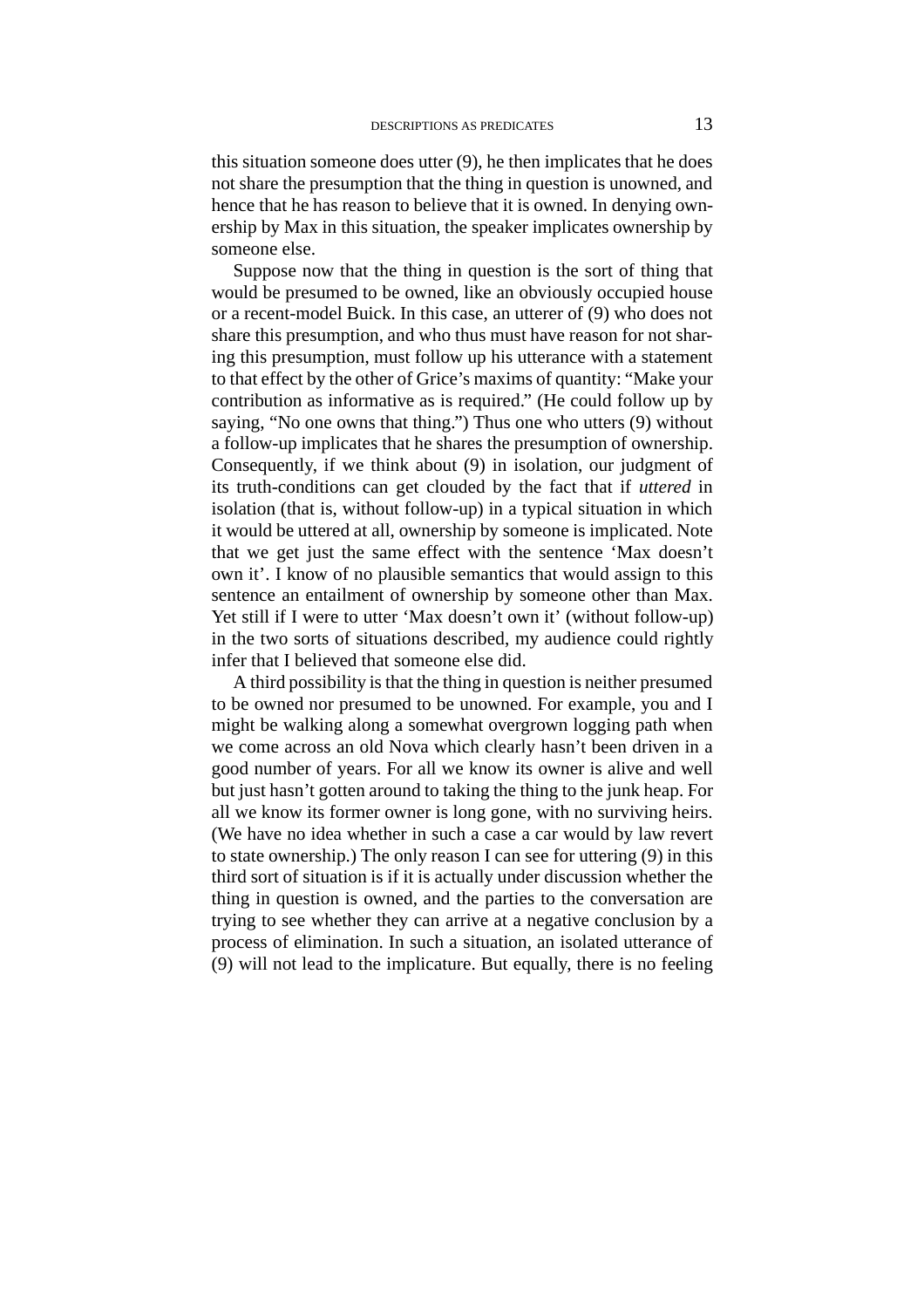that one could utter (9) in such a situation to mean that someone other than Max does own the thing in question – at least not if the most natural intonation is used. The fact that a wide-scope reading seems ruled out in exactly the sort of situation in which there would be no implicature just lends further support to the claim that where a wide-scope reading seems possible, it is best accounted for as Gricean implicature.

There may, however, be another source of the feeling that (9) may entail ownership by someone other than Max, if one thinks of it as being uttered with contrastive intonation. If (9) is read as 'MAX is not the owner↑', with capitals used to indicate stress, and an arrow used to indicate a slight rise in pitch for the preceding syllable, then the sentence does seem to imply that someone other than Max is the owner. You would typically use this intonation if someone had just mistakenly asserted that Max is the owner, and you wanted not only to correct them, but also to convey that you know who the owner is. I do not here want to venture any claims about what exactly the status is of this last bit of information conveyed by the utterance with this intonation – in particular, whether or not any of it is part of the content of the utterance – but I'll use "implication" as sort of a catchall phrase. The point I wish to make here is that the implication that someone other than Max is the owner, created by contrastive intonation, does not reflect a genuine scope ambiguity.

Note that if (8) is uttered with contrastive intonation as 'ARISTOTLE was not a philosopher↑', there is also an implication that someone other than Aristotle *was* a philosopher. Yet it would be obviously wrong to account for this implication by attributing a wide-scope reading to the indefinite description in this sentence. There clearly is no wide-scope reading of 'Aristotle was not a philosopher' for if there were, the sentence would on this reading actually be true.

Stressing the subject of a negated sentence seems always to carry with it an implication of the truth of the un-negated sentence for some other subject, not only with *descriptions* in predicative position, but with predicates generally:

- (10) ARISTOTLE did not have red hair↑ (. . . Plato did)
- (11) JOHN wasn't terrified↑ (. . . Juan was)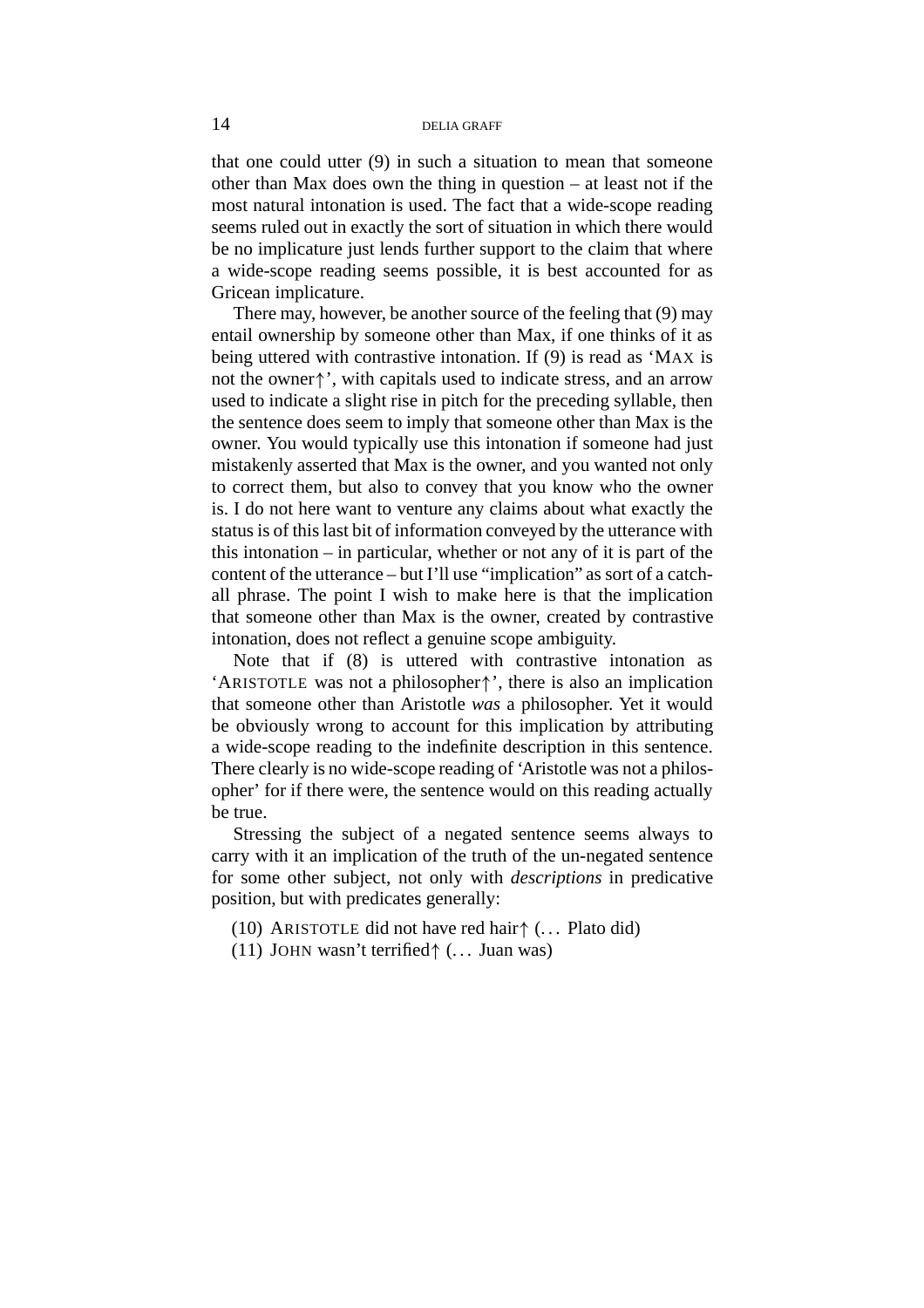Even more generally, stressing *any* expression in a negated sentence carries with it an implication of the truth of the un-negated sentence with some other expression put in for the stressed one:  $12$ 

- (12) Max is not THE owner↑ ( $\dots$  He's one of the owners, though.)
- (13) Max IS not the owner $\uparrow$  (... He used to be, though.)

The importance of these examples for our purposes is that the implications resulting from contrastive intonation cannot in general be explained by appeal to ambiguities of scope. What is required is a single explanation for what seems to be a single phenomenon. Moreover, it is a phenomenon that *does not* distinguish descriptions in predicative position from other predicates.

The failure of sentences with descriptions in predicative position to have any readings other than that in which the description takes narrow scope, is well explained by the view that descriptions in such positions are not quantifier phrases, but predicates. Intuitively, predicates, unlike quantifier phrases, are not the kind of expressions that *have* scope, and so we wouldn't expect the descriptions, if predicates, to move to a position outside the scope of the negation operator. This is represented formally by the vacuousness of our LF rule for the lambda description operator, and of the analogous rule for indefinites. (I use a  $\dot{p}$ ' subscript to indicate the predicate-forming indefinite article.)

 $(LF \gamma)$   $(\gamma x : \Phi x)(\alpha) \Longrightarrow (\gamma x : \Phi x)(\alpha)$  $(LF a_p)$   $(a_p x : \Phi x)(\alpha) \Longrightarrow (a_p x : \Phi x)(\alpha)$ 

The analysis of descriptions in predicative position as predicates correctly predicts that (8) and (9) are not ambiguous; that they each have only one logical form:

 $(8') \rightarrow (a_p x : \text{philosopher } x)(\text{Aristotle})$  $(9') \rightarrow (\gamma x : \text{ owner } x)(\text{Max})$ 

Once we consider sentences in which there is more than one scope-taking operator for a description to interact with, the provisional Russellian thesis is committed to there being even more ambiguities to account for:

(14) George might not have been a philosopher

 $(14<sub>1</sub>)$   $\diamond$   $\neg$  [a *x* : philosopher *x*](George = *x*)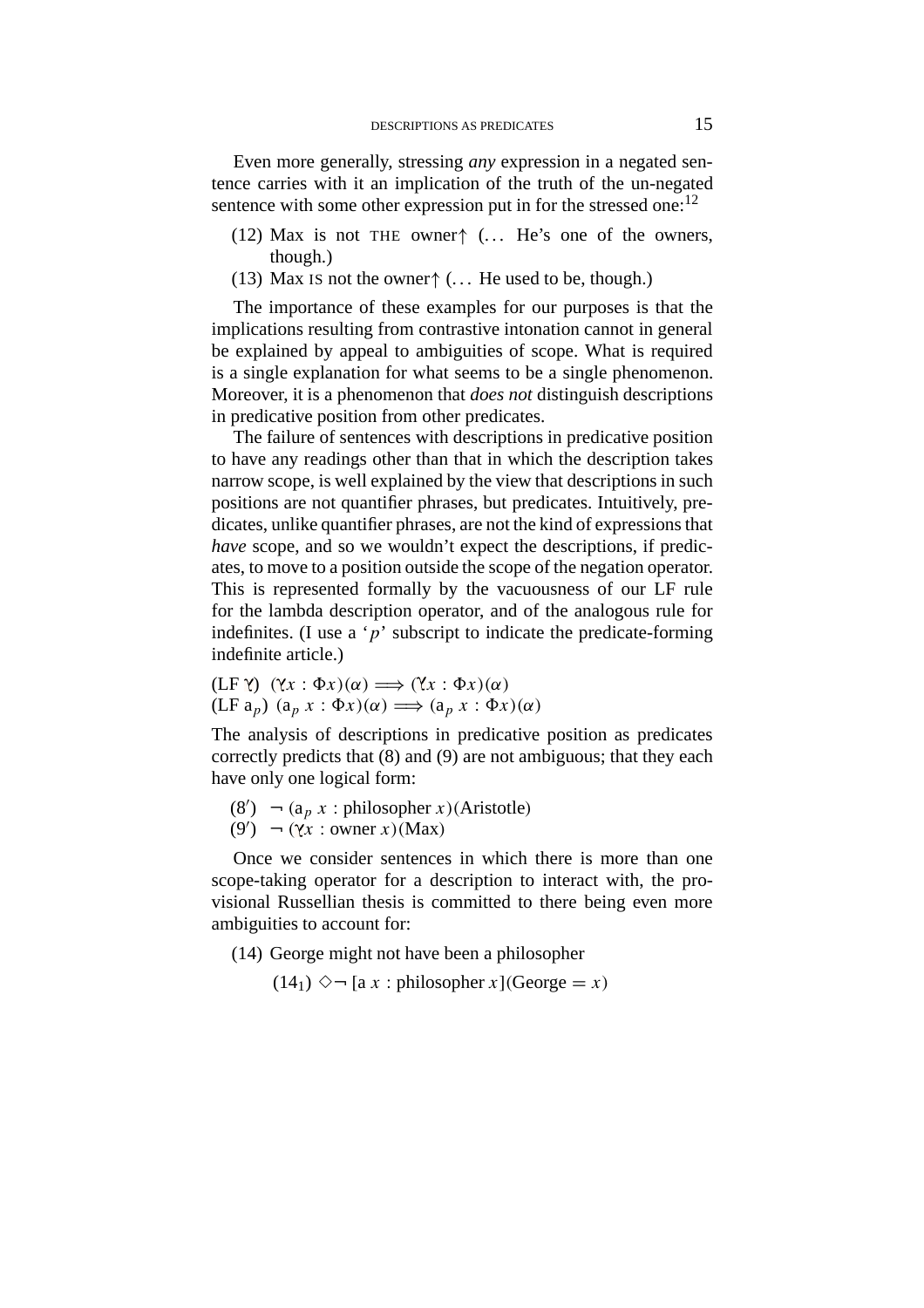```
(14_2) \Diamond [a x : philosopher x](George \neq x)
(14_3) [a x : philosopher x](\Diamond \text{George} \neq x)
```
But both  $(14<sub>2</sub>)$  and  $(14<sub>3</sub>)$  are consistent with its being impossible for George to have been anything but a philosopher – with his being a philosopher in every possible world. It suffices for the truth of  $(14<sub>2</sub>)$ , for example, that there is a possible world in which George is not the only philosopher. And, given the necessity of identity, it suffices for the truth of  $(14<sub>3</sub>)$  that George is not in fact the only philosopher. But there are no readings of (14) that have these truth-conditions. The only available reading of the sentence has the truth-conditions given by  $(14<sub>1</sub>)$ , which is logically equivalent to the one reading we would expect the sentence to have if the description were a predicate:

 $(14') \quad \diamond \neg \ (a_p \ x : \text{philosopher } x)(\text{George})$ 

Similarly, (15) unambiguously has the truth conditions given in  $(15<sub>1</sub>)$ .

(15) Schumer might not have been the winner

 $(15<sub>1</sub>)$   $\diamond$   $\neg$  [*x* : winner *x*](Schumer = *x*)  $(15_2)$   $\Diamond$  [*x* : winner *x*](Schumer  $\neq$  *x*)  $(15_3)$  [*x* : winner *x*]( $\Diamond$ Schumer  $\neq$  *x*)

As with 'Max is not the owner', one may feel that there is a reading of the sentence on which the description takes wide scope with respect to negation, represented by  $(15<sub>2</sub>)$ . But as before, the sense that (15) entails that someone other than Schumer might have been the winner is best accounted for as a Gricean implicature. Since in (15) we are talking about a senatorial election, and since senatorial elections typically have winners (they typically do not end in ties), one would typically not believe (15) unless one believed that someone other than Schumer might have won. Thus an utterer of (15), if he does not have this latter belief, must follow up his utterance with a statement to that effect, again by Grice's maxims of quantity. (He might say, "Schumer might not have been the winner, but only because the election might have ended in a tie.") Without such a follow-up, the possibility of someone else's having been the winner is implicated. Note again, that we get just the same effect with 'Schumer might not have won'. Note also, that the feeling of an intermediate-scope reading for the definite description dis-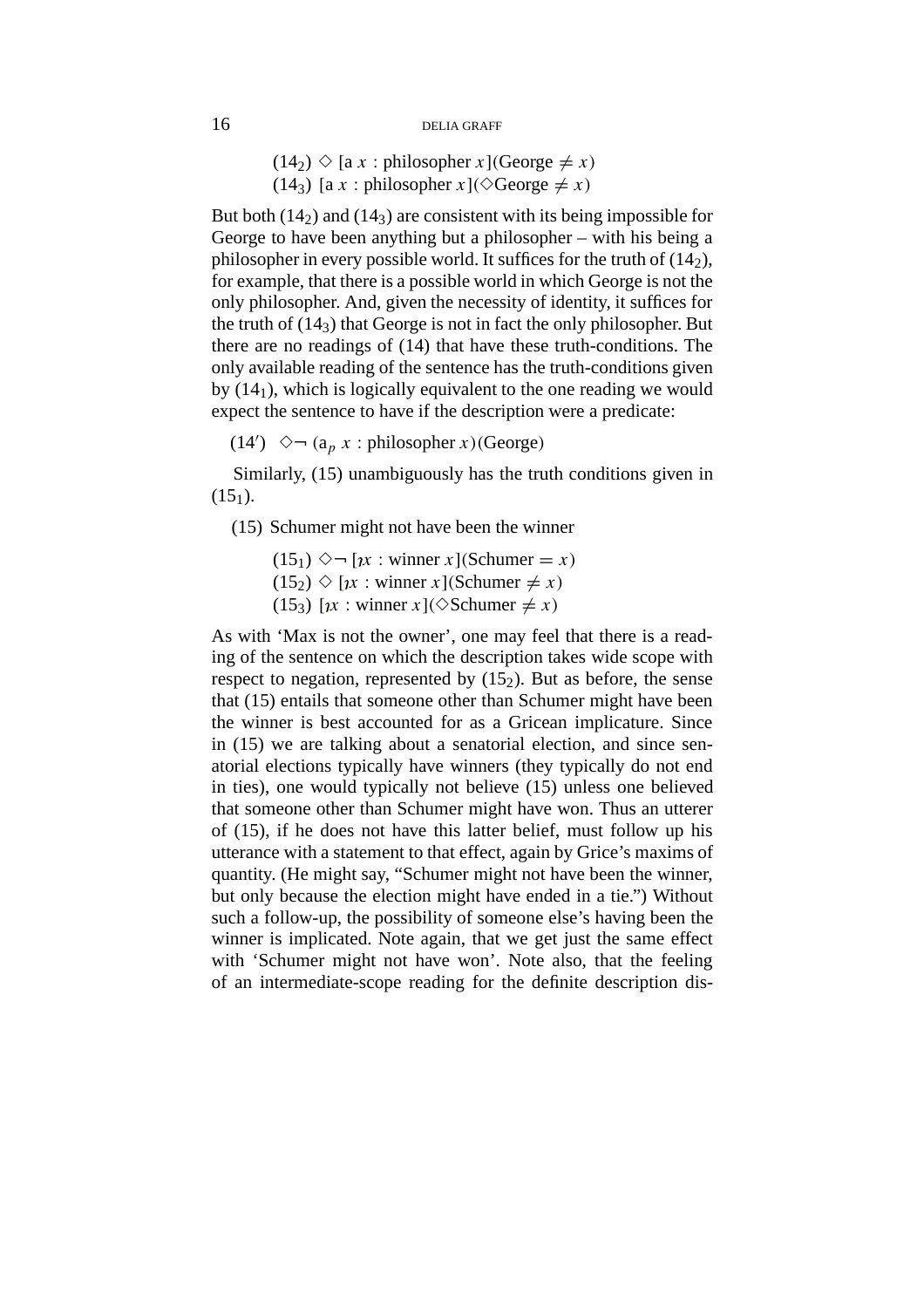appears when we substitute a description associated with different background assumptions:

# (16) Billy might not have been the hero.

With heroes, as opposed to election-winners, there is no presumption that there always has to be one. Accordingly, there is no feeling that (16) has an intermediate-scope reading. There is no reading of (16) that *entails* that it might have been that someone other than Billy was the hero.

Now what about a *wide*-scope reading for the description in (15), represented by  $(15<sub>3</sub>)$ ? Given the necessity of identity,  $(15<sub>3</sub>)$  entails that someone other than Schumer is in fact the winner. It should be clear that there is no reading of  $(15)$  that has this entailment.<sup>13</sup>

Suppose, then, that the Russellian grants that (8), (9), (14), and (15) are not ambiguous, but that the descriptions must remain within the scope of all other scope-taking operators. He then is in a position of having to retract his provisional thesis – the thesis being a conjunction of two claims: that indefinite and definite descriptions always occur in argument position at the level of surface form; and that sentences containing descriptions have whatever logical forms can be gotten from the appropriate LF rule. The thesis would have to be revised in any case, since it is well known that the scope of quantified noun phrases is not in general unconstrained. For example, the phrase 'no student' in (17) cannot take scope outside of the conjunction.

(17) Many professors are quitting smoking and no student is starting.

The question, then, for the Russellian is whether he can, *in a principled way*, modify the provisional thesis by adding that descriptions occuring after 'to be' must always take narrow scope. The first thing to consider is whether quantifier phrases more generally must also take only narrow scope when they occur in predicative position. It turns out, however, that other quantifier phrases cannot in general occur in predicative position at all.<sup>14</sup> Consider some examples.

V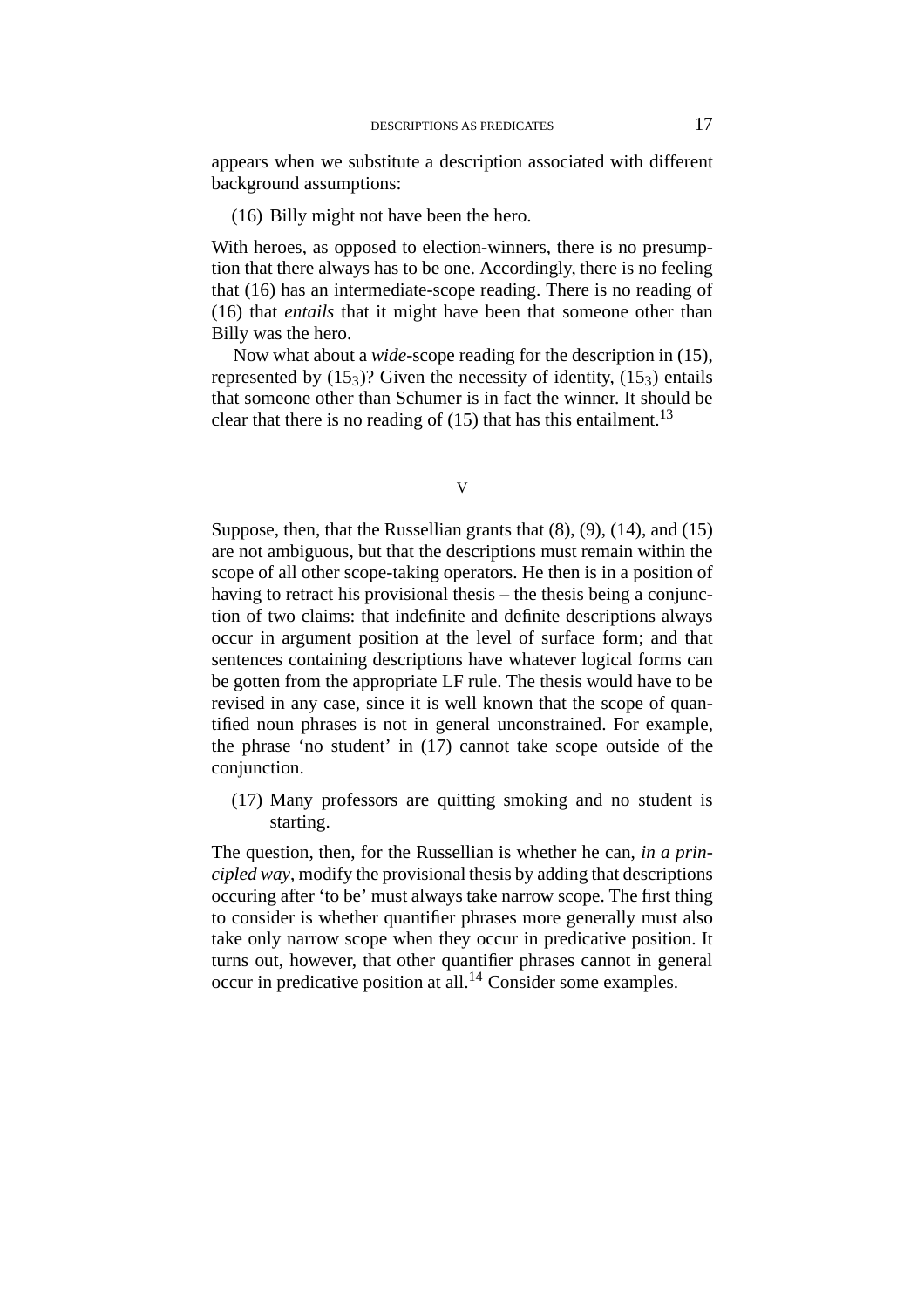- A. (18) \*Sam and Lisa are not few students
	- (19) <sup>∗</sup>Dick and Jane might have been most children on the block
	- (20) <sup>∗</sup>My friends are hardly any physicists
	- (21) <sup>∗</sup>My daughter is each mother
- B. (22) My daughters are each mothers
	- (23) Eric and Lora are both parents
	- (24) John, Paul, Ringo, and George are all musicians
	- (25) Dick, Jane, and Boris are not all children on the block
- C. (26) He could have been some cook
	- (27) Chomsky's not (just) any linguist
	- (28) My daughter is not most children
- D. (29) John is everything I despise
	- (30) At one time or another my house has been every color (The examples in D. are from Williams (1983).)

What we find is that none of the sentences in the A. group is grammatical. The sentences in the B. group are all grammatical, but not if the strings 'each mothers', 'both parents', 'all musicians', and 'all children on the block' are taken to be semantic units. The sentences in the C. group are grammatical, but only if 'some', 'any' and 'most' are not given their usual quantificational interpretations. The sentences in the D. group are grammatical, but here it is not individuals but *properties* that are being quantified over. The conclusion is that quantifier phrases (other than definite and indefinite descriptions) cannot in general occur in predicative position at all.<sup>15</sup> A plausible explanation of the facts in (18)–(30) is that the 'to be' verbs in these sentences cannot be interpreted as a relation expression, but only as the 'is' of predication, and therefore cannot combine with a quantifier phrase, at least not one ranging over individuals, to form a one-place predicate. To the extent that this explanation is a good one, we have strong support for the view that the quantifier phrases in (18)–(30) together with descriptions do not form a unified semantic category, and that descriptions, at least as they occur in predicative position, ought to be classed semantically with predicates.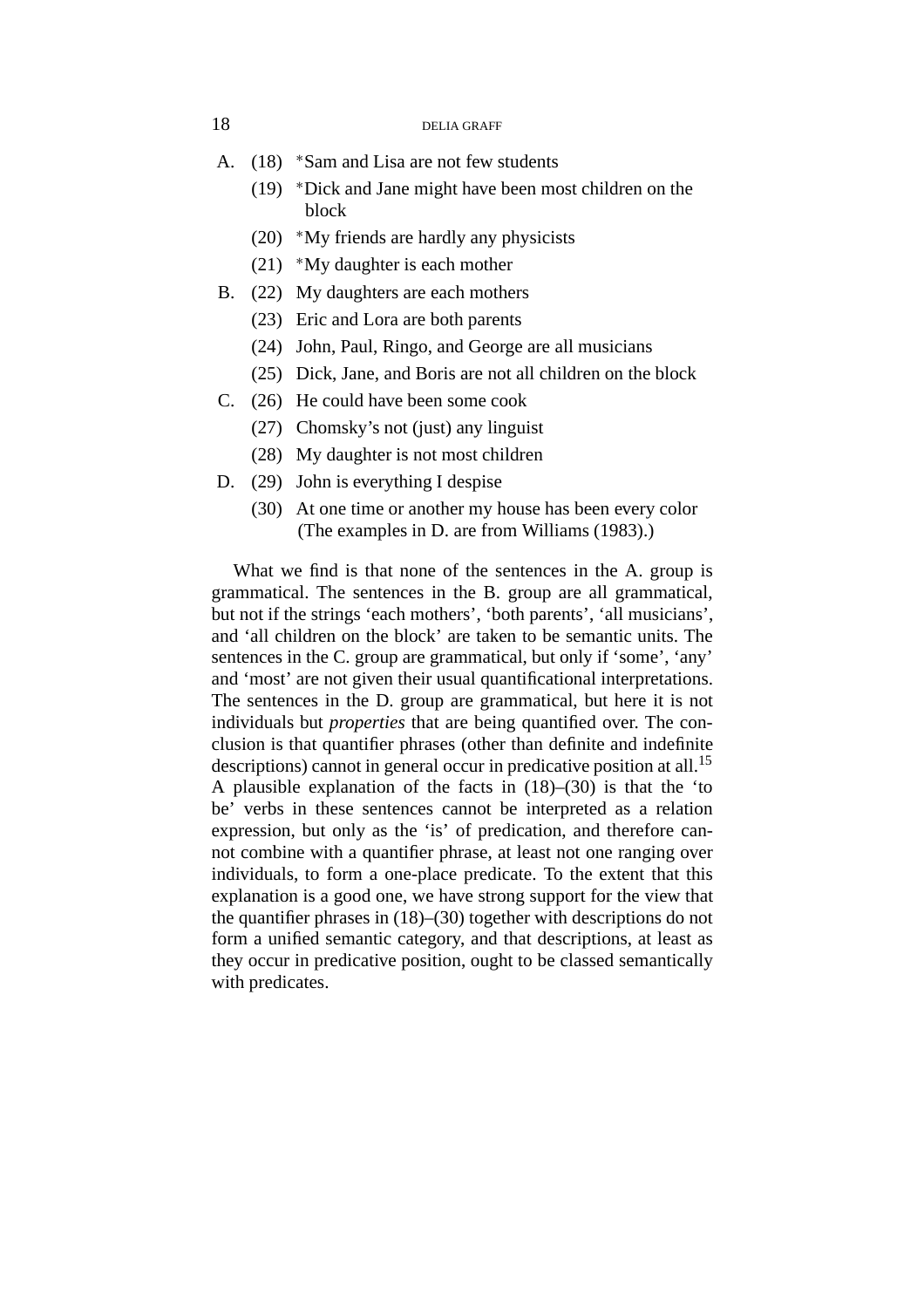VI

But what are we to say about descriptions when they don't occur in predicative position? Take the sentence 'Smith's murderer smokes'. The description, it seems, cannot be a predicate in this sentence, for then we would have a sentence consisting of two one-place predicates with no arguments to complete them. If we want to maintain that descriptions in predicative position are predicates, then, it seems at first blush that we will be forced into accepting a hybrid view. The Russellian in contrast, is able to extend his analysis to descriptions in predicative position, by taking 'to be' verbs to be relation expressions.

Nevertheless, sticking steadfast to the Russellian position would not clearly be better than adopting a hybrid view. In extending his analysis to descriptions after 'to be' verbs, the Russellian has to adopt a seemingly *ad hoc* constraint in order to account for the unavailability of any but narrow scope readings for descriptions in such position. Moreover, he is committed to positing a counterintuitive ambiguity in the meaning of 'is'. If we take descriptions in predicative position to be predicates, then we may say that 'is' in 'Sam is a cat' has the same meaning as 'is' in 'Sam is cute'. The Russellian, though, may not say this; he must take 'is' to be the 'is' of identity in the one case, and the 'is' of predication in the other. On a related front, the Russellian is still under some pressure to explain why quantifier phrases other than descriptions cannot in general occur in predicative position at all.

Yet if we want to maintain that descriptions in predicative position are predicates, a hybrid view is not the best we can hope for. The goal of this section is to show that this is so by providing the beginnings of a unified account of descriptions as predicates. In the next section I offer reasons for rejecting the Russellian account of definite and indefinite descriptions, even when they occur in argument position – reasons stemming from the widespread *variability of quantificational force* of descriptions. The following section extends my account of descriptions as predicates to account for these facts.

First, let me say what it will mean to give a *unified* analysis of descriptions as predicates. This involves a shift from the syntactic notion of *predicate* that I have so far been using to a semantic notion. Descriptions can occur both in predicate position ('Jones is Smith's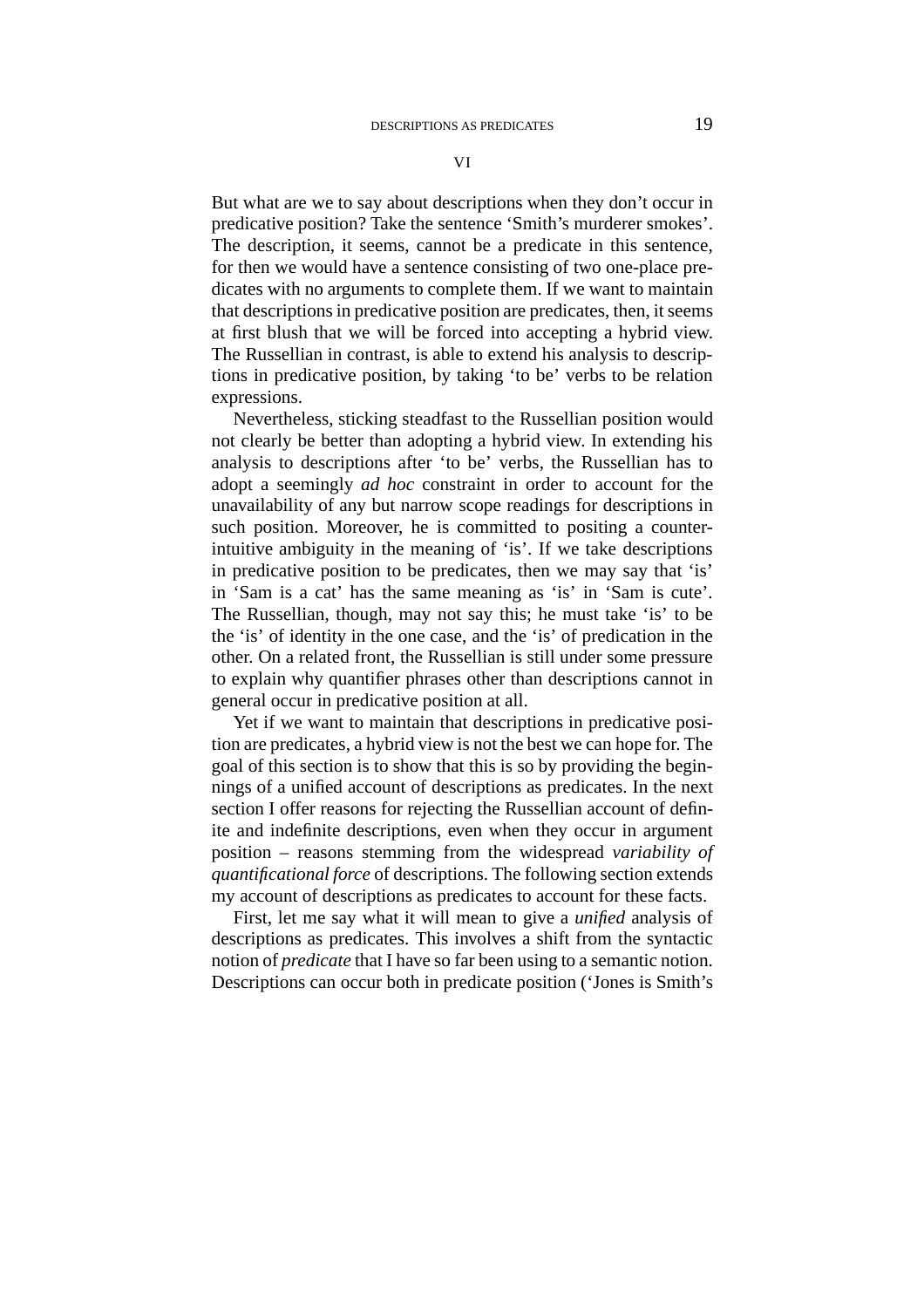murderer') and in argument position ('Smith's murderer is cunning') at the level of surface form. I will propose that descriptions are nevertheless always to be interpreted as having a *predicate-type semantic value*, which for the purposes of this essay, we may take to be the set of entities the predicate is true of.

Let's consider four different types of noun phrases: indefinite descriptions, bare plurals, singular definite descriptions, and plural definite descriptions. I am going to take bare plurals to be plural indefinite descriptions,  $16$  and treat these four types of noun phrase uniformly as predicates, and say that they are in the class of expressions called *predicate nominals*.

- (31) Liz is a singer
- (32) Liz and Tracy are singers
- (33) Mick is the singer
- (34) John, Paul and George are the singers

Common nouns such as 'singer' also have a predicate-type semantic value. As a working hypothesis I will take it that 'singer' in the singular has as its extension the set of individual singers; while 'singers', in the plural, has as its extension the set of "sums" of individual singers, and that conjoined names such as 'Liz and Tracy' and 'John, Paul and George', as well as some occurrences of plural pronouns such as 'they', denote such sums.<sup>17</sup> We may then say that the indefinite article combines with a singular common noun to yield a predicate that has the same extension as the common noun. (We could also say that the indefinite article combines with plural common nouns as well, without getting pronounced, but I won't place any store in this.)

I'll take it that *definite* descriptions, singular and plural, involve uniqueness, and so have either singleton or empty extensions.<sup>18</sup> This is achieved in the following way. We let "sums" of individuals be ranked by a *parthood* relation that partially orders sums. We then take the definite article to combine with a common noun, singular or plural, to yield a predicate whose extension contains the *highestranked* member of the extension of the common noun. The extension is empty if there is no highest-ranked member.<sup>19</sup>

This proposal for the interpretation of definite and indefinite descriptions assigns these extensions to the following noun phrases, when the domain is restricted to the Beatles. I'll suppose, perhaps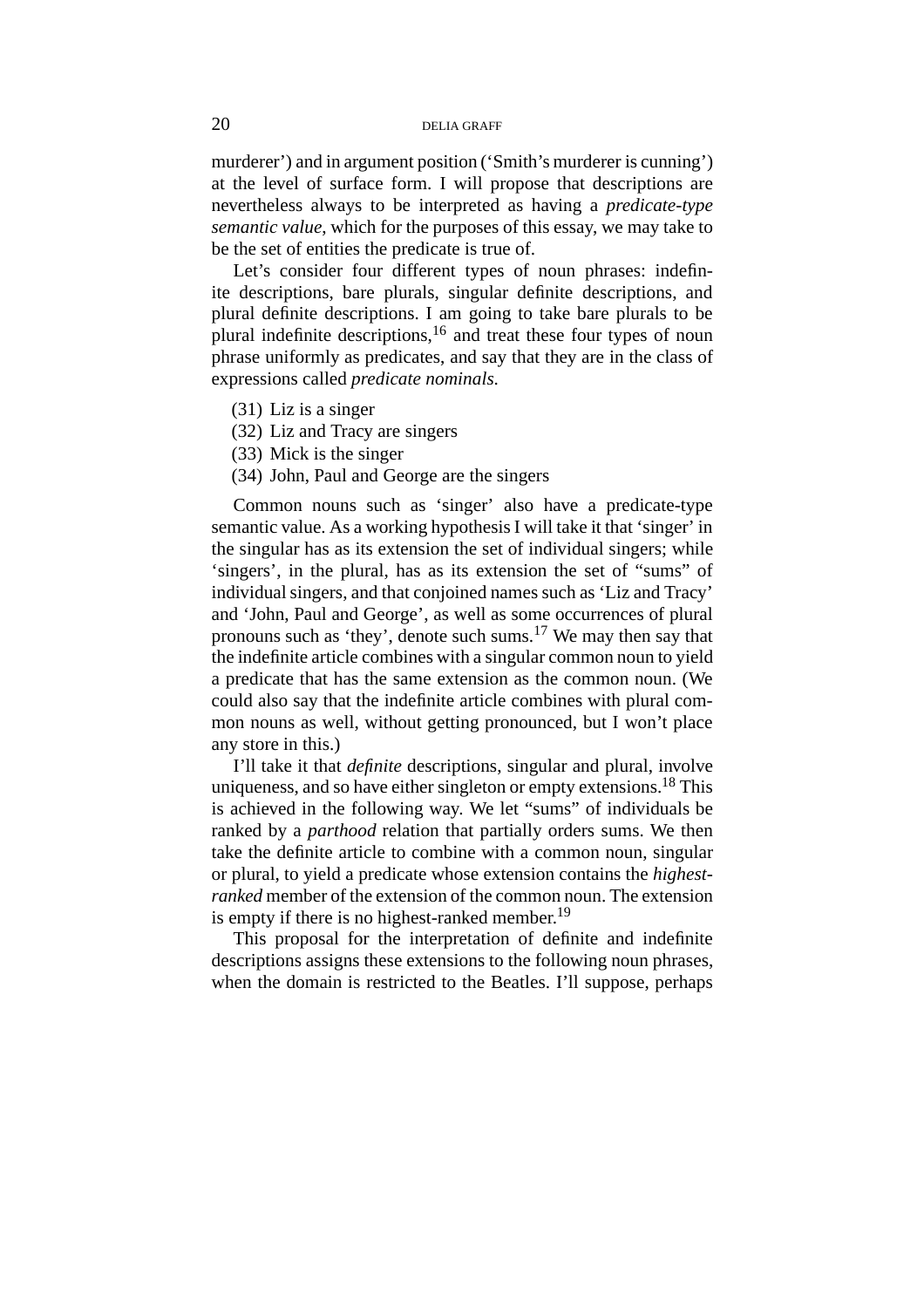counterfactually, that Ringo is not a songwriter. (There's a difficult and interesting question concerning how many songs one must write to be a songwriter.)

- 'a songwriter': {John, Paul, George}
- 'the songwriter': ∅
- 'the drummer': {Ringo}
- 'songwriters': {John, Paul, George, John+Paul, John+George, Paul+George, John+Paul+George}
- 'the songwriters': {John+Paul+George}

When predicate nominals occur in predicative position at the level of surface form, as in (31–34), there is no special problem for the interpretation of such sentences, and we adopt a vacuous LF rule as before:

 $(LF_1 PN)$   $PN(\alpha) \Longrightarrow PN(\alpha)$ 

Here '*PN*' represents an arbitrary predicate nominal and '*α*' represents an arbitrary noun phrase in its argument position. (Note that if  $\alpha$  is itself a quantified noun phrase, as in 'No man is an island', a separate LF rule governing *α* must be applied.) To account for predicate nominals when they occur in *argument* position at the level of surface form, as in:

- (35) A man is on the roof
- (36) Workers are on the roof
- (37) The drummer is on the roof
- (38) The philosophers are on the roof

I'll provisionally propose the following rule:

 $(LF_2 PN) \Phi(PN) \Longrightarrow [\exists x : PN(x)](\Phi x)$ 

What is going on here? Since predicate nominals have predicatetype semantic values on my proposal, they cannot occur in an argument position at logical form, since then logical forms would be uninterpretable. So by the rule  $(LF<sub>2</sub> PN)$ , they move out of argument position in the derivation of logical form, leaving behind a variable, and move into the restrictor position (represented by the blank) of a restricted existential quantifier ' $[\exists x : (x)]$ ', which then binds the variable left behind as a trace. The gappy restricted existential  $[f]$  $\exists x : (x)$ ]' is not contributed by any of the expressions in the sentence, but rather by the structure itself.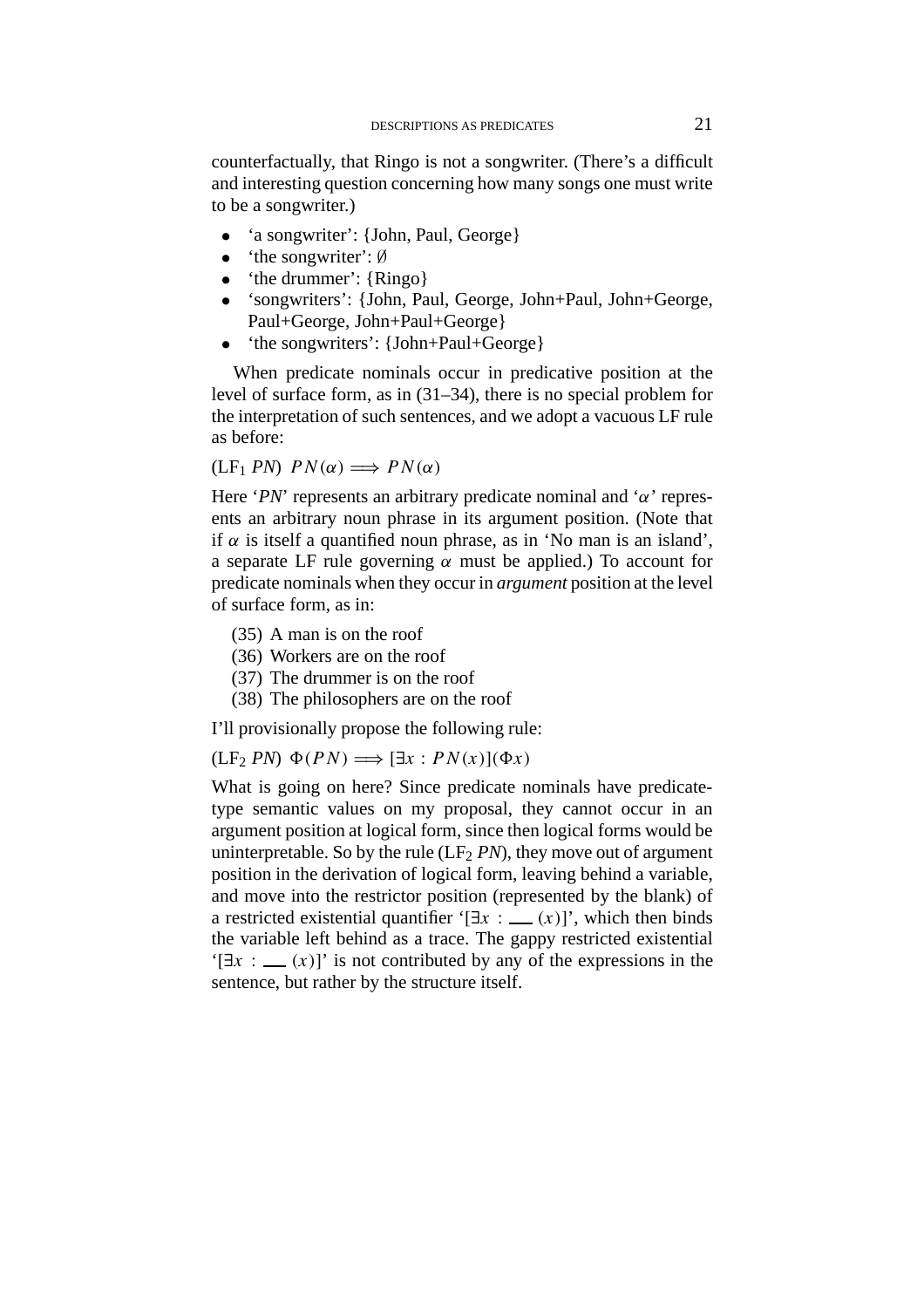Let's apply the rule to derive the logical form for (37). The sentence contains two definite descriptions in argument position, so we will need to apply the rule twice. First, we apply it to the predicate nominal 'the drummer', letting *8* be 'is on the roof'. The result is  $(37<sub>1</sub>)$ . (Since it is easier to read, I write '*x* is the drummer' instead of 'The drummer  $(x)$ '. The 'is' here is, of course, the 'is' of predication.)

 $(37<sub>1</sub>)$  [ $\exists x : x$  is the drummer]*(x* is on the roof)

Now in applying the rule to 'the roof', we have a choice to make depending on what we take  $\Phi$  to be. The results of the two choices are these:

(37<sub>2</sub>)  $[\exists x : x \text{ is the drummer}][\exists y : y \text{ is the roof}](x \text{ is on } y)$ (37<sub>3</sub>)  $[\exists y : y$  is the roof $[[\exists x : x]$  is the drummer $(x$  is on *y*)

The truth-conditions of these logical forms are the same, for the familiar reason that the order of existential quantifiers does not matter. If the extension of 'the drummer' is {Ringo}, and the extension of 'the roof' is {Slate}, (let 'Slate' be the name of a particular roof), then  $(37<sub>2</sub>)$  and  $(37<sub>3</sub>)$  are true just in case there is an *x* in {Ringo} and a *y* in {Slate} such that *x* is on *y*.

The truth-conditions of (37), on this proposal, are exactly those assigned to it by the Russellian. To see this, we may replace '*x* is the drummer' in  $(37<sub>1</sub>)$  with its first-order expansion (given by  $(Def \gamma)$  to get:

[∃*x* : drummer*(x)* & *(*∀*y)(*drummer*(y)* → *y* = *x)*]*(x* is on the roof)

We may then go further and eliminate the restricted existential according to the definition:  $[\exists x : \Phi x](\Psi x) =_{df} (\exists x)(\Phi x \& \Psi x)$ .

*(*∃*x)(*drummer*(x)* & *(*∀*y)(*drummer*(y)* → *y* = *x)* & *x* is on the roof)

The same procedure applied to  $(37<sub>2</sub>)$  and  $(37<sub>3</sub>)$  yields precisely the standard Russellian expansions:

*(*∃*x)*[drummer*(x)* & *(*∀*z)(*drummer*(z)* → *z* = *x)* & *(*∃*y)*  $(\text{roof}(y) \& (\forall z)(\text{roof}(z) \rightarrow z = y) \& x \text{ is on } y)$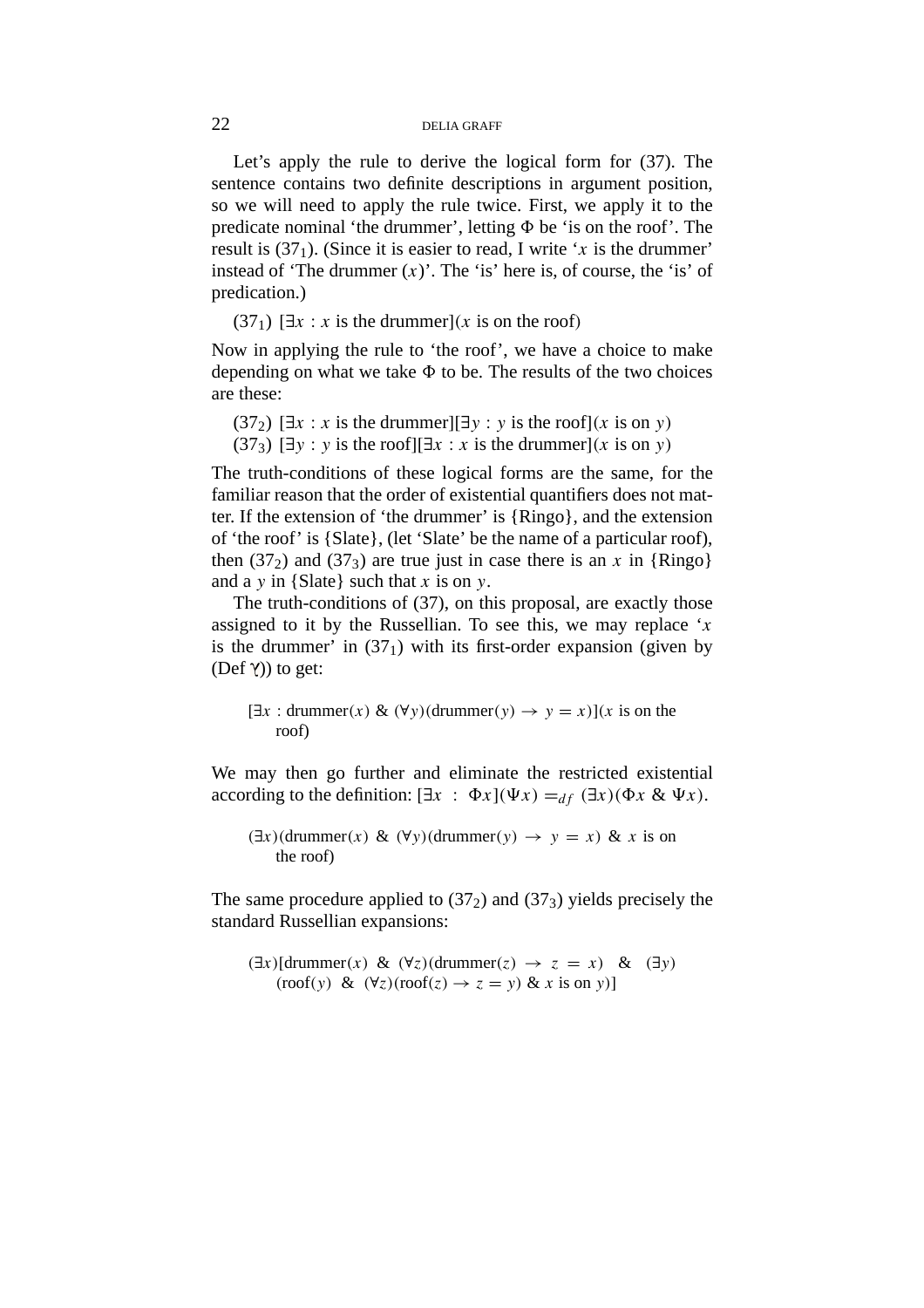### DESCRIPTIONS AS PREDICATES 23

## *(*∃*y)*[roof*(y)* & *(*∀*z)(*roof*(z)* → *z* = *y)* & *(*∃*x)(*drummer *(x)* &  $(∀z)(dramer(z) → z = x)$  & *x* is on *y*)

So far, then, we have no semantic means of distinguishing this proposal from one that treats definite and indefinite descriptions as systematically ambiguous – as having predicate-type semantic values when occurring in predicate position, and as having quantifiertype semantic values when occurring in argument position.<sup>20</sup>

### VII

Reasons for preferring some version of (LF<sub>2</sub> *PN*) to the Russellian's  $(LF)$  emerge, however, once we consider the way in which definite and indefinite descriptions vary in their quantificational force in a way that quantified noun phrases such as 'every man', 'some man' and 'most men' do not.21

The following examples illustrate that each of the types of noun phrases I am discussing may have either an existential reading (the a. sentences) or a generic reading (the b. sentences) when they occur in subject position.

- (39) a. A tiger has escaped
	- b. A tiger has stripes
- (40) a. Models are coming to the party
	- b. Models are tall
- (41) a. The owner of a Porsche is waiting outside
	- b. The owner of a Porsche keeps his car in good condition
- (42) a. The parents of twins want to have us over for dinner
	- b. The parents of twins have little time for relaxation

The contrast illustrated in the examples below (43–46) show that the quantificational force of definite and indefinite descriptions is not limited to existential and generic. Unlike names and quantified noun phrases, they may also derive their quantificational force from adverbs of quantification – such as 'never', 'rarely', 'sometimes', 'usually', and 'always' – occurring in the sentence.

- (43) a. The owner of a Porsche is often smug
	- b. Some men are often smug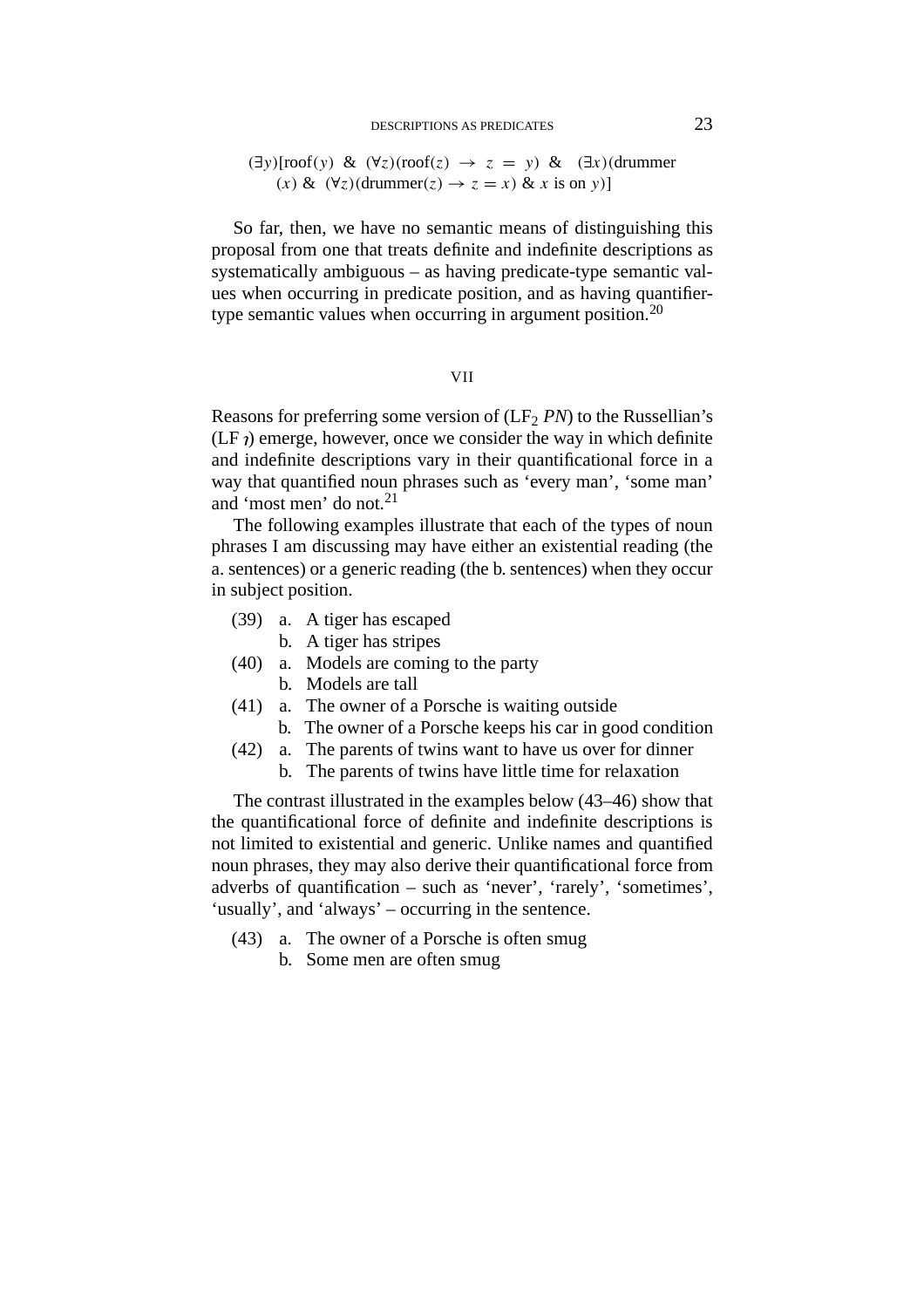- c. John is often smug
- d. John is smug

The adverb of quantification 'often' can only be interpreted in sentences (43b) and (43c) as having a temporal reading. (43c) unambiguously means that John often manifests smugness, and similarly, (43b) unambiguously means that some men are such that they often manifest smugness. (43a), however, is three-ways ambiguous. The adverb of quantification here can receive a temporal reading, as in (43b–43c), with the definite description 'the owner of a Porsche' receiving either an existential reading, (in which case (43a) says that some Porsche owner is such that he often manifests smugness), or a generic reading, (in which case (43a) says that Porsche owners in general are such that they often manifest smugness). But the definite description here can also get its quantificational force from the adverb of quantification. In this case, 'smug' remains unmodified, as in  $(43d)$ ,  $22^{\degree}$  and the sentence says that it is often true of an object in the extension of 'the owner of a Porsche' that it possesses smugness as a *characteristic*, or more simply, that many Porsche owners are smug. Note that on this reading it is the definite description 'the owner of a Porsche', and not the indefinite description 'a Porsche', that is getting its quantificational force from the adverb of quantification. In other words, we do not get the intended interpretation that many Porsche owners are smug by assigning the following truth-conditions to the sentence: it is often true of an object in the extension of 'a Porsche' that the owner of it possesses smugness as a characteristic. This does not yield the desired truth-conditions since it may be true if one smug man owns a disproportionate number of the world's Porsches.

Plural definite descriptions also exhibit the same range of quantificational variability.

- (44) a. The parents of twins seldom awake before dawn
	- b. Few runners seldom awake before dawn
	- c. Caesar seldom awoke before dawn
	- d. Caesar awakes before dawn

Although it is unclear whether we should say that the adverb 'seldom' in (44b) and (44c) is receiving a temporal reading (quantifying over days) or not (quantifying over awakenings),  $^{23}$  it is at least clear that these sentences are unambiguous, (at least when uttered with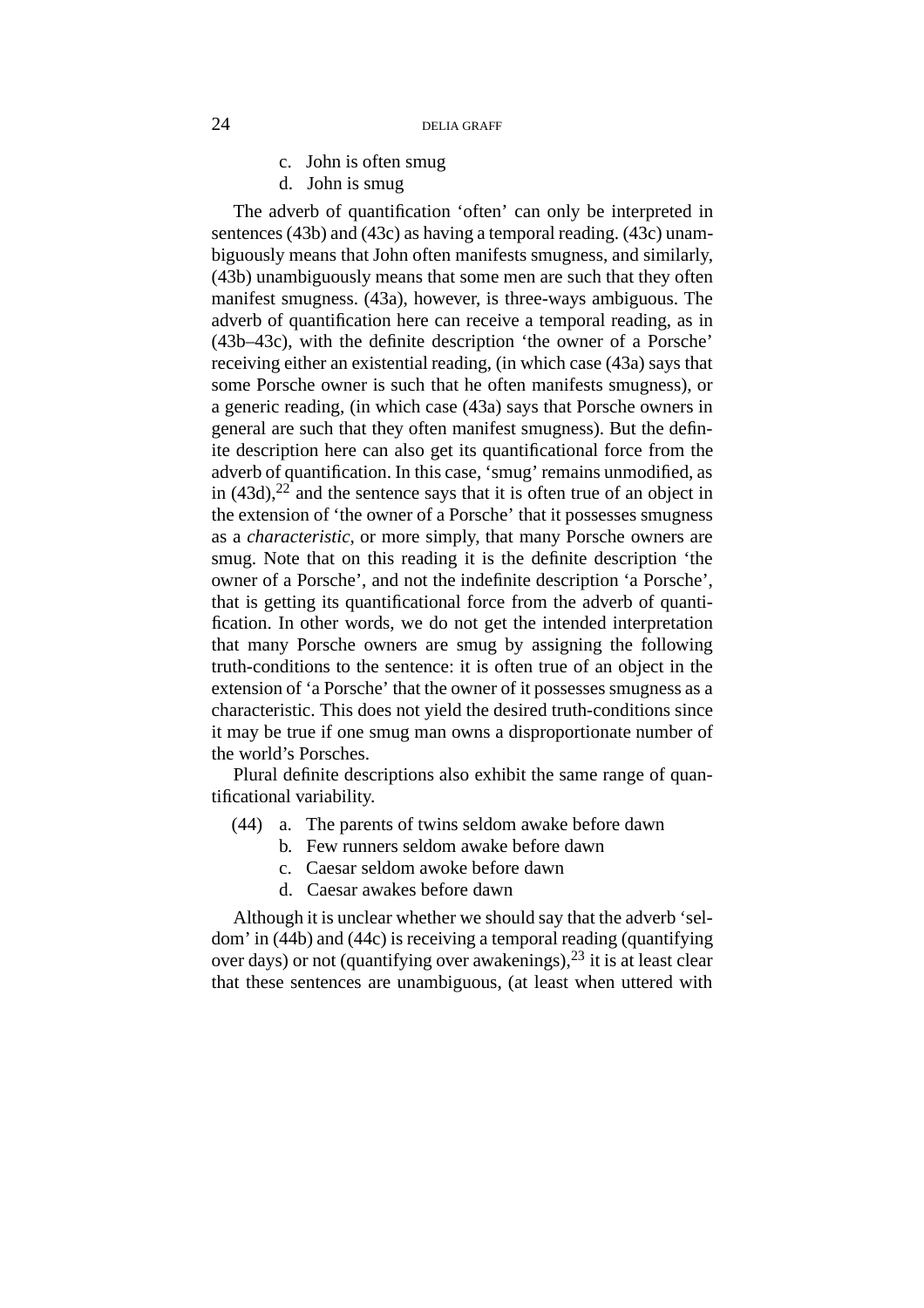their most natural intonation). In (44c), we are saying that Caesar had a certain property  $P$  – the property of seldom awaking before dawn – and in (44b), we are saying that few runners have that property *P*. But again, the sentence (44a), with the plural definite, is three-ways ambiguous. It could be used to attribute the property *P* to *some* mother and father of twins; it could be used to attribute *P* to parents of twins *in general*; it could also be used to say that *few* parents of twins have the property, attributed to Caesar in (44d), of *characteristically* awaking before dawn. More explicitly, (44a) can have these truth-conditions: it is seldom true of objects in the extension of 'the parents of twins' that they have the characteristic of awaking before dawn. (Remember that we are allowing the extension of plural definites to contain "sums" such as Lora+Eric.) As before, it is the plural definite 'the parents of twins' and not the bare plural 'twins' that is getting its quantificational force from the adverb of quantification, since it could be that a particular late-rising mother and father are parents to a disproportionate number of the worlds twins.

Analogous remarks may be made about the indefinite descriptions in the following.

- (45) a. A dog rarely eats vegetables
	- b. Most dogs rarely eat vegetables
	- c. Fido rarely eats vegetables
	- d. Fido eats vegetables
- (46) a. Philosophers sometimes smoke
	- b. All philosophers sometimes smoke
		- c. John sometimes smokes
		- d. John smokes

The b. and c. sentences here are unambiguous, while the a. sentences are at least two-ways ambiguous. For example, (45a), may mean that it is *generally* true of an object in the extension of 'a dog' that it has the property attributed to Fido in (45c); or it may mean that it is *rarely* true of an object in the extension of 'a dog' that it has the characteristic property attributed to Fido in (45d). It does seem that the indefinites in the a. sentences here cannot be interpreted as having existential force, but the existential reading may become preferred, if not required, when a modifier is added, as in: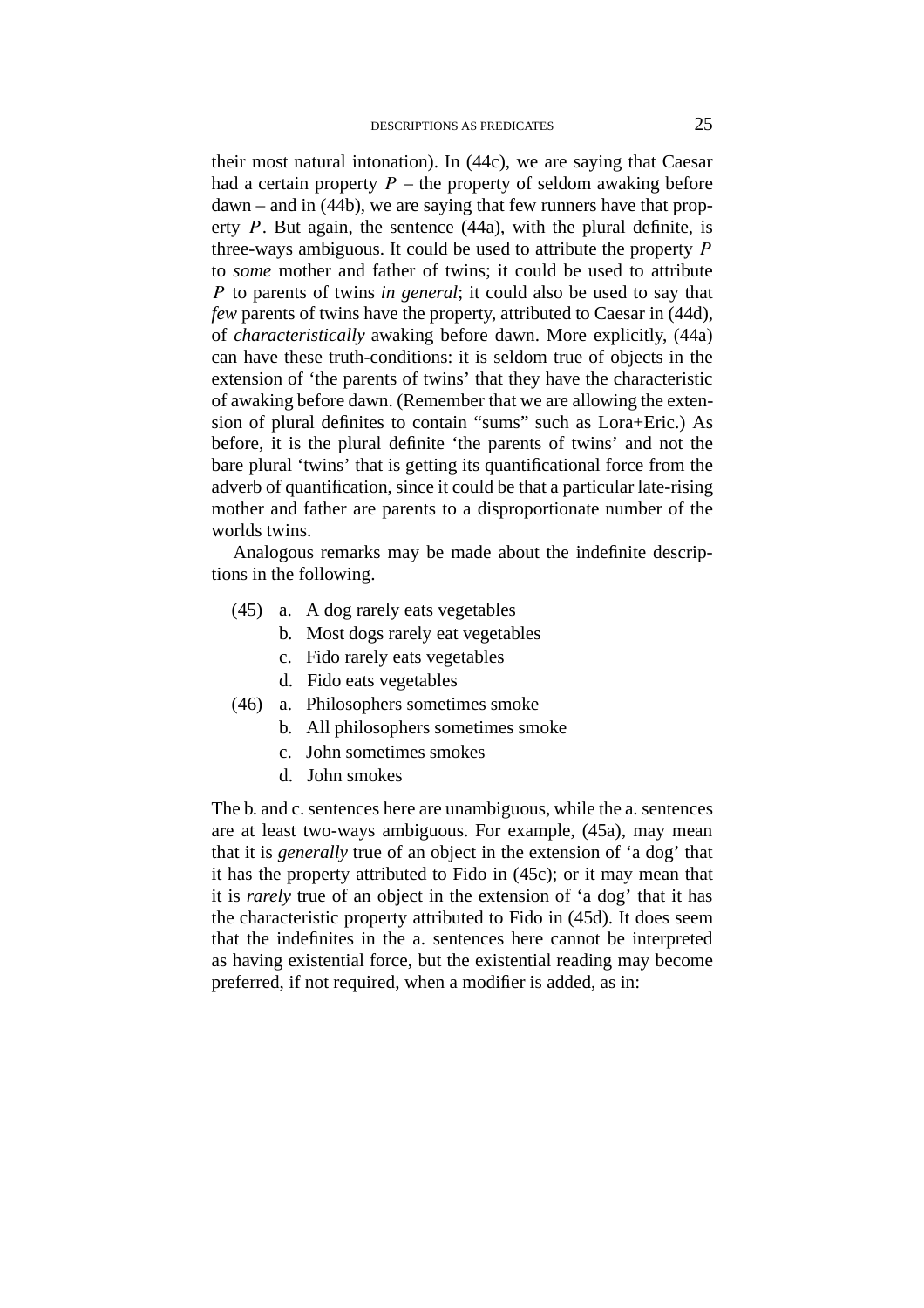- (47) A dog I know rarely eats vegetables (Equivalent to: there is a dog I know that rarely eats vegetables.)
- (48) Philosophers I know sometimes smoke (Equivalent to: there are philosophers I know who sometimes smoke.)

### VIII

To handle the variable quantificational force of definite and indefinite descriptions, I propose additional rules, which generalize  $(LF_2)$ , to govern predicate nominals occurring in argument position at the level of surface form:

 $(LF_2 PN) \Phi(PN) \Longrightarrow [\exists x : PN(x)](\Phi x)$  $(LF_3 PN) \Phi(PN) \Longrightarrow [Gen \ x : PN(x)](\Phi x)$  $(LF_4 PN) Adv \Phi(PN) \Longrightarrow [Adv x : PN(x)](\Phi x)$ 

The rules ( $LF_2 PN$ ) and ( $LF_3 PN$ ) say that if a predicate nominal *PN* occurs in the argument position of a predicate  $\Phi$  (which may itself contain an adverb of quantification), then the predicate nominal may slot into either ' $[\exists x : \underline{\hspace{1cm}} x]$ ' or ' $[Gen x : \underline{\hspace{1cm}} x]$ ' to form a restricted quantifier with scope  $\nabla \Phi x$ <sup> $\top$ </sup>. The rule (LF<sub>4</sub> *PN*) says that if a predicate nominal occurs in the argument position of a predicate *8* that is modified by an adverb of quantification *Adv*, then the predicate nominal may slot into  $\lceil A dv \ x : \ x \rceil$  to form a restricted quantifier with scope  $\lceil \Phi x \rceil$ . It's conceivable that we might find reason for subsuming the rules  $(LF_2 \, PN)$  and  $(LF_3 \, PN)$  under the single rule (LF4 *PN*) by taking ∃ and *Gen* to be unpronounced adverbs of quantification. Though I like the idea, I won't pursue it here. All predicate nominals must be moved out of argument position by application of one of these rules.

To get a feel for how this works, let's apply it to sentence (43a), repeated here:

(43a) The owner of a Porsche is often smug

The description 'the owner of a Porsche' may be moved out of argument position in one of three ways:

 $[\exists x : x$  is the owner of a Porsche](*x* is often smug) [*Gen x* : *x* is the owner of a Porsche](*x* is often smug) [Often  $x : x$  is the owner of a Porsche](x is smug)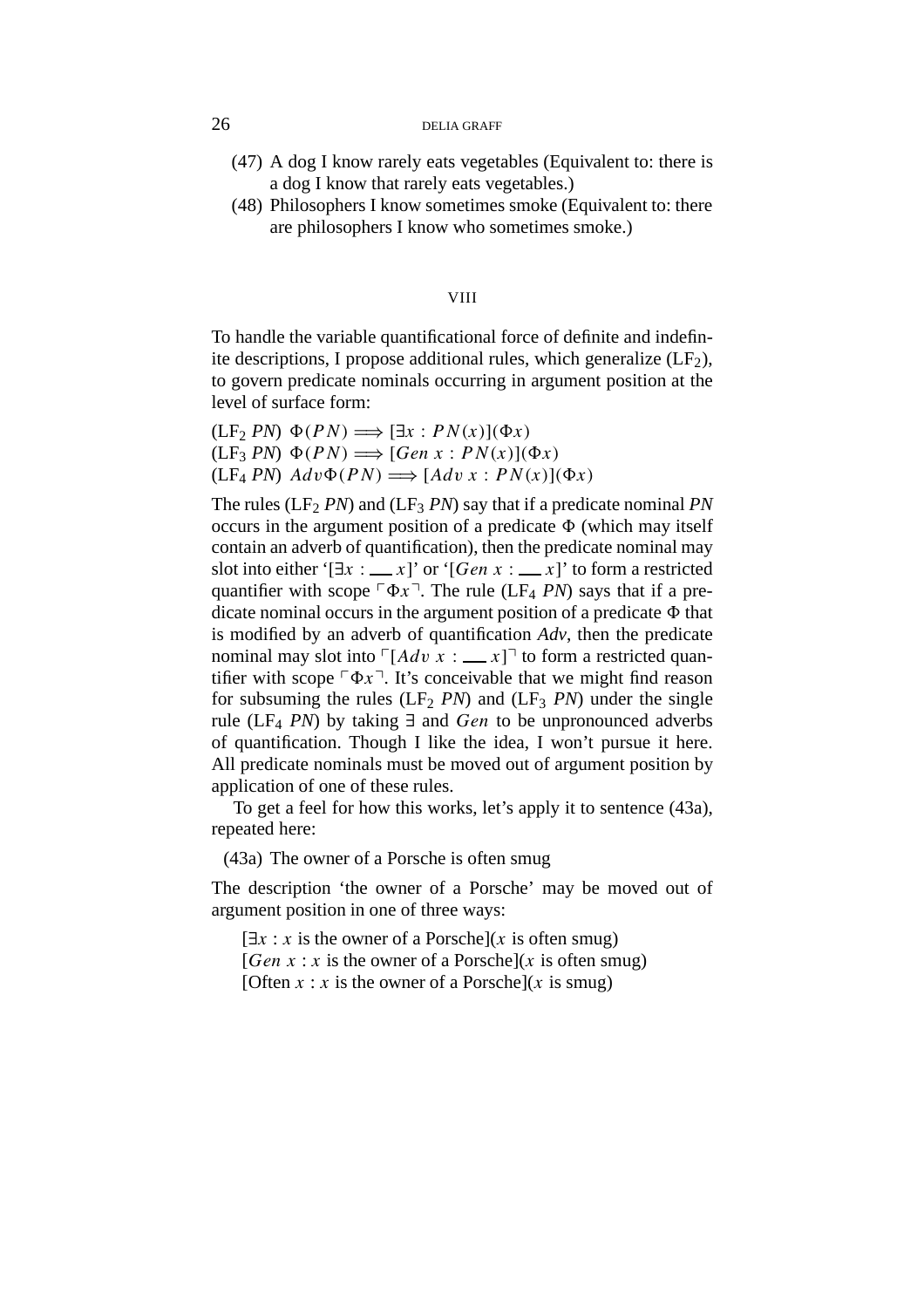From each of these, the description 'a Porsche' may be moved out of argument position to yield the three logical forms assigned to the sentence:

 $[\exists x : [\exists y : y \text{ is a Porsche}](x \text{ is the owner of } y)](x \text{ is often smug})$  $[Gen x : [\exists y : y \text{ is a Porsche}](x \text{ is the owner of } y)](x \text{ is often})$ smug)

[Often  $x : [\exists y : y \text{ is a Porsche}](x \text{ is the owner of } y)$ ](*x* is smug)

It seems to me that 'The owner of a Porsche is often smug' is associated with just the three sets of truth-conditions represented here, which may be glossed as follows: 'Some Porsche owner is often smug', 'Porsche owners in general are such that they are often smug', and 'Many Porsche owners are smug'. The question then arises whether the LF rules I proposed for descriptions in argument position generate more logical forms than these three. In particular, we want to know why the indefinite description can only receive existential force, and why it cannot take wide scope.

A first point to note is that  $(LF_4 \, PN)$  does *not* permit the indefinite description 'a Porsche' to occupy the restrictor position of '[Often  $x : \_\_\ x$ ]'. The reason for this is that 'often' in (43a) modifies the predicate 'smug', but 'a Porsche' does not occupy the argument position of that predicate. I laid it down as a rule that a predicate nominal can only move into the restrictor position of an adverb of quantification if it is an argument of the predicate modified by that adverb at the level of surface form.<sup>24</sup> The expression 'a Porsche' does not satisfy this condition, since 'often' modifies 'smug', but 'a Porsche' is not in the argument position of the predicate 'smug' (no *Porsche* is being claimed to be smug), so a logical form such as

(49) [Often *y* : *y* is a Porsche]( $[\exists x : x$  is the owner of *y*](*x* is smug))

is *not* generated by these rules, which is as it should be. The upshot of this is that adverbs of quantification are not being treated as unselective, contrary to what Lewis  $(1975)$  proposed.<sup>25</sup>

But what do we do with cases when an adverb of quantification modifies a predicate with more than one argument? Consider a sentence in which an adverb of quantification is modifying a transitive verb: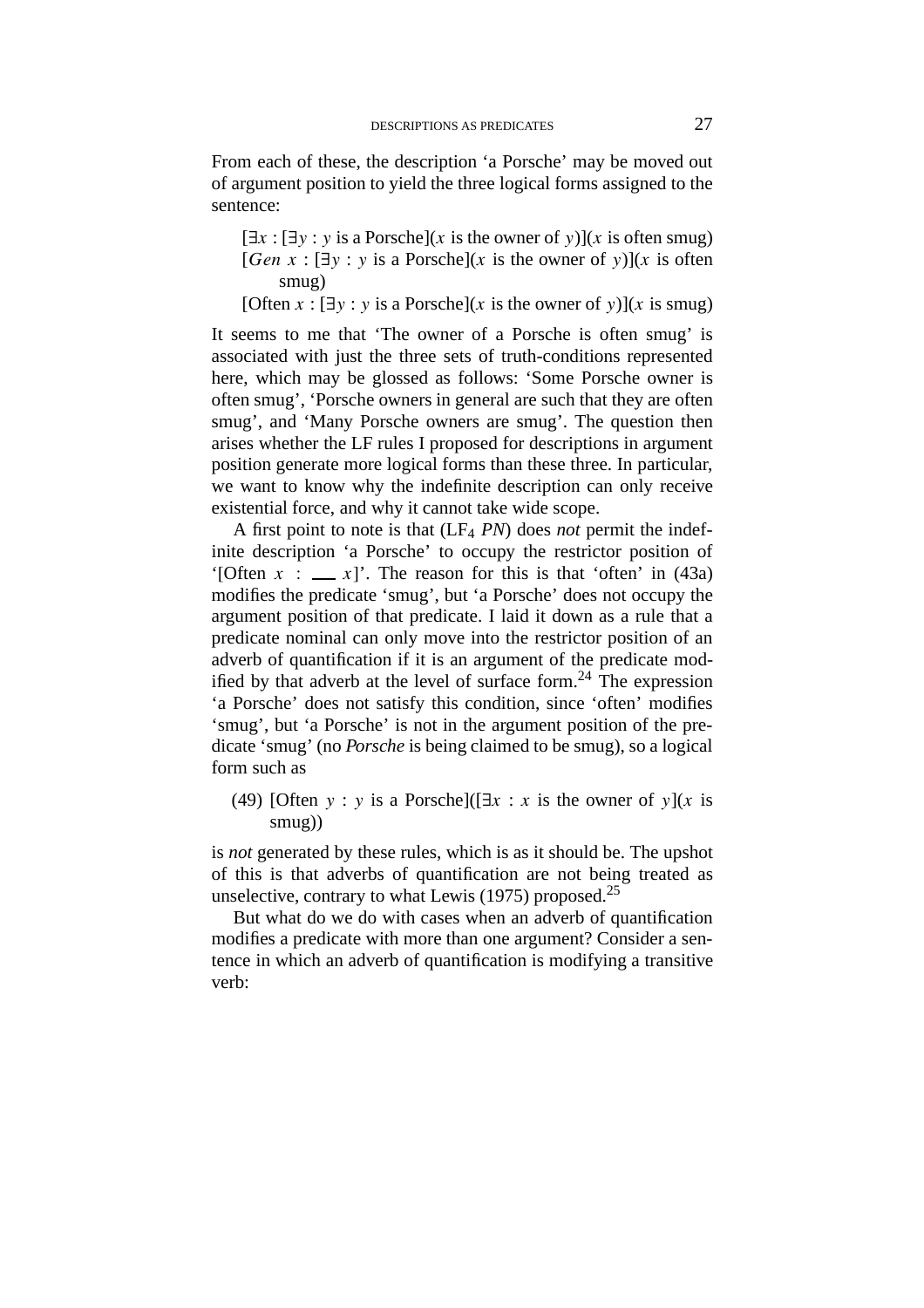(50) The owner of a Porsche rarely speaks to the owner of a Camaro

It seems to me that the sentence is actually nine-ways ambiguous, representing each of the possible combinations of generic, existential, and 'rarely' force for the two definite descriptions. But we cannot account for the reading of the sentence on which both definite descriptions have the quantificational force of 'rarely' by assigning the following logical form:

(51) [Rarely  $x : x$  is the owner of a Porsche][Rarely  $y : y$  is the owner of a Camaro] (*x* speaks to *y*)

since this sentence is true just in case few Porsche owners are such that there are few Camaro owners to whom they speak, which is clearly not equivalent to any reading of (50). Instead, we need to allow restricted quantifiers to contain more than one restrictor, as follows:

(52) [Rarely  $x, y : x$  is the owner of a Porsche; *y* is the owner of a Camaro] (*x* speaks to *y*)

The truth-conditions of (52) would be:

(53) Few pairs  $\langle x, y \rangle$  that are in  $\{x | x$  is the owner of a Porsche $\} \times$ {*y*|*y* is the owner of a Camaro} are in the extension of 'speaks to'

A second issue to contend with is why the indefinite 'a Porsche' in (43a) only receives existential, and not generic, force. Why don't we have the following, for example, as an available logical form for (43a):

(54)  $[\exists x : [Gen \, y : y \, is \, a \, Porsche](x \, is \, the \, owner \, of \, y)](x \, is \, often$ smug)

The truth-conditions of (54) could be glossed as 'Some person is such that: in general, if something is a Porsche he is the owner of it, and he is often smug'. This is a crucial question, but a difficult one, and I will not address it here, but just restrict myself to the general claim that while all indefinite descriptions (singular or plural) can receive generic or existential force, they cannot always receive either in any sentence in which they occur.<sup>26</sup>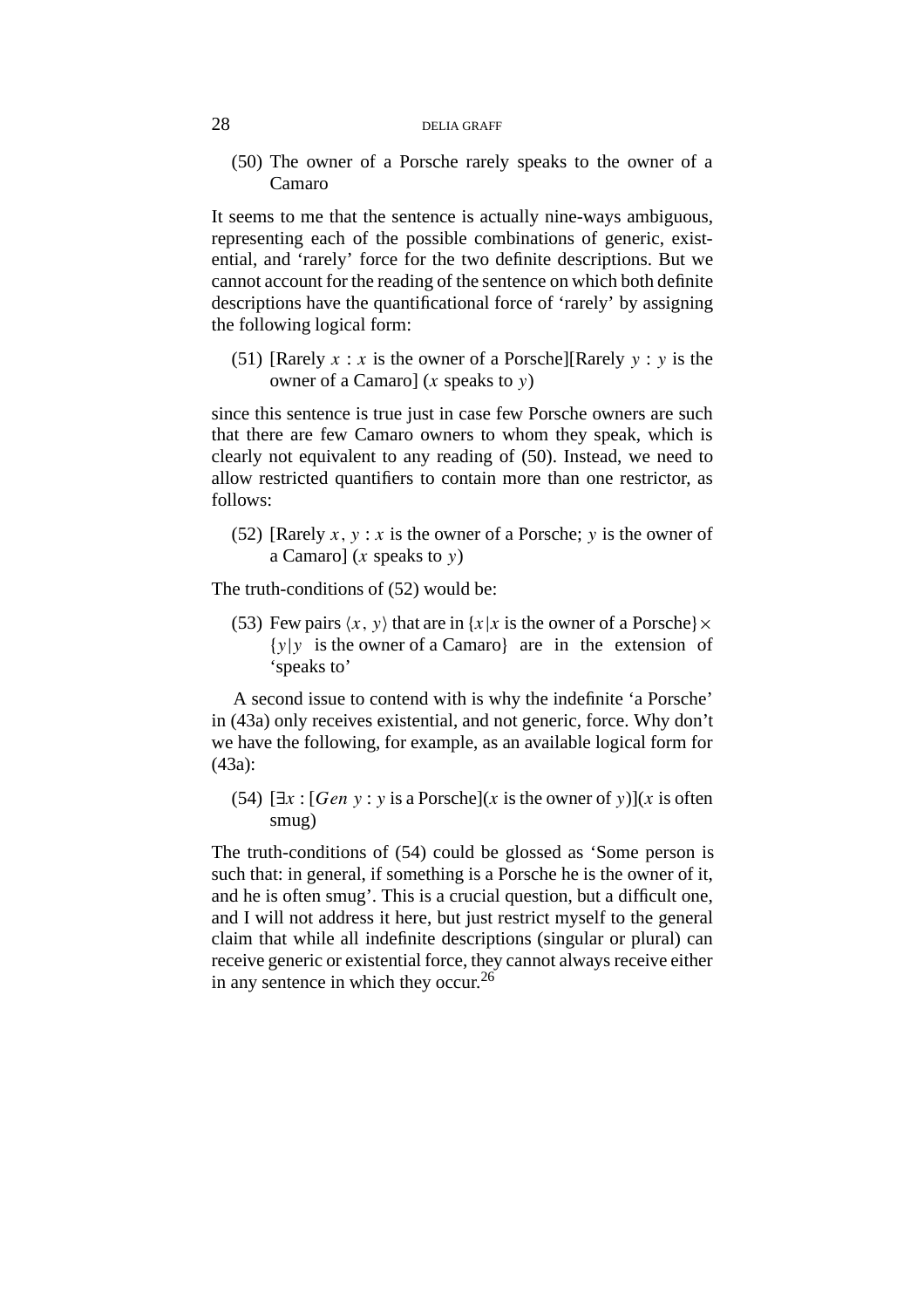The third issue to contend with is why the indefinite 'a Porsche' cannot take wide scope. Why, for example, do we not have the following as an available logical form for (43a):

(55)  $[\exists y : y \text{ is a Porsche}](\text{[Often } x : x \text{ is the owner of } y](x \text{ is})$ smug))

Ideally, the inability of the indefinite 'a Porsche' to take wide scope in this sentence would be explained on syntactic grounds, perhaps deriving from the fact that it is already embedded in the definite description 'the owner of a Porsche'.27 But there is, however, also a semantic explanation. An important feature of the *definite* descriptions getting generic or adverbial readings in the examples I've provided is that they can be true of more than one object. The predicates 'the owner of a Porsche' and 'the parents of twins' may contain more than one thing in their extension, despite the uniqueness condition on the definite article, since each contains an embedded noun phrase. Uniqueness of ownership in 'the owner of a Porsche' is relativized to particular Porsches, and uniqueness of parentage in 'the parents of twins' is relativized to particular pairs of twins. It is only because 'the owner of a Porsche' and 'the parents of twins' may be true of more than one thing that it even makes sense to make *generalizations* about things having these properties. If the indefinite 'a Porsche' receives wide scope as in (55), however, this crucial feature is lost. If Sparky is a particular Porsche, then it is inappropriate at best to say that *many* of the things in the extension of 'the owner of Sparky' are smug, since at most one thing can be in the extension of this predicate. Similarly, it would be inappropriate at best to say that there is *a* Porsche *y* which is such that *many* of the things that are *the* owner of *y* are smug. If a predicate nominal can be true of at most one thing, then it will not sensibly combine with 'generally', 'many', 'few', etc.

This leads us to another question concerning generic definite descriptions, namely, how is the generic force of *simple* definite descriptions to be handled on the present view? Consider these sentences:

- (56) The tiger is growling
- (57) The tiger is striped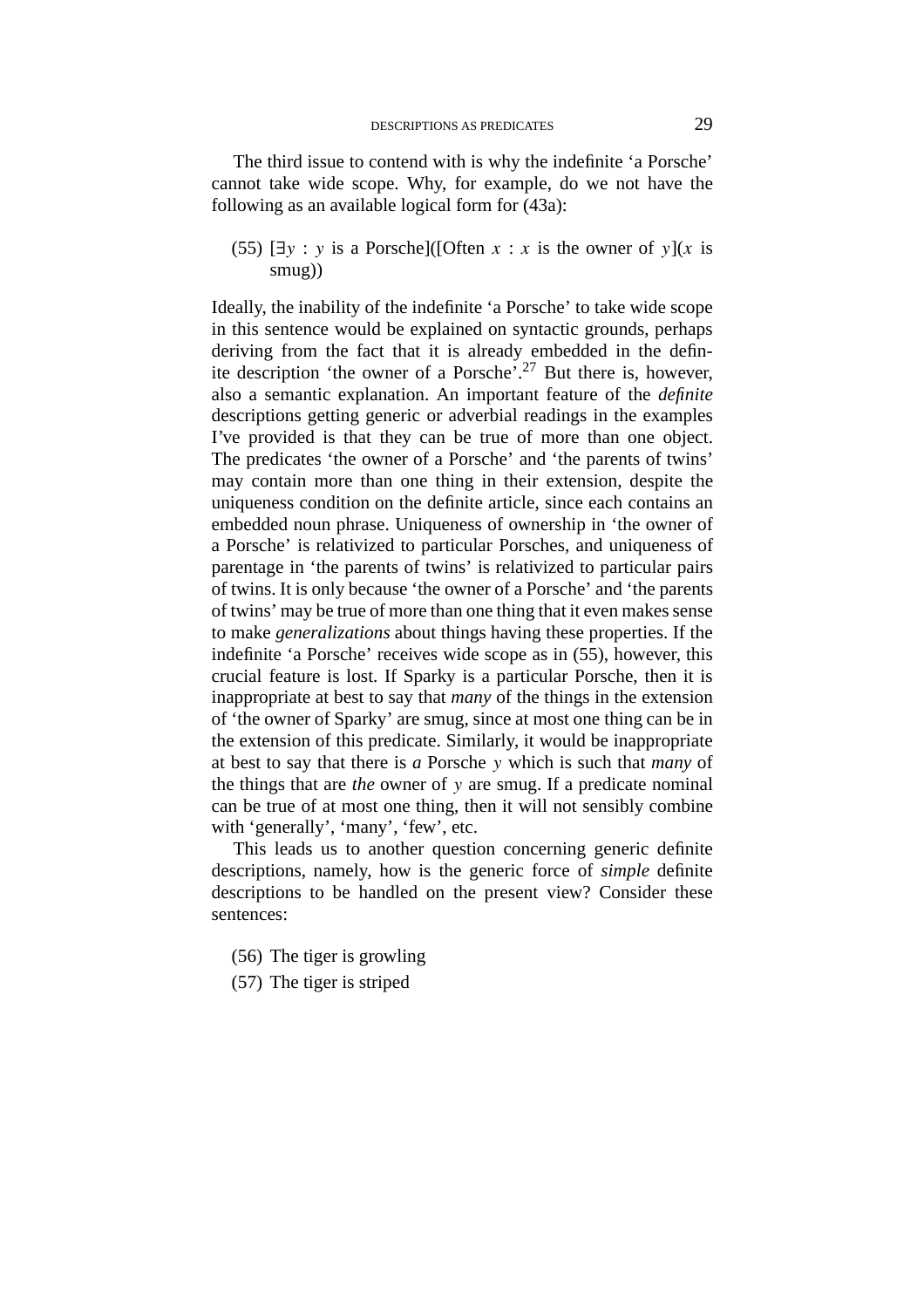On my proposal, 'the tiger' can be true of at most one object, and since there are many tigers in the world, the predicate can only be true of something if the domain of discourse is in some way contextually restricted. Assuming this can be done, we can easily account for the truth-conditions of (56) by assigning it the following logical form:

(58)  $[\exists x : x \text{ is the tiger}](x \text{ is growing})$ 

But what about (57)? We can use the sentence (57) to make a claim, not about an individual tiger, but about an entire species. Given that 'the tiger' can be true of at most one object, we do *not* get the desired truth-conditions for (57) by assigning it the following logical form:

(59)  $[Gen x : x is the tier](x is stripped)$ 

As we noted already, definite descriptions that do not contain embedded noun phrases can be true of at most one thing, and hence cannot sensibly receive other than existential quantificational force. Accordingly, I will maintain that the difference illustrated in (56– 57) does not derive from a difference in the quantificational force of the definite description, but rather from an ambiguity in the common noun 'tiger'.

It is frequently noted that some common nouns can vary in their interpretation, sometimes serving as predicates true of individual animals, for example, while at other times serving as predicates true of *kinds* of animal.

- (60) I breed three dogs: Lassie, Chelsea, and Camden
- (61) I breed three dogs: Collies, Retrievers, and Weimaraners

The interpretation of 'dog' in (61) is called its "taxonomic" interpretation. If we allow that common nouns such as 'dog' and 'tiger' can be interpreted not only as predicates true of individual dogs and tigers, but also as predicates true of breeds and subspecies of dogs and tigers, then there is no reason not to allow that they may also be interpreted as predicates each true of just one "thing," the entire dog and tiger species. The three different interpretations of the common noun 'tiger' are exhibited in the following sentences taken from a single paragraph of the Encyclopædia Britannica (vol. 11, p. 767):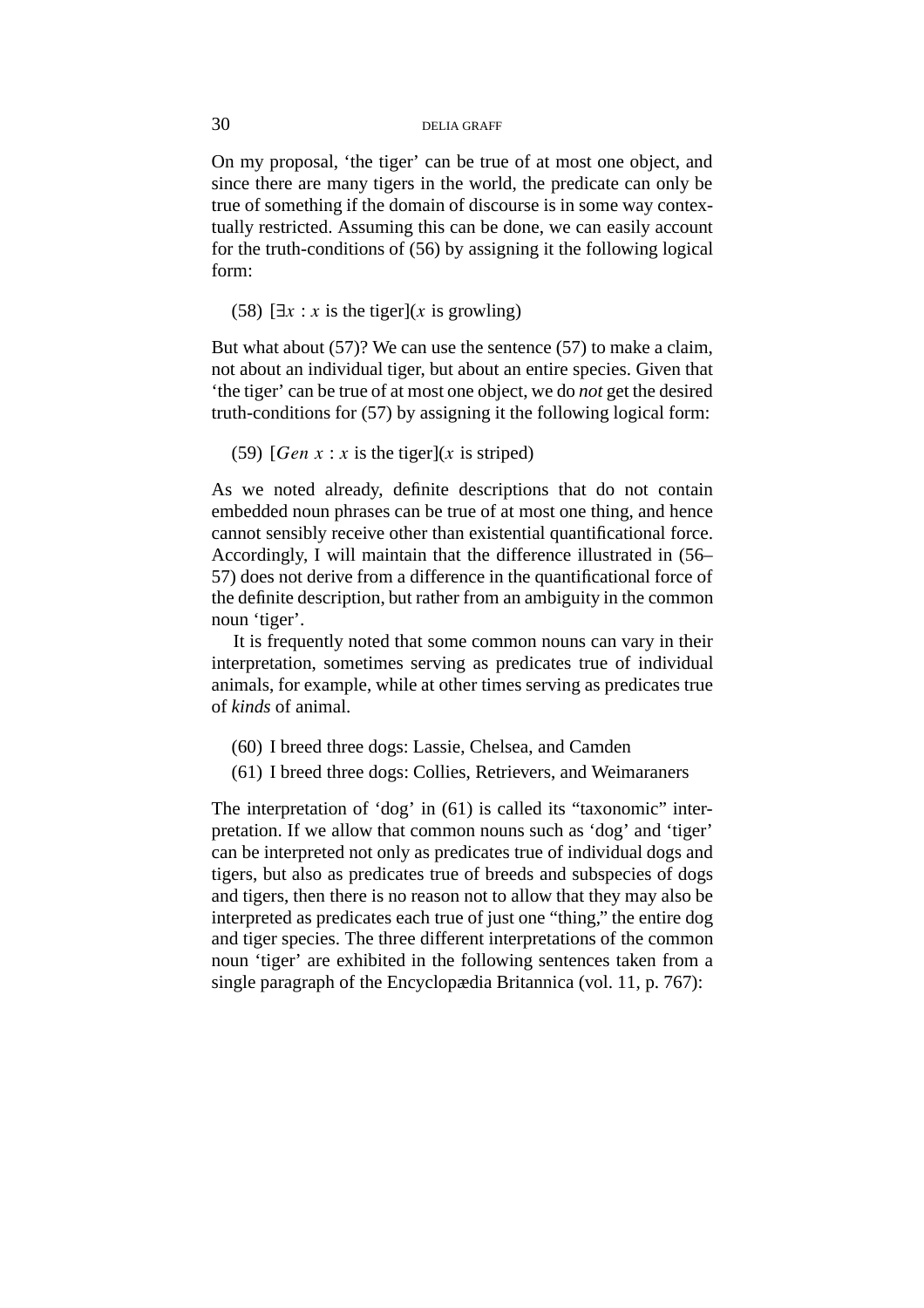- (62) The size and the characteristic colour and striped markings of the tiger vary according to locality and race. (Entire species)
- (63) Tigers of the south are smaller and more brightly coloured than those of the north. (Subspecies)
- (64) There are a few black and white tigers, and one pure white tiger has been recorded. (Individuals)

The truth-conditions of (57) are accounted for by giving the common noun 'tiger' its *most inclusive* taxonomic interpretation, and assigning the definite description existential force:

 $(57')$  [ $\exists x : x$  is the tiger](*x* is striped)

### IX

One reason I like the account offered here, as contrasted with a Russellian theory of descriptions, is that it preserves Strawson's intuition that while 'Washington met the greatest French soldier' is in some sense about *two* people, 'Washington was the greatest French soldier' is about just one. By far the greater advantage, however, is that on my proposal neither predicative uses of descriptions, nor plural uses of descriptions, nor the variable quantificational force of descriptions, requires us to posit that the definite and indefinite articles just happen to be ambiguous in exactly the same ways. On my proposal, they are not ambiguous at all. Moreover, unlike with Russell's theory, on my proposal the semantics of descriptions does not require us to posit a counterintuitive ambiguity in 'to be'. Whether we can retain an unambiguous 'be', however, depends on what we say about sentences such as 'Cicero is Tully', and whether we are prepared to assign proper names predicate-type semantic values. Technically, it would be a simple matter to incorporate proper names as yet another type of predicate nominal. Tyler Burge (1973) has actually proposed, for unrelated reasons, that we should take names to be predicates. I am uncertain at this point about whether we should follow his lead.

A number of other semantic issues remain open. The most glaring of these is that while I have said what the semantic values of predicate nominals are to be, I have not assigned truth-conditions to all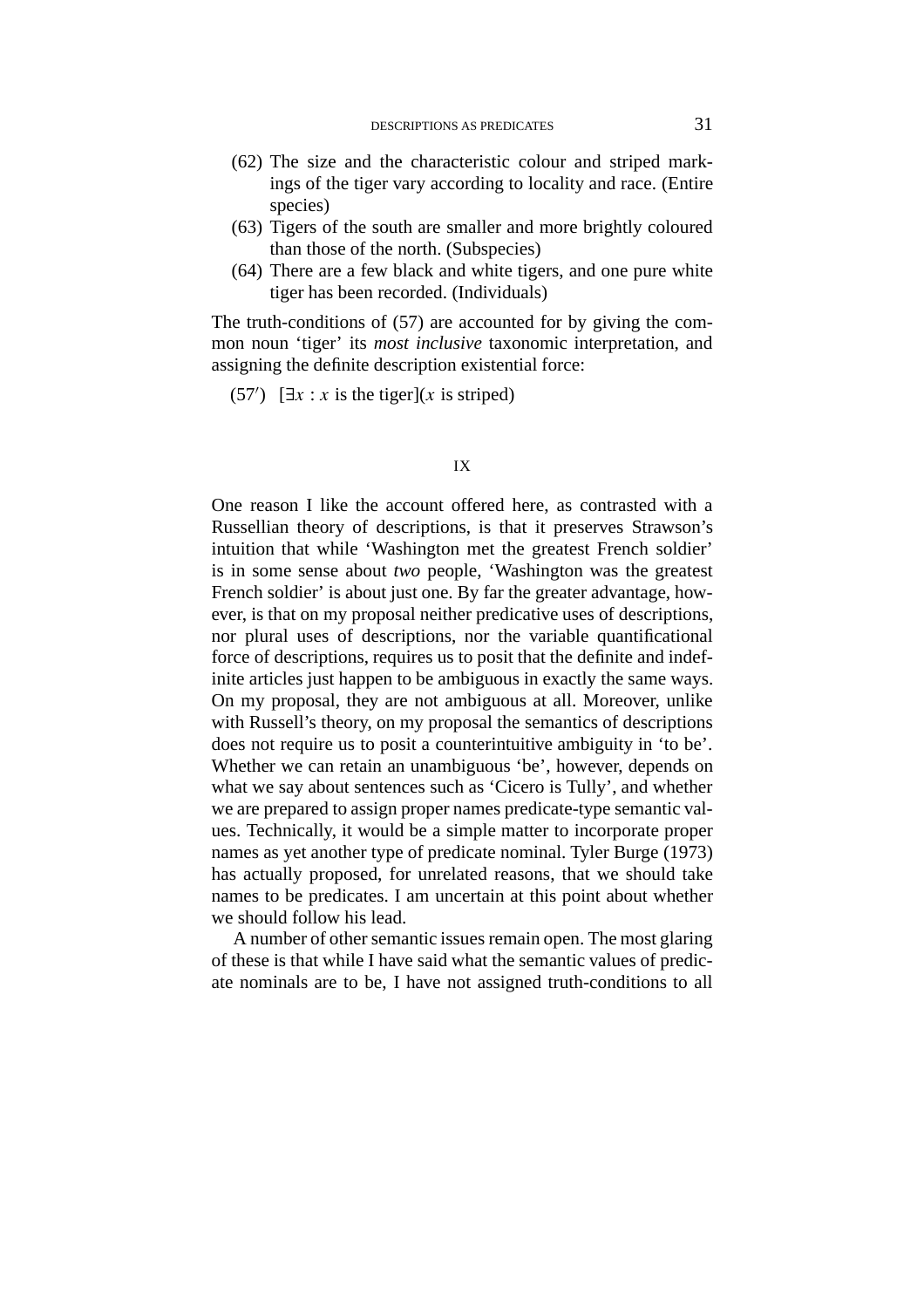sentences containing them. Predicate nominals receiving existential force are easy to deal with. We say that  $\lceil \exists x : \Phi x \rceil (\Psi x) \rceil$  is true just in case the extensions of  $\Phi$  and  $\Psi$  have a non-empty intersection. It is unlikely that we could use such precise mathematical notions to give truth conditions for sentences with adverbs of quantification, however, since adverbs of quantification are usually vague. The generic quantifier I've helped myself to presents special problems of its own. Whether a sentence  $\lceil$ *[Gen x* :  $\Phi x$ ] $(\Psi x)$ <sup> $\lceil$ </sup> is true is not just a matter of the number or proportion of things in the extension of  $\Phi$  that are in the extension of  $\Psi$ . The generic quantifier is used to make *law-like* generalizations. Other well-known problems are presented by sentences like 'Guppies give live birth', or 'Dutchmen are good sailors'. For these sentences to be true, it is not required that it be generally true of a guppy that it gives live birth, or that it be generally true of a Dutchman that he is a good sailor, but only that it be generally true of a guppy that gives birth that it gives live birth, and that it be generally true of a Dutchman that is a sailor that he is a good one. $28$ 

On the syntactic side, many issues remain as well. Although I take logical forms and surface forms to be syntactic structures, I have provided no such structures here. Instead, I have used a particular quasi-formal language as a stand-in, to represent these structures. This has enabled me to side-step the issue of where exactly in the syntax the unpronounced entities I posit – ' $[\exists x : \_\_\ x]$ ' and '[*Gen x* :  $\mathbf{x}$ ]' – are located. To conclude, though, I do want to make a brief comment about the restricted quantifier notation I've been using to represent logical forms – a comment about why it's not an ideal notation, and how it in fact obscures an important syntactic feature of my proposal.

In the notation I've been using, a determiner such as 'some' and 'no' is marked with an index and combines with an open formula, binding free variables matching the index in that formula, to form a restricted quantifier, which then is itself a variable binder. So a quantified noun phrase such as 'some man' gets represented as '[some *x* : man  $x$ ]' and the logical form of a sentence like 'some man smokes' gets represented as

(65) [some  $x : \text{man } x \mid (x \text{ smokers})$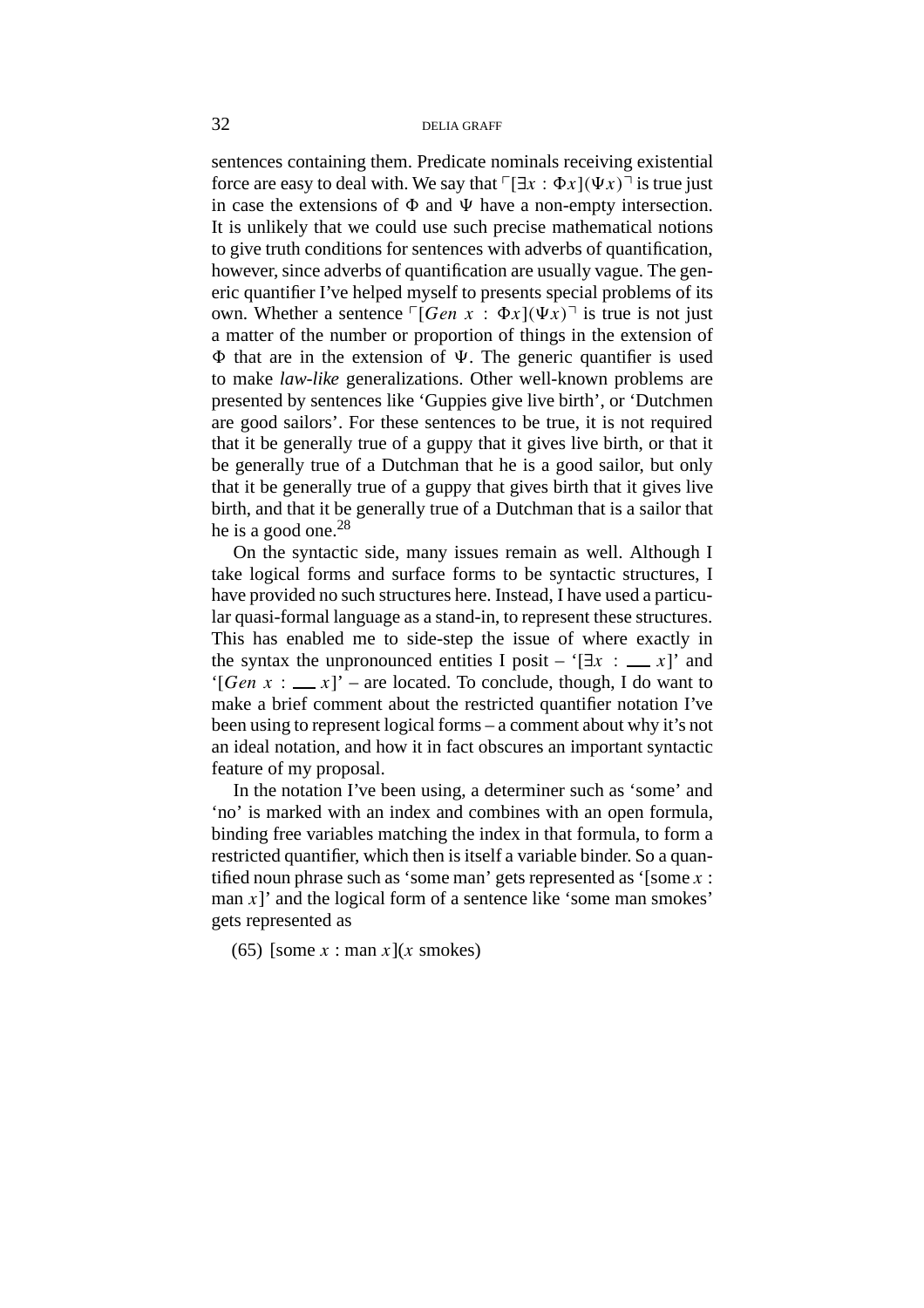Here the ' $x$ ' in 'man  $x$ ' is bound by the simple quantifier 'some  $x'$ , while the '*x*' in '*x* smokes' is bound by the restricted quantifier '[some *x* : man *x*]'. Quantified noun phrases are thus represented as having more structural complexity than they actually seem to have in English, since determiners such as 'some' combine with *noun phrases*, not open sentences. Moreover, while we may say that the variable '*x*' in '*x* smokes' is a trace resulting from movement, where are to say that the ' $x$ ' in 'man  $x$ ' comes from? If we took (65) to actually *be* the logical form of 'some man smokes', we would be left saying that the contribution made to the logical form of the sentence by the determiner 'some' would be '[some  $x : \_\_\ x$ ]', which is, to use Russell's phrase, "broken up."

The point I want to emphasize is that the extra structural complexity of quantified noun phrases in the notation I've been using is completely dispensible. The two occurrences of  $x'$  in '[some  $x$  : man  $x$ <sup> $\cdot$ </sup> are serving only to indicate which variable is bound by the entire restricted quantifier. The logical form of 'Some man smokes' could just as well be represented as  $(65')$ :

(65<sup>'</sup>) [some : man]<sub>*x*</sub>(*x* smokes)

In this alternative notation, restricted quantifiers consist of a determiner and a one-place predicate and get marked with a subscript to indicate what variable they bind.

The alternative notation is preferable since it better matches the structural complexity of English expressions. The new notation also makes it more clear that adverbs of quantification, at least when restricted by overt predicate nominals, are being treated on my proposal as semantically like determiners.

Using the alternative notation, my own proposal for descriptions could be stated as follows: when a description (definite or indefinite, singular or plural) occurs in an argument position at the level of surface form, it moves out of argument position, leaving behind a variable as a trace, to combine with an invisible *determiner* ∃ or *Gen*, or an overt adverb of quantification, to form a quantified noun phrase that binds the variable left behind as trace. Now the logical forms of 'A runner rarely smokes', for example, are represented as follows:

(66) [∃ : a runner]*x(x* rarely smokes*)*

(67)  $[Gen: a runner]_x(x rarely smokers)$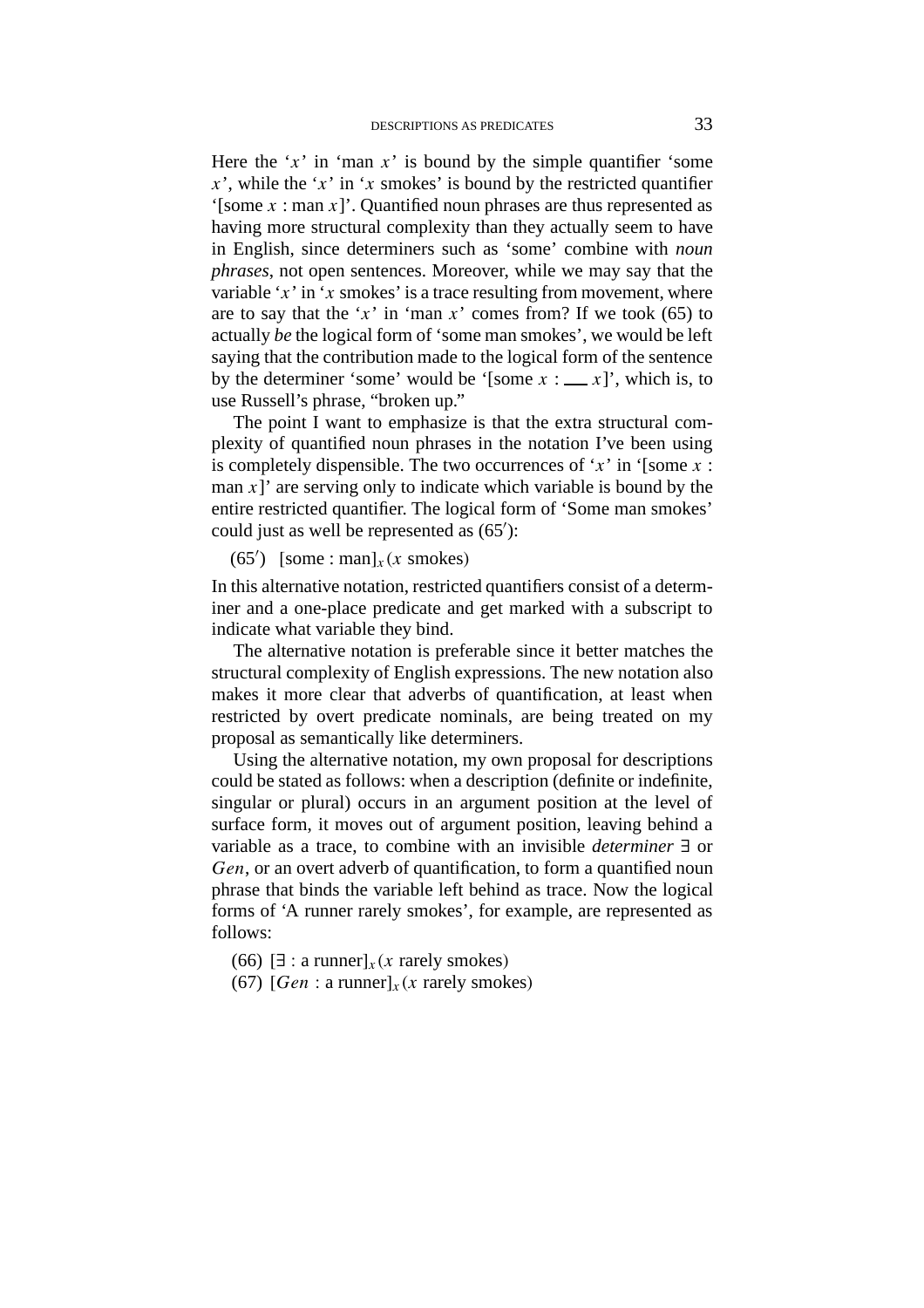(68)  $[~rarelv : a~runner]_x(x~~smokes)$ 

An important point, however, is that in adopting the new notation, and getting rid of some of the structural complexity within quantified noun phrases, we end up decreasing the number of embedded formulas in the representation of the logical form of a sentence like 'Some man smokes'. (65) contains two embedded formulas ('man  $x'$  and ' $x$  smokes') while (65') contains just one (' $x$  smokes'). The result is that there are fewer *sentences* for quantified noun phrases to adjoin to, so that we'll need restricted quantifiers to combine not only with open sentences to yield sentences, but also in some cases to combine with open predicates to yield predicates. As an example, let's reconsider (43a), repeated here:

(43a) The owner of a Porsche is often smug

Moving the definite description out of argument position by  $(LF<sub>4</sub> PN)$ , but using the new notation, get us:

(69) [Often : the owner of a Porsche] $<sub>x</sub>(x \text{ is smug})$ </sub>

Now to get the reading of the sentence which we glossed as 'Most Porsche owners are smug', the indefinite description 'a Porsche' must not take wider scope than 'often', yet there is no sentence *within* the restricted quantifier for the indefinite to adjoin to. An application of  $(LF<sub>2</sub> PN)$  (repeated here) will only yield the desired result if we let  $\lceil \Phi(P N) \rceil$  stand not just for a *sentence* containing a predicate nominal in argument position, but also for a *predicate* containing a predicate nominal in an argument position.

$$
(LF_2 PN) \Phi(PN) \Longrightarrow [\exists x : PN(x)](\Phi x)
$$

For (69) we need  $\lceil \Phi(P N) \rceil$  to be 'the owner of (a Porsche)', because we need a rule that generates a logical form such as the following:

(70) [Often :  $[\exists : a \text{ Porsche}]_y$ (the owner of *y*)]<sub>*x*</sub>(*x* is smug)

Here the restricted quantifier  $[\exists : a \text{ Porsche}]_y$  is combining with the open monadic predicate 'the owner of *y*' to yield a monadic predicate that is true of an individual  $x$  just in case there is a Porsche of which  $x$  is the owner. I won't here undertake more of an elaboration than this, but only wish to point out that the structural complexity found within restricted quantifiers can be dispensed with in favor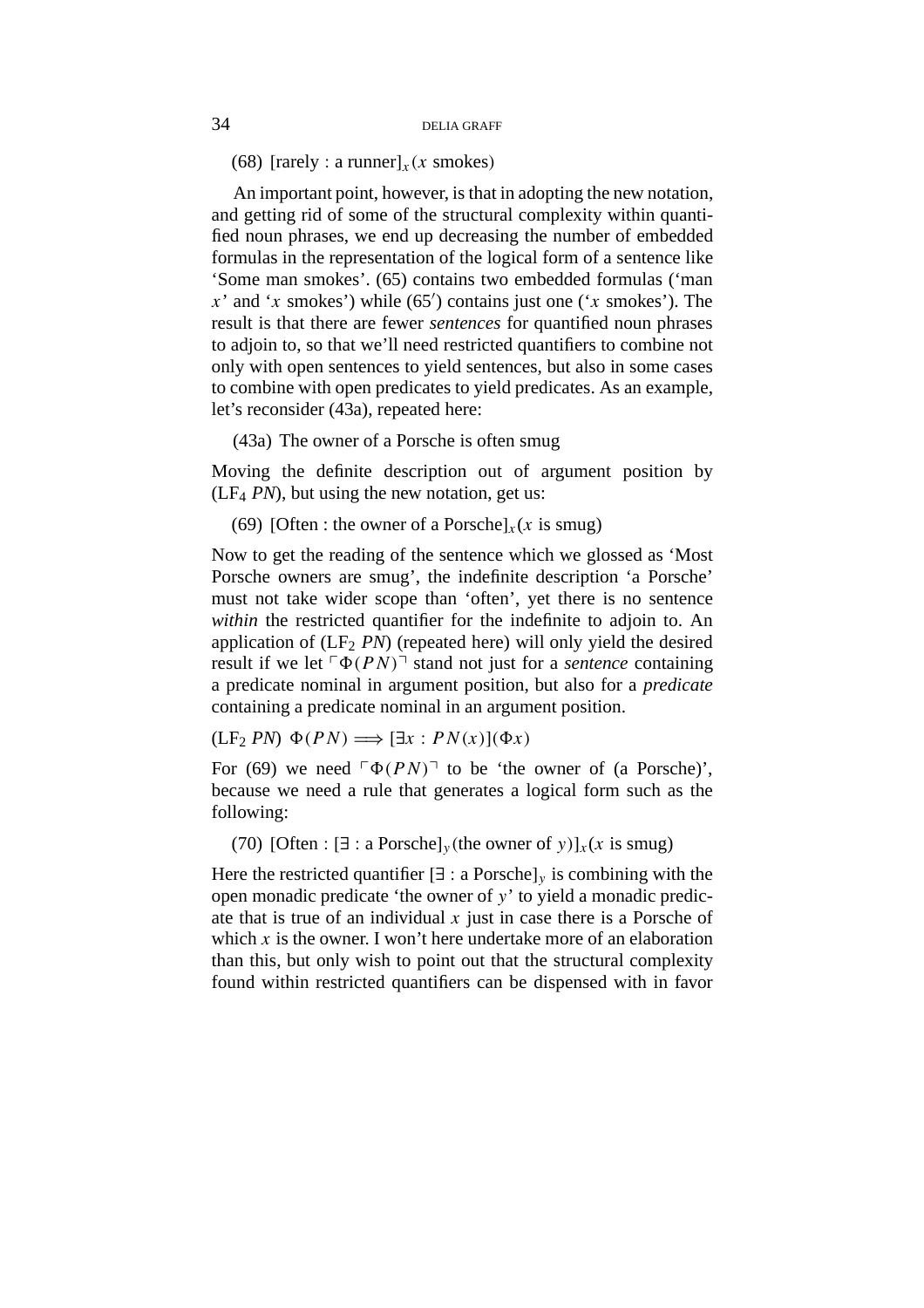of the new notation, but only at the expense of requiring more permissive LF rules.<sup>29</sup>

#### **NOTES**

<sup>1</sup> The reason is that singular count nouns in English must be preceded by a determiner, though *role* predicates are exceptions. For example: 'Bill is president', and perhaps also 'I am wife' (construed as making a claim about what my *role*, or *status* is), are fine.

 $2$  On Russell's view for example, in the sentence 'If Suzy is smoking then a man is nearby' the indefinite 'a man' can be taken to occupy the argument position of the propositional function 'If Suzy is smoking then  $\hat{x}$  is nearby' or it can be taken to occupy the argument position of the propositional function  $\hat{x}$  is nearby', which occurs as a proper constituent. In this way, the theory may assign more than one logical form to a single English sentence.

 $3\text{ I}$  suppose one could make the same point about the theory of "On Denoting", insofar as we cannot use that theory as a systematic means of associating logical forms with natural language sentences unless we have a systematic means of associating natural language sentences with what I've been calling their surface argument structures. Thanks to Stephen Neale for helpful and interesting discussion on this point.

<sup>4</sup> In this connection it is interesting to note that Whitehead and Russell regarded their definitions in *Principia* as playing two distinct roles. On the one hand the definitions provide "mere typographical conveniences" (p. 11), useful for the purpose of shortening formulas. On the other hand, "when what is defined is . . . something already familiar . . . the definition contains an analysis of a common idea, and may therefore express a notable advance" (p. 12). It is arguable that Whitehead and Russell adopt their conventions for dropping the scope indicators precisely because they wanted their formulas containing the iota-operator to be more "familiar" than they would otherwise be. The double occurrence of ' $(\iota x)(\Phi x)$ ' in \*14.01 is in fact a manifestation of the two roles Whitehead and Russell wished their definition to play. In the first role, ' $(\gamma x)(\Phi x)$ ' occurs in square brackets as an abbreviation for the complex quantifier phrase ' $(\exists x)[(\forall y)(\Phi y \leftrightarrow \Phi y)]$  $y = x$ ) &  $\ldots x \ldots$  ]. In the latter role, I take it that their definition of the iota operator was still thought in some way to function as assigning logical forms to sentences of English, in which definite descriptions, at the level of surface form at least, occur as subjects and objects of predicates, and never as sentential operators.

 $5$  See, for example, Sharvy (1969, p. 489, nt. 3), Sainsbury (1979, pp. 97f.), and Neale (1990).

<sup>6</sup> See May (1985).

 $7$  The formulas schematized in (LF  $\eta$ ) need not be literally understood as *being* the surface and logical forms of sentences of English, which I take to be syntactic structures, but just as *representations* of these forms in a particular formal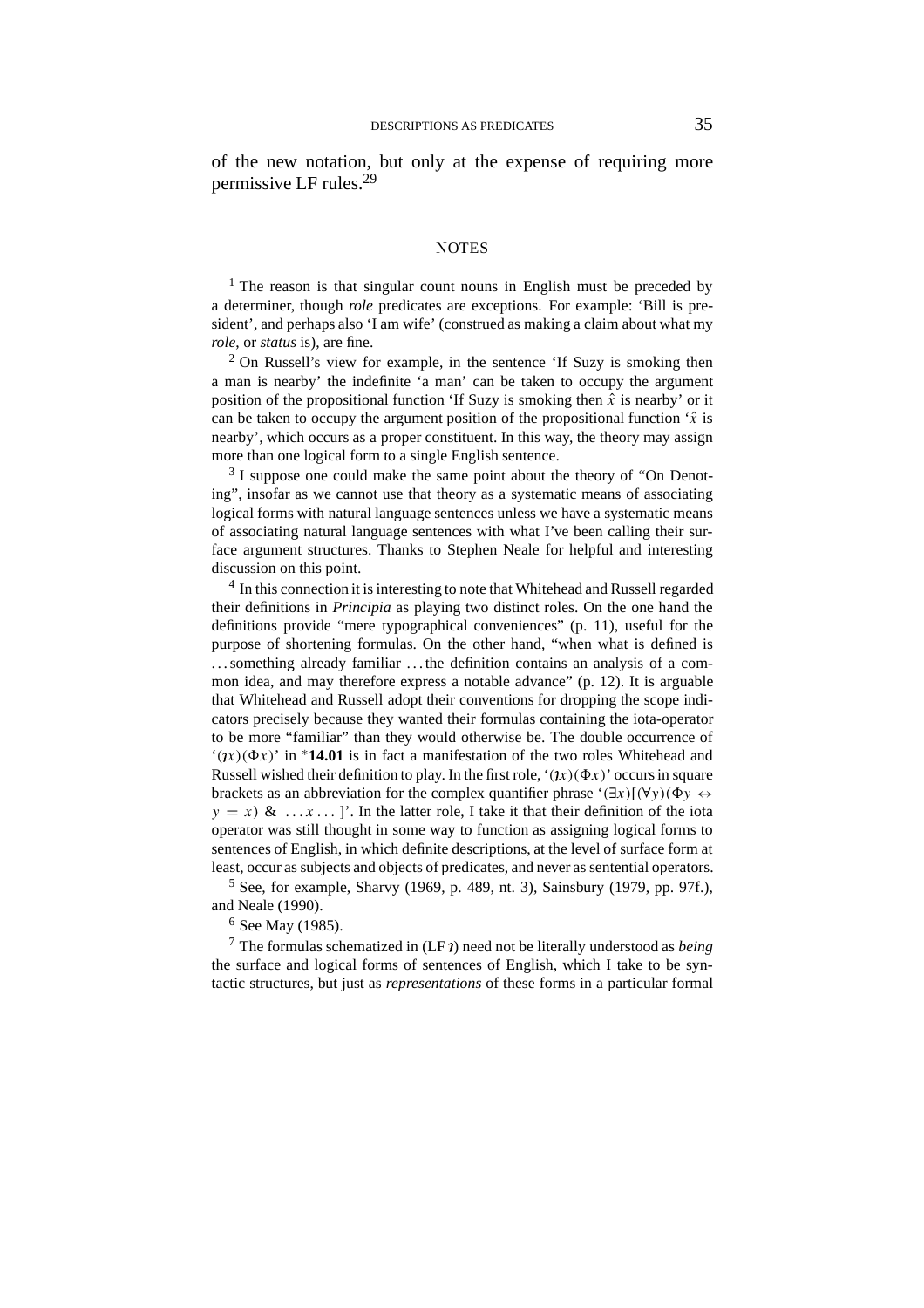language. The formulas of this language contain a bound variable *within* a definite description  $\lceil (x : \Phi x) \rceil$ , but in using these formulas to *represent* surface forms and logical forms of English sentences, there is no commitment to there being such bound variables within definite descriptions as they occur in syntactic structures.

<sup>8</sup> We could also define the predicate directly, by means of lambda abstraction:  $(Yx : \Phi x) =_{df} ( \lambda y) (\Phi y \& \forall x (\Phi x \rightarrow x = y))$ . One finds such a definition of predicative definite descriptions in Partee (1987, pp. 116,125).

<sup>9</sup> It is unclear to me to what extent it is controversial to treat descriptions as predicates, when they occur to the right of 'to be' verbs at least, since in philosophical writings on descriptions, such constructions are not discussed as a matter of course. Russell did discuss such constructions ('Scott is the author of *Waverley*' and 'Socrates is a man'), and explicitly denied that the descriptions here are predicates. Strawson (1950), as I've already remarked, and Donnellan (1966, §II) mention as just a side comment that descriptions occurring to the right of 'be' are predicates, but offer little discussion of the matter. Geach (1962), who also thought descriptions in such positions to be predicates, extensively discusses the matter, in, e.g., §§29,36,74. Wiggins (1965, pp. 42–43), followed by Kim (1970, pp. 211f.), also takes descriptions in these constructions to be predicates, as does George Wilson, whose (1978) views about descriptions bear an especially close connection with those presented here. In contrast, Stephen Neale (1990, p. 164), who provides a good presentation and defense of the sort of Russellian approach I'll be attacking here, makes the bold claim that "there is no good reason to posit more than two classes of noun phrases, the class of (rigid) referring expressions and the class of (restricted) quantifiers," yet nowhere in *Descriptions* does he discuss the constructions in question. Of the linguistics literature on descriptions, one can also say that such constructions are not discussed as a matter of course. But there are also many explicit discussions. Higgins (1973, esp. ch. 5, §1.2), for example, holds that definite and indefinite descriptions occurring after 'be' are sometimes predicates, but not always. Williams (1983) and Partee (1986; 1987) hold that definite and indefinite descriptions after 'be' are always predicates. Higginbotham (1987) and Doron (1988) hold that after 'be' indefinite descriptions are always predicates, while definite descriptions may, but need not be. It is my impression that many philosophers and linguists at this point just take it for granted that indefinite descriptions after 'be' are usually predicates, but there seems to be less of a consensus about definite descriptions.

<sup>10</sup> The preceding argument, concerning an indefinite in predicative position, can be found in Wilson (1978, p. 51f.) and also in Higginbotham (1987), who attributes it to a lecture of Emmon Bach's.

<sup>11</sup> See "Logic and Conversation" (p. 26) in Grice (1989)

<sup>12</sup> The phenomenon illustrated here is *association of negation with focus*. See Dretske (1972) and Jackendoff (1972, esp. §§6.6–6.7) for related discussion. For a recent overview of subsequent literature on focus, see Rooth (1996).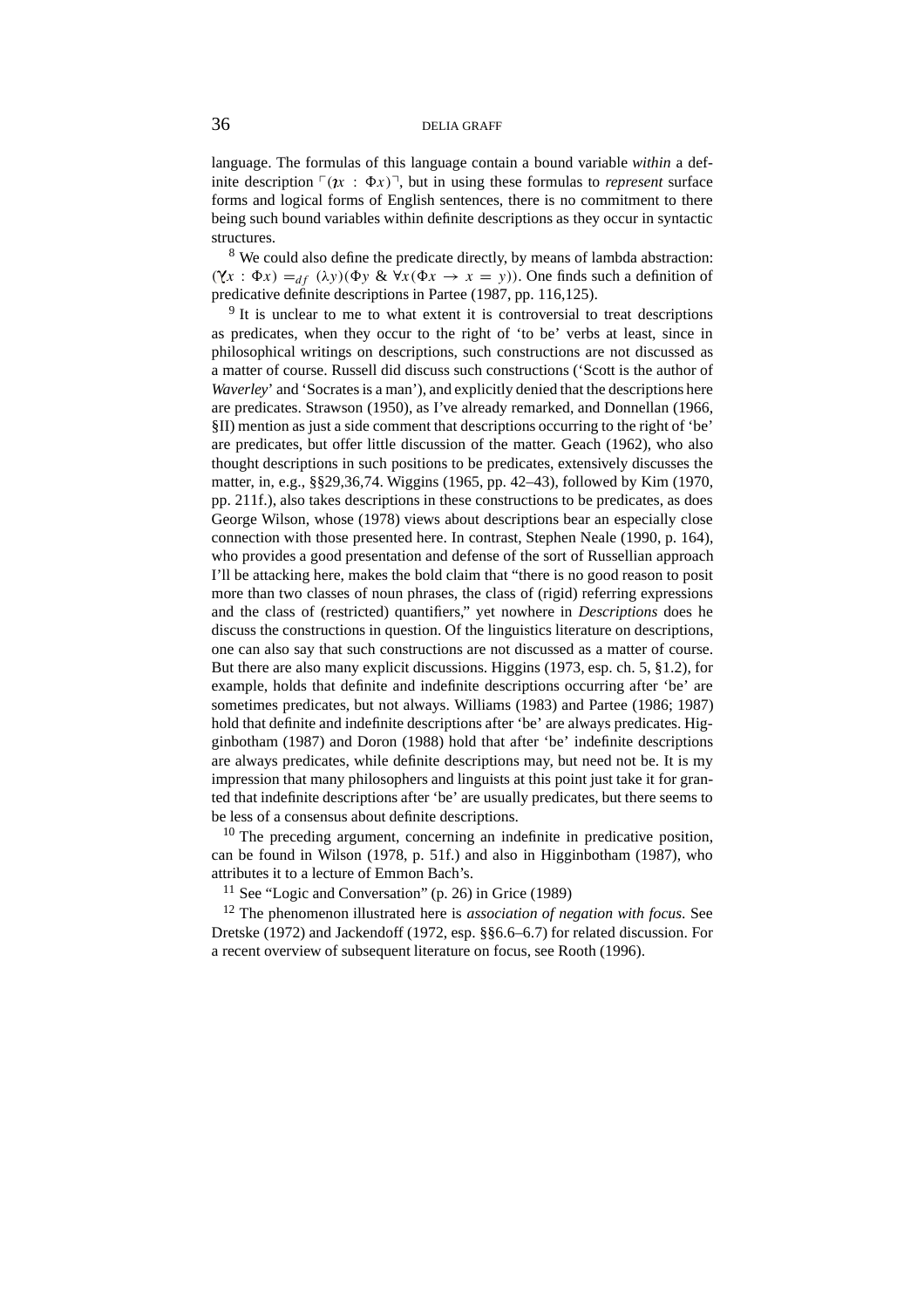$13$  The Russellian might respond, however, that such a reading is ruled out because any assertion of  $\lceil \alpha \rceil$  might not have been  $\Phi$ <sup> $\lceil \alpha \rceil$ </sup> carries with it an implication of the truth of  $\lceil \alpha \rceil$  is in fact  $\Phi$ <sup> $\lceil$ </sup>. Witness the appropriateness of B's comment in the following dialogue:

- A: George might not have been skinny.
- B: George wasn't skinny!

Correspondingly, 'Schumer might not have been the winner' has as an implication that Schumer was in fact the winner. Since this implication is inconsistent with (15<sub>3</sub>), the Russellian might claim that a wide-scope reading for the definite description is syntactically available, but ruled out on pragmatic grounds.

<sup>14</sup> This is noted by Wilson (1978), Williams (1983) and Doron (1988, §5).

<sup>15</sup> One fact that I should acknowledge, though I'm not sure quite what to make of it, is that partitive constructions do seem able to occur in predicative position: 'Eric and Lora are both of the actors' and 'Dick, Jane, and Boris are most of the children on the block' are both fine. In light of this, we might want to pursue the idea that partitives are predicates or that they involve higher-order quantification.

<sup>16</sup> Carlson's (1977a; 1977b) view that bare plurals are not plural indefinites, but names that rigidly refer to kinds, has been very influential. But more recently, it seems that consensus has shifted toward the direction of treating bare plurals as plural indefinites. See, for example, Kratzer (1988), Gillon (1990) Wilkinson (1991) and Diesing (1992).

<sup>17</sup> The extension of plural predicates with collective interpretations may contain sums of individuals that do not themselves individually have the property in question. For a more extended formal treatment of plurals using sums, see Link (1983). Link seems to worry that sums might be philosophically suspect, but holds that "Our guide in ontological matters has to be language itself" (303f.). I disagree with him on both counts, on the former, because very little need be assumed about sums to employ them in formal semantics. For example, one needn't hold that the relation of *part* that my fingernail bears to my finger is the very same relation that Liz bears to Liz and Tracy.

 $18$  A couple of points about the uniqueness condition for definites: First, I ultimately would not want to take this as an essential feature of the proposal, since, although I wouldn't want to throw it out wholesale, I'm fairly sure it must be modified at least in the case of genitive definite descriptions, whether they begin with a possessive, or begin with 'the' and contain an 'of' construction. For example, having sisters does not preclude one from being the daughter of a farmer. Second, I am going to completely ignore in this paper the problem of *incomplete* descriptions, such as in 'the table is covered with books', since this is no less a problem for the Russellian than it is for me, and since I take it that some version of quantifier domain restriction is correct and can be adapted to the case of predicative definite descriptions. (For interesting and helpful recent discussion of quantifier domain restriction, see Stanley and Szabó (2000).) Moreover, the fact that the definite article requires some form of domain restriction does not in and of itself provide evidence for putting it in a semantic class with determiners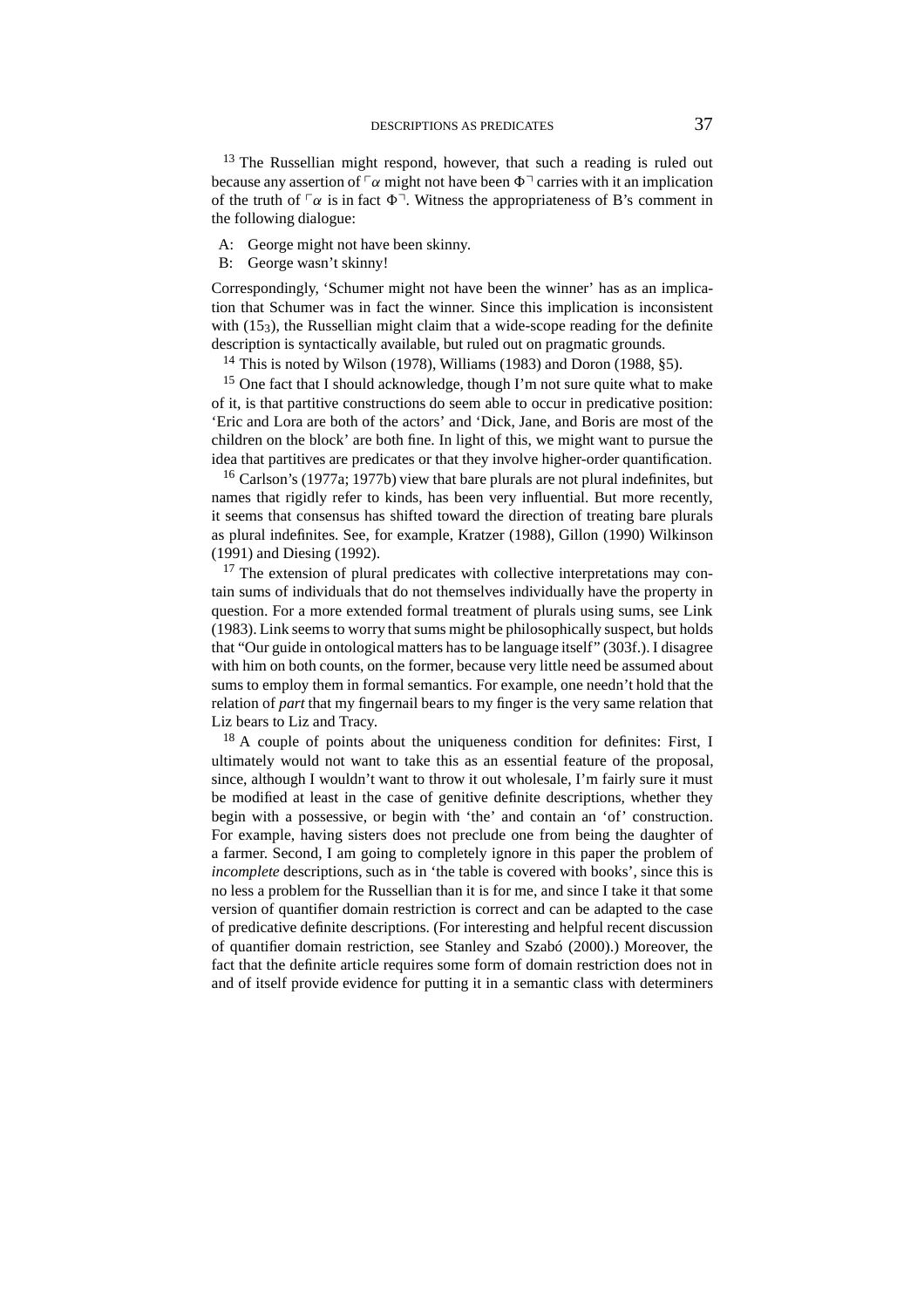such as 'every' and 'no', since there are other noun modifiers, such as superlative adjectives, which typically get interpreted with respect to a restricted domain.

<sup>19</sup> This proposal is similar to Sharvy's (though Sharvy takes descriptions to be quantified noun phrases), and can be extended to descriptions containing mass nouns as well as count nouns.

 $20$  This in essence is what Partee (1987) does. She provides a set of "typeshifting" operations that convert predicate-type, quantifier-type and referentialtype semantic values from one to another.

 $21$  Since Heim's (1982) influential work, it has been common among semanticists to treat indefinite and definite descriptions as being in a different semantic class from quantified noun phrases, as not having any quantificational force of their own. Though Heim was concerned in large part to account for facts about anaphora, more recent proposals in this vein, such as Kratzer's, Wilkinson's and Diesing's, as well as Heim's own proposal, are explicitly concerned to deal with the varying quantificational force of *in*definites, as illustrated by the examples provided below. While the proposal I offer here has much in common with these proposals, it differs in important respects: first, my proposal allows descriptions to have a uniform semantic interpretation whether occurring in argument position or predicative position at the level of surface form; second, I treat definite descriptions as on a par with indefinites, not just because they both occur in predicative position, unlike quantified noun phrases, but also because they seem to exhibit the same range of variability in quantificational force as indefinites, which seems to me to have been underappreciated.

 $22$  Many people writing on generics consider a sentence like (43d) to be itself a generic sentence, since unlike 'John is being smug (now)', (43d) expresses a *generalization* about John's behavior. I do not in this paper address the genericity exhibited in these "characterizing sentences." For recent overviews of the literature on generics, see Krifka et al. (1995) and Koslicki (1999).

<sup>23</sup> *Cf*. Lewis (1975, p. 6).

<sup>24</sup> Rooth (1995, p. 265) provides a sentence which, if he is right about its interpretation, would be a counterexample to the principle that a predicate nominal can only restrict an adverb of quantification if it is an argument of the predicate modified by that adverb. His sentence is this:

• At least one person an AIDS victim works with is usually misinformed about the disease

His claim is that this sentence can have the interpretation that most AIDS victims work with at least one person who is misinformed about the disease, even though 'an AIDS victim' is embedded in the subject of the sentence. Rooth's sentence sounds strange to me, however, while

• An AIDS victim usually works with at least one person who is misinformed about the disease

does not, and clearly has the interpretation Rooth intends.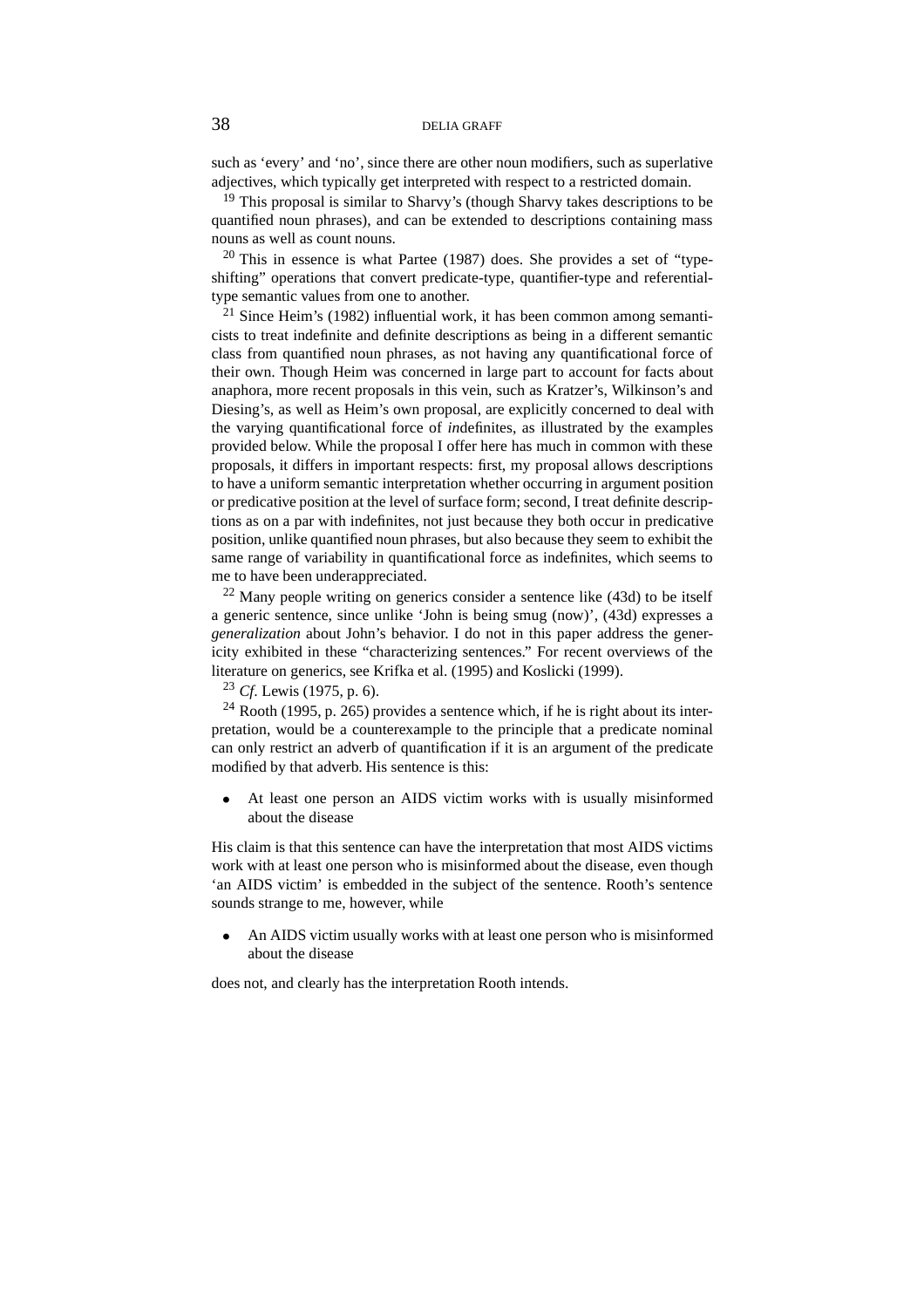$25$  My proposal concerning the restriction on adverbs of quantification may have the same effect as Kadmon's (1987) distinction between "boss" and "dependent" NPs.

<sup>26</sup> The fact that the choice of quantificational force is not always unconstrained has been the focus of much recent work on the topic of generics. For example, in 'The owner of a Porsche is waiting outside' and 'Dogs are barking', existential readings are preferred, while in 'Dogs bark' it seems that only a generic reading is available. It is commonly thought that the difference in available quantificational force derives from the difference in the occurrence of what Carlson (1977a) called a stage-level versus an individual-level predicate, which is supposed to accord roughly with the distinction between temporary and permanent properties. But the facts are not that simple, since bare plurals, for example, may sometimes receive generic force with a stage-level predicate, as in 'Students are staying up late tonight to protest the bombing'. Diesing (1992) holds that indefinite *objects* (as opposed to subjects) of transitive verbs can in general only receive existential force. It is unclear to me whether 'owns' is supposed to be a stage-level or an individual-level relation expression, but since 'a Porsche' is occurring as its object rather than its subject in (43a), the fact that it can only receive existential force could perhaps be explained on Diesing's view.

 $27$  One might think that facts about anaphora would force one to accept that an embedded indefinite, like 'a Porsche' in 'the owner of a Porsche', must be able to take wide scope. The thought would go like this. The pronoun 'it' in 'The owner of a Porsche usually washes it on Sunday' can be interpreted as anaphoric on the noun phrase 'a Porsche'. But the pronoun will not be in the *scope* of this noun phrase (or on my view: in the scope of the restricted quantifier containing this noun phrase) unless the indefinite 'a Porsche' moves *out* of the noun phrase in which it is embedded. This thought cannot be right, however, since we cannot get the right truth-conditions for the sentence if we permit the indefinite description 'a Porsche' to take wide scope. The sentence 'Usually a Porsche is such that the owner of it washes it on Sunday' is not equivalent to 'The owner of a Porsche usually washes it on Sunday' for the reason that they are sensitive in different ways to what *proportion* of the world's Porsches are owned by individual Porsche owners. Because we face a proportion problem when we let the embedded indefinite 'a Porsche' take wide scope, we should conclude that in 'The owner of a Porsche usually washes it on Sunday' we have a case of unbound anaphora.

<sup>28</sup> It may be that the problems presented by the sentences 'Guppies give live birth' and 'Dutchmen are good sailors' can be accounted for by treating these as cases of quantifier domain restriction – perhaps along the lines of the account offered by Stanley and Szabó (2000) – in which case we need *not* view such cases as presenting a special problem for the interpretation of the generic quantifier.

<sup>29</sup> Thanks to Richard Cartwright, Richard Heck and Irene Heim for providing encouragement and advice at early stages. Thanks also to Richard Cartwright, Gil Harman, Jeffrey King, Ernest Lepore, David Lewis, Stephen Neale and Scott Soames for comments on later-stage drafts. Special thanks to Michael Fara and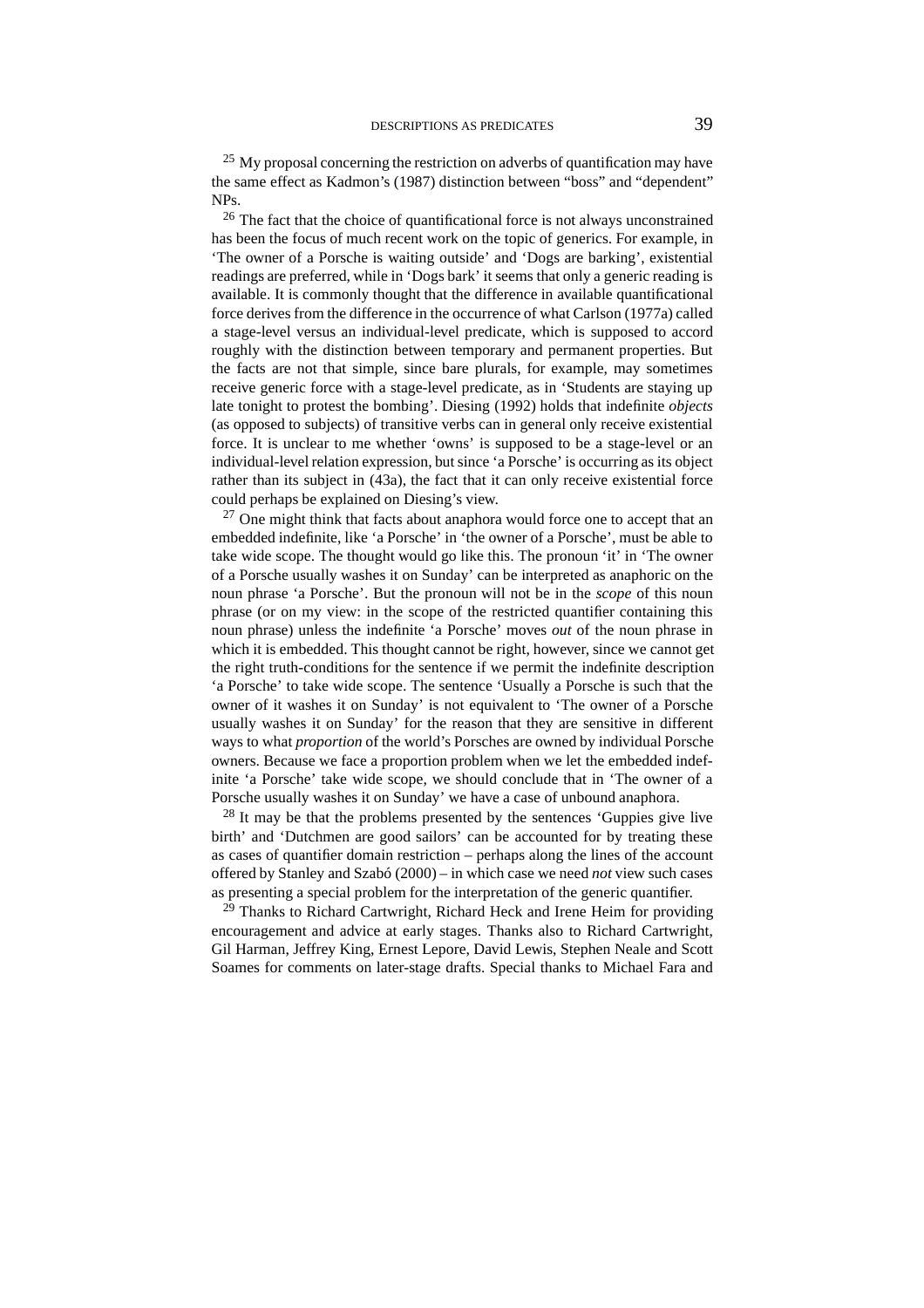Jason Stanley for lots of helpful and enjoyable discussion throughout, and also to Molly Diesing for helpful criticism, which unfortunately I could not address in this paper.

#### **REFERENCES**

- Burge, T. (1973): 'Reference and Proper Names', *Journal of Philosophy* 70, 425– 439.
- Carlson, G.N. (1977a): 'Reference to Kinds in English', Ph.D. thesis, University of Massachusetts, Amherst. Published (1980) by Garland Press, New York.
- Carlson, G.N. (1977b): 'A Unified Analysis of the English Bare Plural', *Linguistics and Philosophy* 1, 413–457.
- Carlson, G.N. and Pelletier, F.J. (eds.) (1995): *The Generic Book*. Chicago: University of Chicago Press.
- Diesing, M. (1992): *Indefinites*. Cambridge, MA: MIT Press.
- Donnellan, K. (1966): 'Reference and Definite Descriptions', *Philosophical Review* 75, 281–304.
- Doron, E. (1988): 'The Semantics of Predicate Nominals', *Linguistics* 26(2), 281–301.
- Dretske, F. (1972): 'Contrastive Statements', *Philosophical Review* 81(4), 411– 437.
- Geach, P. (1962): *Reference and Generality*. Ithaca: Cornell University Press. Page references are to the third edition (1980).
- Gillon, B.S. (1990): 'Bare Plurals as Plural Indefinite Noun Phrases', in H.E. Kyburg Jr., R.P. Loui and G.N. Carlson (eds.), *Knowledge Representation and Defeasible Reasoning*. Dordrecht: Kluwer, pp. 119–166.
- Goetz, P.W. (ed.) (1989): *The New Encyclopædia Britannica*, Vol. 11. Encyclopædia Britannica, Inc., fifteenth edition.
- Grice, P. (1989): *Studies in the Way of Words*. Cambridge, MA: Harvard University Press.
- Heim, I. (1982): 'The Semantics of Definite and Indefinite Noun Phrases', Ph.D. thesis, University of Massachusetts, Amherst.
- Higginbotham, J. (1987): 'Indefiniteness and Predication', in E.J. Reuland and A.G.B. ter Meulen (eds.), *The Representation of (In)definiteness*. Cambridge, MA: MIT Press, pp. 43–70.
- Higgins, F.R. (1973): 'The Pseudo-Cleft Construction in English', Ph.D. thesis, Massachusetts Institute of Technology. Published (1979) by Garland Press, New York.
- Jackendoff, R. (1972): *Semantic Interpretation in Generative Grammar*. Cambridge, MA: MIT Press.
- Kadmon, N. (1987): 'On Unique and Non-Unique Reference and Asymmetric Quantification', Ph.D. thesis, University of Massachusetts, Amherst. Published (1992) by Garland Press, New York.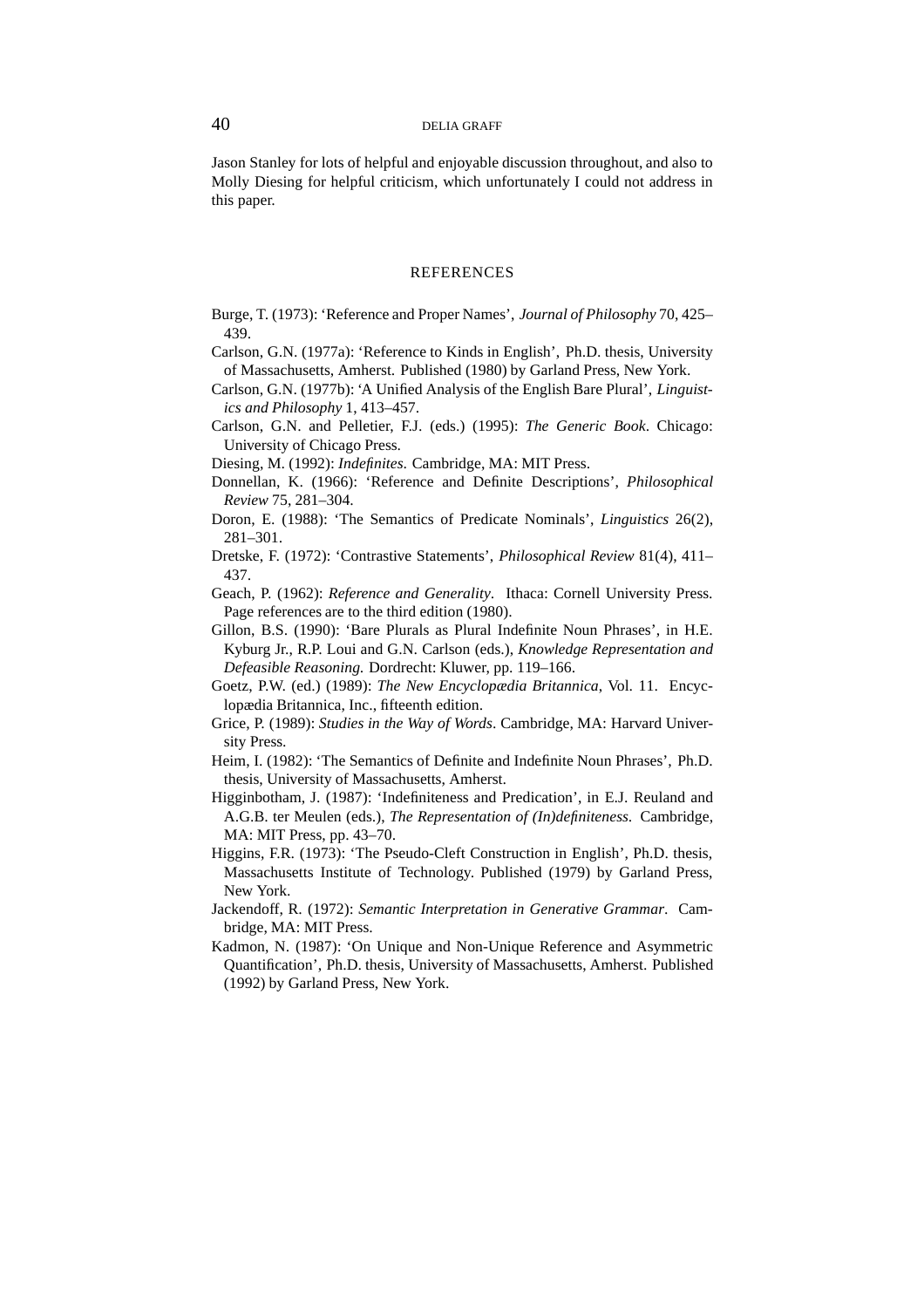- Kim, J. (1970): 'Events and Their Descriptions: Some Considerations', in N. Rescher (ed.), *Essays in Honor of Carl G. Hempel*. Dordrecht: D. Reidel, pp. 199–215.
- Koslicki, K. (1999): 'Genericity and Logical Form', *Mind and Language* 14, 441– 467.
- Kratzer, A. (1988): 'Stage-Level and Individual-Level Predicates', in M. Krifka (ed.), *Genericity in Natural Language*, Proceedings of the 1988 Tübingen Conference. pp. 247–284. Reprinted in Carlson and Pelletier (1995).
- Krifka, M., Pelletier, F.J., Carlson, G.N., ter Meulen, A., Chierchia, G. and Link, G. (1995): 'Genericity: An Introduction', in Carlson and Pelletier (1995).
- Lewis, D. (1975): 'Adverbs of Quantification', in E. Keenan (ed.), *Formal Semantics of Natural Language*. Cambridge, England: Cambridge University Press, pp. 3–15. Page references are to reprint in Lewis (1998).
- Lewis, D. (1998): *Papers in Philosophical Logic*. Cambridge: Cambridge University Press.
- Link, G. (1983): 'The Logical Analysis of Plurals and Mass Terms', in R. Bäuerle, C. Schwarze and A. von Stechow (eds.), *Meaning, Use, and Interpretation of Language*. Berlin: Walter de Gruyter, pp. 302–323.
- May, R. (1985): *Logical Form: Its Structure and Derivation*. Cambridge, MA: MIT Press.
- Neale, S. (1990): *Descriptions*. Cambridge, MA: MIT Press.
- Partee, B. (1986): 'Ambiguous Pseudoclefts with Unambiguous 'Be' ', in S. Berman, J.-W. Choe and J. McDonough (eds.), *Proceedings of NELS 16, 1985*. pp. 354–366.
- Partee, B. (1987): 'Noun Phrase Interpretation and Type-Shifting Principles', in J. Groenendijk, D. de Jongh and M. Stokhof (eds.), *Studies in Discourse Representation Theory and the Theory of Generalized Quantifiers*. Dordrecht: Foris Publications, pp. 115–143.
- Rooth, M. (1995): 'Indefinites, Adverbs of Quantification and Focus Semantics', in Carlson and Pelletier (1995).
- Rooth, M. (1996): 'Focus', in S. Lappin (ed.), *The Handbook of Contemporary Semantic Theory*. Oxford: Blackwell, Chapt. 10.
- Russell, B. (1905): 'On Denoting', *Mind* 14, 479–493. Page references are to reprint in Russell 1956.
- Russell, B. (1919): 'Descriptions', in *Introduction to Mathematical Philosophy*. London: George Allen and Unwin.
- Russell, B. (1956): *Logic and Knowledge*. London: Unwin Hyman.
- Sainsbury, R.M. (1979): *Russell*. London: Routledge & Kegan Paul.
- Sharvy, R. (1969): 'Things', *The Monist* 53(3), 488–504.
- Sharvy, R. (1980): 'A More General Theory of Definite Descriptions', *Philosophical Review* 89(4), 607–623.
- Stanley, J. and Szabó, Z.G. (2000): 'On Quantifier Domain Restriction', *Mind and Language* 15(2), 219–261.
- Strawson, P.F. (1950): 'On Referring', *Mind* 59, 320–344.